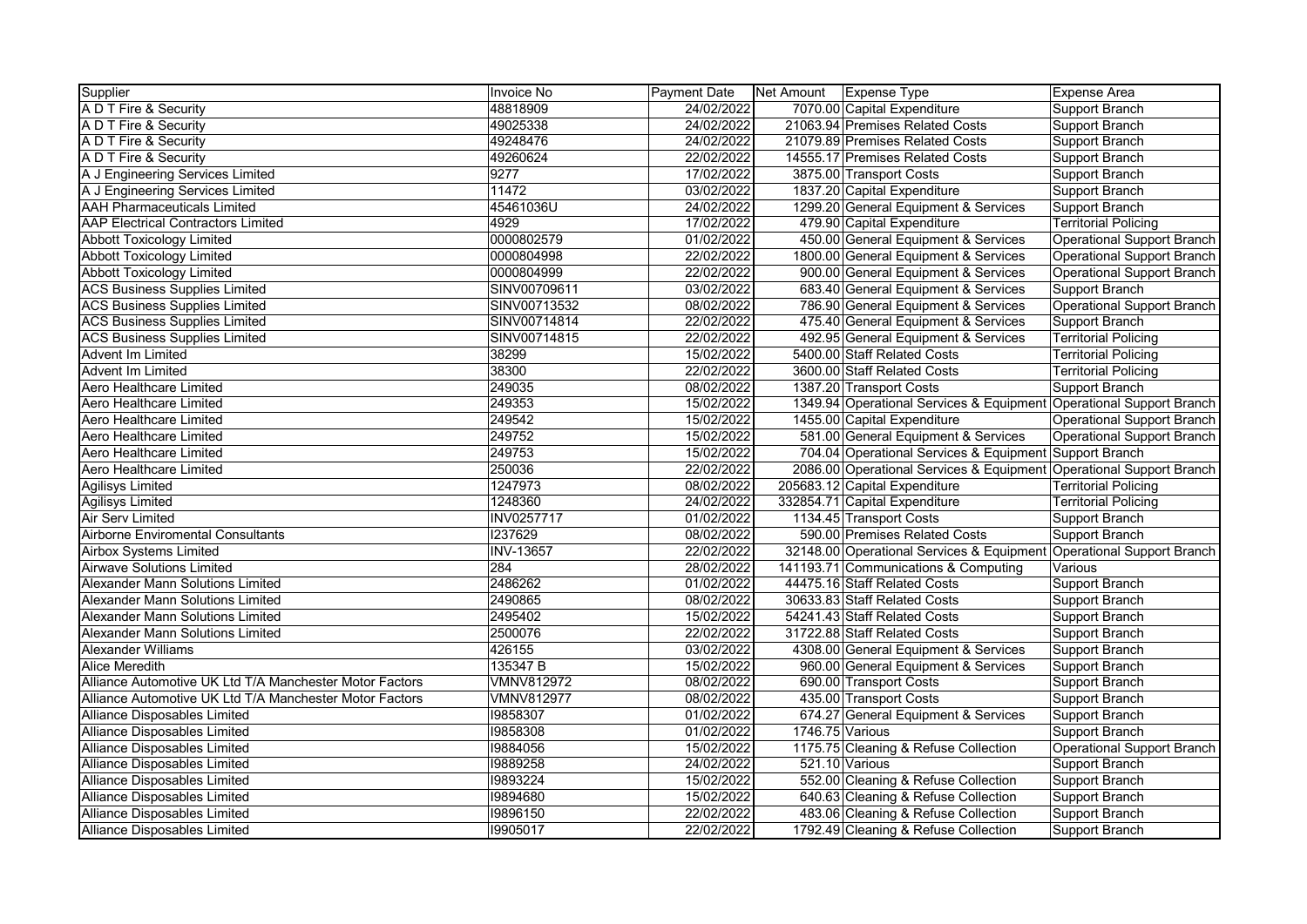| Supplier                                        | <b>Invoice No</b> | <b>Payment Date</b> | Net Amount   Expense Type |                                                                     | Expense Area                      |
|-------------------------------------------------|-------------------|---------------------|---------------------------|---------------------------------------------------------------------|-----------------------------------|
| <b>Allstar Business Solutions Limited</b>       | E20144973499      | 10/02/2022          | 13142.26 Various          |                                                                     | Support Branch                    |
| <b>Allstar Business Solutions Limited</b>       | E2014926932       | 03/02/2022          | 12007.17 Various          |                                                                     | Support Branch                    |
| <b>Allstar Business Solutions Limited</b>       | E2014962449       | 08/02/2022          | 1195.30 Various           |                                                                     | Support Branch                    |
| <b>Allstar Business Solutions Limited</b>       | E2014997613       | 22/02/2022          | 11686.20 Various          |                                                                     | Support Branch                    |
| <b>Allstar Business Solutions Limited</b>       | E2015018564       | 22/02/2022          | 1268.05 Various           |                                                                     | Support Branch                    |
| <b>Allstar Business Solutions Limited</b>       | E2015025505       | 24/02/2022          | 12800.93 Various          |                                                                     | Support Branch                    |
| <b>Altberg Limited</b>                          | 65576             | 01/02/2022          |                           | 5435.82 Uniform Costs                                               | Support Branch                    |
| <b>Altberg Limited</b>                          | 65967             | 01/02/2022          |                           | 2233.41 Uniform Costs                                               | Support Branch                    |
| <b>Altberg Limited</b>                          | 66380             | 01/02/2022          | 8056.24 Various           |                                                                     | Support Branch                    |
| <b>Altberg Limited</b>                          | 66919             | 24/02/2022          |                           | 957.18 Uniform Costs                                                | Support Branch                    |
| Antalis Mcnaughton Limited                      | 2158864           | 01/02/2022          |                           | 2068.37 General Equipment & Services                                | Support Branch                    |
| Antalis Mcnaughton Limited                      | 2182934           | 01/02/2022          |                           | 435.30 General Equipment & Services                                 | Support Branch                    |
| Antalis Mcnaughton Limited                      | 2209216           | 22/02/2022          |                           | 562.38 General Equipment & Services                                 | Support Branch                    |
| <b>ARB Consultancy &amp; Training Limited</b>   | ARB69             | 22/02/2022          |                           | 1376.00 Police Related Costs                                        | <b>Territorial Policing</b>       |
| <b>Arco Limited</b>                             | 942150994         | 22/02/2022          |                           | 523.04 Various                                                      | Support Branch                    |
| <b>Argus Secure Consultants Limited</b>         | GMP-EVAL-003      | 17/02/2022          |                           | 20000.00 General Equipment & Services                               | Support Branch                    |
| Argyle North West Construction Ltd              | 8451              | 08/02/2022          |                           | 1242.00 Premises Related Costs                                      | Support Branch                    |
| Argyle North West Construction Ltd              | 8923              | 17/02/2022          |                           | 1116.00 Premises Related Costs                                      | Support Branch                    |
| Argyle North West Construction Ltd              | 9006              | 08/02/2022          |                           | 7119.00 Premises Related Costs                                      | Support Branch                    |
| Argyle North West Construction Ltd              | 9169              | 17/02/2022          |                           | 526.00 Premises Related Costs                                       | Support Branch                    |
| Argyle North West Construction Ltd              | 9176              | 15/02/2022          |                           | 847.00 Premises Related Costs                                       | Support Branch                    |
| Argyle North West Construction Ltd              | 9228              | 22/02/2022          |                           | 1150.00 Premises Related Costs                                      | Support Branch                    |
| <b>Ariat Europe Limited</b>                     | 0000668378        | 15/02/2022          |                           | 550.00 Operational Services & Equipment Operational Support Branch  |                                   |
| <b>Arktis Limited</b>                           | <b>INV-46414</b>  | 08/02/2022          |                           | 3050.00 Operational Services & Equipment Operational Support Branch |                                   |
| <b>Arktis Limited</b>                           | INV-46441         | 08/02/2022          | 4080.00 Various           |                                                                     | Support Branch                    |
| Arnold Clark Finance Limited (Car & Van Rental) | LA0023153         | 08/02/2022          |                           | 22610.73 Transport Costs                                            | Support Branch                    |
| <b>Arnold Clark Limited</b>                     | 30196384          | 03/02/2022          |                           | 537.63 Transport Costs                                              | Support Branch                    |
| Arthur J Gallagher                              | BR0008921         | 08/02/2022          |                           | 10850.00 Transport Costs                                            | Support Branch                    |
| <b>Atherton Veterinary Centre</b>               | 090222            | 22/02/2022          |                           | 1452.33 Operational Services & Equipment Operational Support Branch |                                   |
| <b>Atherton Veterinary Centre</b>               | 100122            | 03/02/2022          |                           | 1303.90 Operational Services & Equipment Operational Support Branch |                                   |
| <b>Auto Centre</b>                              | 1032103           | 03/02/2022          |                           | 2745.06 Transport Costs                                             | Support Branch                    |
| Auto Centre                                     | 1032118           | 03/02/2022          |                           | 2712.91 Transport Costs                                             | Support Branch                    |
| Auto Rescue 1990 Limited                        | A35734            | 01/02/2022          |                           | 430.00 General Equipment & Services                                 | Support Branch                    |
| Auto Rescue 1990 Limited                        | A35827            | 22/02/2022          |                           | 640.00 General Equipment & Services                                 | Support Branch                    |
| Auto Rescue 1990 Limited                        | A35828            | 22/02/2022          |                           | 430.00 General Equipment & Services                                 | Support Branch                    |
| <b>Avanti Gas Limited</b>                       | B 1001266050      | 15/02/2022          |                           | 1051.90 Premises Related Costs                                      | Support Branch                    |
| Axon Public Safety UK Limited                   | <b>INUK000492</b> | 01/02/2022          |                           | 223584.40 Capital Expenditure                                       | <b>Operational Support Branch</b> |
| Axon Public Safety UK Limited                   | <b>INUK000503</b> | 01/02/2022          |                           | 13808.11 Communications & Computing                                 | Support Branch                    |
| Axon Public Safety UK Limited                   | <b>INUK000530</b> | 15/02/2022          |                           | 491.00 Communications & Computing                                   | Support Branch                    |
| Axon Public Safety UK Limited                   | <b>INUK000556</b> | 22/02/2022          |                           | 76560.00 General Equipment & Services                               | Support Branch                    |
| <b>B M W (Gb) Limited</b>                       | P248401           | 01/02/2022          |                           | 991.60 Transport Costs                                              | Support Branch                    |
| B M W (Gb) Limited                              | P248402           | 01/02/2022          |                           | 1788.39 Transport Costs                                             | Support Branch                    |
| B M W (Gb) Limited                              | P248404           | 01/02/2022          |                           | 833.34 Transport Costs                                              | Support Branch                    |
| B M W (Gb) Limited                              | P248405           | 01/02/2022          |                           | 791.43 Transport Costs                                              | Support Branch                    |
| B M W (Gb) Limited                              | P248406           | 01/02/2022          |                           | 2586.26 Transport Costs                                             | Support Branch                    |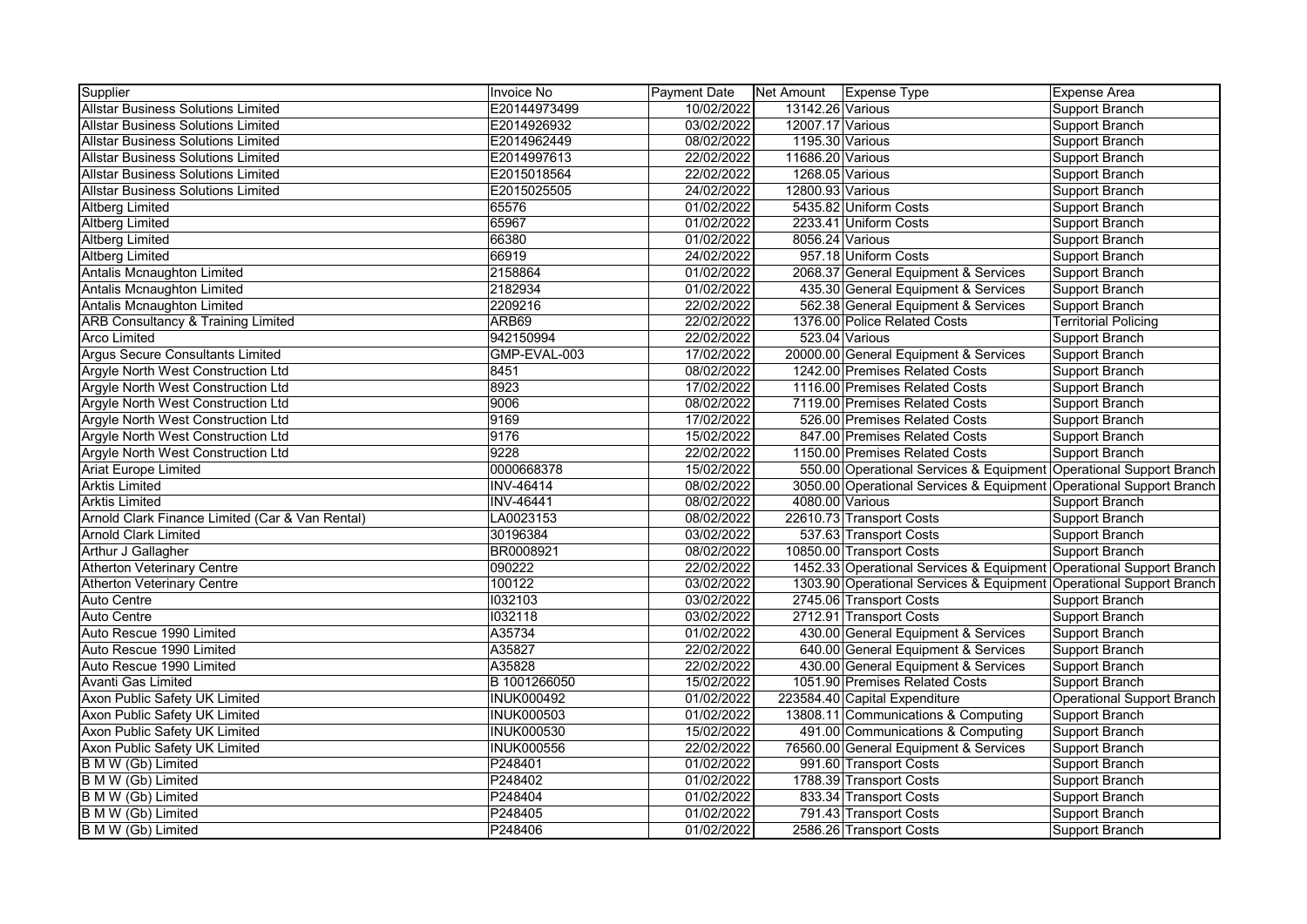| Supplier                                   | Invoice No            | Payment Date | Net Amount Expense Type |                                                                     | <b>Expense Area</b>               |
|--------------------------------------------|-----------------------|--------------|-------------------------|---------------------------------------------------------------------|-----------------------------------|
| B M W (Gb) Limited                         | P252871               | 01/02/2022   |                         | 497.15 Transport Costs                                              | Support Branch                    |
| B M W (Gb) Limited                         | P256500               | 08/02/2022   |                         | 1210.96 Transport Costs                                             | Support Branch                    |
| B M W (Gb) Limited                         | P256502               | 03/02/2022   |                         | 1228.80 Transport Costs                                             | Support Branch                    |
| B M W (Gb) Limited                         | P261320               | 08/02/2022   |                         | 895.70 Transport Costs                                              | Support Branch                    |
| <b>B O C Gases Limited</b>                 | 3066527455            | 15/02/2022   |                         | 467.70 Operational Services & Equipment                             | Operational Support Branch        |
| <b>B T Global Services</b>                 | 587045                | 08/02/2022   |                         | 30043.75 Communications & Computing                                 | Support Branch                    |
| <b>B T Global Services</b>                 | 587683                | 03/02/2022   |                         | 177379.04 Communications & Computing                                | Various                           |
| <b>B T Global Services</b>                 | 587692                | 01/02/2022   |                         | 106410.56 Capital Expenditure                                       | Various                           |
| <b>B T Global Services</b>                 | 587770                | 22/02/2022   |                         | 520.00 General Equipment & Services                                 | <b>Operational Support Branch</b> |
| <b>Badger Software Limited</b>             | <b>BS2178</b>         | 22/02/2022   |                         | 19251.12 Communications & Computing                                 | Support Branch                    |
| <b>Barry Frost</b>                         | 0114                  | 10/02/2022   |                         | 1316.00 General Equipment & Services                                | Support Branch                    |
| <b>Bauer Radio Limited</b>                 | 8047389               | 24/02/2022   |                         | 2989.22 General Equipment & Services                                | <b>Operational Support Branch</b> |
| <b>Bauer Radio Limited</b>                 | 8047916               | 08/02/2022   |                         | 2105.00 General Equipment & Services                                | Support Branch                    |
| <b>Bauer Radio Limited</b>                 | 8047955               | 08/02/2022   |                         | 480.00 General Equipment & Services                                 | Support Branch                    |
| <b>Bauer Radio Limited</b>                 | 8049758               | 08/02/2022   |                         | 830.00 General Equipment & Services                                 | <b>Support Branch</b>             |
| <b>Bauer Radio Limited</b>                 | 8052275               | 08/02/2022   |                         | 1638.97 General Equipment & Services                                | Support Branch                    |
| <b>Bauer Radio Limited</b>                 | 8055561               | 08/02/2022   |                         | 4346.13 General Equipment & Services                                | Support Branch                    |
| <b>Bennett Safetywear</b>                  | 0000039317            | 01/02/2022   |                         | 5423.80 Uniform Costs                                               | Support Branch                    |
| <b>Bennett Safetywear</b>                  | 0000039404            | 15/02/2022   |                         | 2810.40 Uniform Costs                                               | Support Branch                    |
| <b>Benson &amp; Clark Vending</b>          | <b>INV22066</b>       | 08/02/2022   |                         | 571.65 General Equipment & Services                                 | Support Branch                    |
| <b>Best Evidence Technology Ltd</b>        | 2093                  | 17/02/2022   |                         | 3150.00 Staff Related Costs                                         | <b>Operational Support Branch</b> |
| Bidfood                                    | 32875576              | 08/02/2022   |                         | 769.91 Operational Services & Equipment Operational Support Branch  |                                   |
| Bidfood                                    | 32893631              | 08/02/2022   |                         | 576.88 Operational Services & Equipment Operational Support Branch  |                                   |
| <b>Bidfood</b>                             | 32970579              | 15/02/2022   |                         | 484.08 Operational Services & Equipment Operational Support Branch  |                                   |
| <b>Birch Lane Garage Limited</b>           | BLGINV - 1366         | 01/02/2022   |                         | 0.00 General Equipment & Services                                   | Support Branch                    |
| <b>Birch Lane Garage Limited</b>           | BLGINV - 1367         | 22/02/2022   |                         | 630.00 General Equipment & Services                                 | Support Branch                    |
| <b>Bloom Procurement Services Limited</b>  | SIN030368             | 17/02/2022   |                         | 318990.00 General Equipment & Services                              | <b>Territorial Policing</b>       |
| <b>Boing Rapid Secure Ltd</b>              | 6934                  | 10/02/2022   |                         | 2170.10 Operational Services & Equipment Support Branch             |                                   |
| <b>Bolton Whites Hotel</b>                 | 118175612             | 15/02/2022   |                         | 4655.56 General Equipment & Services                                | <b>Territorial Policing</b>       |
| <b>Bolton Whites Hotel</b>                 | 118175612 A           | 22/02/2022   |                         | 8729.17 General Equipment & Services                                | <b>Territorial Policing</b>       |
| <b>Brakes</b>                              | 9307038539            | 01/02/2022   |                         | 733.83 General Equipment & Services                                 | Support Branch                    |
| <b>Brakes</b>                              | 9307047369            | 08/02/2022   |                         | 529.40 General Equipment & Services                                 | Support Branch                    |
| <b>Brakes</b>                              | 9307061297            | 15/02/2022   |                         | 2352.82 General Equipment & Services                                | Support Branch                    |
| <b>Brakes</b>                              | 9307075418            | 22/02/2022   |                         | 864.17 General Equipment & Services                                 | Support Branch                    |
| <b>Brakes</b>                              | 9307087210            | 22/02/2022   |                         | 1105.50 General Equipment & Services                                | Support Branch                    |
| <b>Brandon Hire Station Manchester</b>     | 9729507               | 03/02/2022   |                         | 446.90 Operational Services & Equipment                             | Various                           |
| <b>British Telecom</b>                     | VP 43204170 M20901    | 17/02/2022   |                         | 30346.98 Communications & Computing                                 | Various                           |
| Bruntwood Limited and Subsidiary Companies | SIN275639             | 08/02/2022   |                         | 458.34 Premises Related Costs                                       | <b>Operational Support Branch</b> |
| <b>Buddi Limited</b>                       | 61707                 | 17/02/2022   |                         | 2475.00 General Equipment & Services                                | <b>Operational Support Branch</b> |
| <b>Business Image</b>                      | 157597                | 01/02/2022   |                         | 2297.50 Uniform Costs                                               | Support Branch                    |
| <b>Buyitdirect Co Uk</b>                   | H72520220211lpjtbbdgw | 44601.00     |                         | 736.42 Communications & Computing                                   | Support Branch                    |
| <b>BWMC Ltd</b>                            | 1142                  | 08/02/2022   |                         | 84900.00 General Equipment & Services                               | Support Branch                    |
| C C S Professional Cleaning                | 730                   | 24/02/2022   |                         | 750.00 Premises Related Costs                                       | Support Branch                    |
| C Wilson                                   | CW002/H/22            | 08/02/2022   |                         | 2742.22 Operational Services & Equipment Operational Support Branch |                                   |
| C Wilson                                   | CW003/H/22            | 08/02/2022   |                         | 2742.22 Operational Services & Equipment Operational Support Branch |                                   |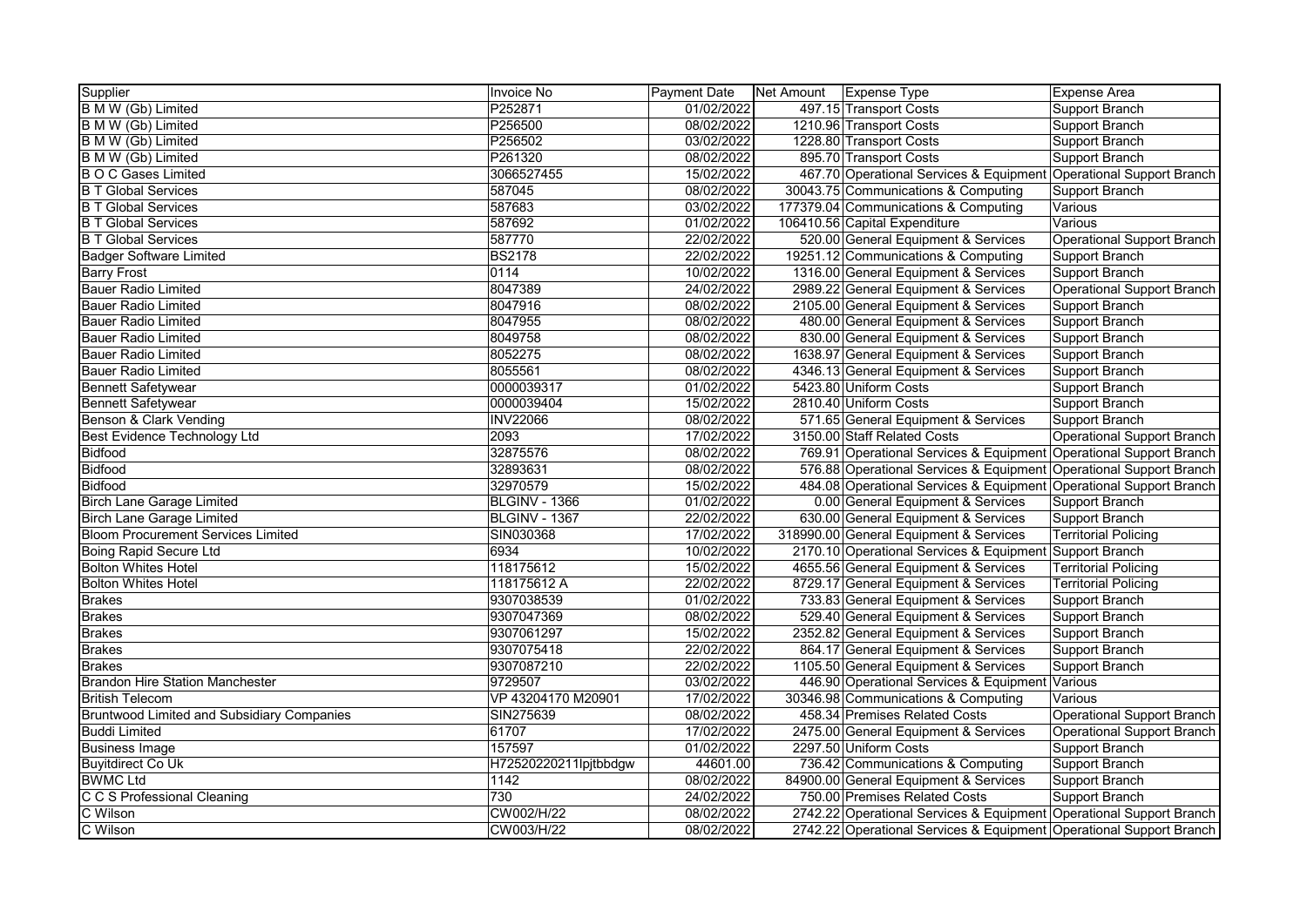| Supplier                                    | Invoice No          | <b>Payment Date</b> | Net Amount Expense Type                                              | Expense Area               |
|---------------------------------------------|---------------------|---------------------|----------------------------------------------------------------------|----------------------------|
| C Wilson                                    | CW079/H/21          | 22/02/2022          | 2742.22 Operational Services & Equipment Operational Support Branch  |                            |
| C Wilson                                    | CW083/H/21          | 08/02/2022          | 2742.22 Operational Services & Equipment Operational Support Branch  |                            |
| C Wilson                                    | CW084/H/21          | 08/02/2022          | 2742.22 Operational Services & Equipment Operational Support Branch  |                            |
| C Wilson                                    | CW085/H/21          | 08/02/2022          | 2742.22 Operational Services & Equipment Operational Support Branch  |                            |
| C Wilson                                    | CW086/H/21          | 08/02/2022          | 2742.22 Operational Services & Equipment Operational Support Branch  |                            |
| C Wilson                                    | CW087/H/21          | 08/02/2022          | 2742.22 Operational Services & Equipment Operational Support Branch  |                            |
| C Wilson                                    | CW088/H/21          | 08/02/2022          | 2742.22 Operational Services & Equipment Operational Support Branch  |                            |
| C Wilson                                    | CW089/H/21          | 08/02/2022          | 2742.22 Operational Services & Equipment Operational Support Branch  |                            |
| C Wilson                                    | CW090/H/21          | 08/02/2022          | 2742.22 Operational Services & Equipment Operational Support Branch  |                            |
| C Wilson                                    | CW091/H/21          | 08/02/2022          | 2742.22 Operational Services & Equipment Operational Support Branch  |                            |
| <b>CAB Animal Transit Boxes</b>             | SI-19769            | 08/02/2022          | 562.50 Operational Services & Equipment Operational Support Branch   |                            |
| <b>Cabinet Office</b>                       | 3814519             | 15/02/2022          | 44069.73 Operational Services & Equipment Support Branch             |                            |
| <b>Calamat Limited</b>                      | <b>Con797</b>       | 01/02/2022          | 5220.00 Operational Services & Equipment Operational Support Branch  |                            |
| <b>Calamat Limited</b>                      | <b>LAB224</b>       | 01/02/2022          | 2200.00 Operational Services & Equipment Operational Support Branch  |                            |
| Capita Translation And Interpreting Limited | 6069049539          | 22/02/2022          | 535.98 General Equipment & Services                                  | Operational Support Branch |
| Carlac                                      | MI337998            | 03/02/2022          | 553.22 Transport Costs                                               | Support Branch             |
| Carlac                                      | MI338856            | 08/02/2022          | 662.81 Transport Costs                                               | Support Branch             |
| Caroline Jones                              | 357121              | 22/02/2022          | 650.00 General Equipment & Services                                  | Support Branch             |
| Catherine Cundy                             | 406635-04/02/2022   | 17/02/2022          | 540.00 General Equipment & Services                                  | Support Branch             |
| Catherine Cundy                             | 414509 A            | 15/02/2022          | 860.00 General Equipment & Services                                  | Support Branch             |
| <b>CBT in Manchester</b>                    | 56                  | 01/02/2022          | 2240.00 Operational Services & Equipment Support Branch              |                            |
| <b>CCL Forensics Limted</b>                 | 16551               | 15/02/2022          | 800.00 General Equipment & Services                                  | Operational Support Branch |
| <b>CCL Forensics Limted</b>                 | 16552               | 22/02/2022          | 1425.00 Operational Services & Equipment Operational Support Branch  |                            |
| <b>CCL Forensics Limted</b>                 | 16553               | 22/02/2022          | 7600.00 Operational Services & Equipment Operational Support Branch  |                            |
| <b>CCL Forensics Limted</b>                 | 16554               | 22/02/2022          | 3515.00 Operational Services & Equipment Operational Support Branch  |                            |
| <b>CCL Forensics Limted</b>                 | 16550A              | 15/02/2022          | 18020.00 Operational Services & Equipment Operational Support Branch |                            |
| <b>CCL Forensics Limted</b>                 | 16550B              | 15/02/2022          | 7117.50 Operational Services & Equipment Operational Support Branch  |                            |
| Cellebrite Mobile Synchronization Ltd       | INVUK7551           | 15/02/2022          | 50000.00 Communications & Computing                                  | Operational Support Branch |
| Cellmark                                    | PINV-00035413-44    | 01/02/2022          | 10083.75 Operational Services & Equipment Operational Support Branch |                            |
| Cellmark                                    | PINV-00035413-45    | 08/02/2022          | 12243.25 Operational Services & Equipment Operational Support Branch |                            |
| Cellmark                                    | <b>SRVINV167320</b> | 01/02/2022          | 1261.00 Operational Services & Equipment Operational Support Branch  |                            |
| Cellmark                                    | <b>SRVINV168070</b> | 08/02/2022          | 1018.00 Operational Services & Equipment Operational Support Branch  |                            |
| Cellmark                                    | <b>SRVINV168532</b> | 15/02/2022          | 3600.35 Operational Services & Equipment Operational Support Branch  |                            |
| Cellmark                                    | <b>SRVINV168545</b> | 15/02/2022          | 1740.90 Operational Services & Equipment Operational Support Branch  |                            |
| <b>Challenge Coins UK Limited</b>           | 1664                | 22/02/2022          | 589.50 Operational Services & Equipment Operational Support Branch   |                            |
| <b>Charles Fellows Supplies Limited</b>     | <b>IN101731</b>     | 01/02/2022          | 1028.20 Operational Services & Equipment Operational Support Branch  |                            |
| <b>Charles Fellows Supplies Limited</b>     | IN101738            | 01/02/2022          | 762.60 Operational Services & Equipment Operational Support Branch   |                            |
| <b>Charles Fellows Supplies Limited</b>     | <b>IN101750</b>     | 01/02/2022          | 1687.00 Operational Services & Equipment Operational Support Branch  |                            |
| <b>Charles Fellows Supplies Limited</b>     | <b>IN101751</b>     | 01/02/2022          | 746.10 Operational Services & Equipment Operational Support Branch   |                            |
| <b>Charles Fellows Supplies Limited</b>     | <b>IN101754</b>     | 01/02/2022          | 937.50 Operational Services & Equipment Operational Support Branch   |                            |
| <b>Charles Fellows Supplies Limited</b>     | <b>IN101796</b>     | 08/02/2022          | 1553.10 Operational Services & Equipment Operational Support Branch  |                            |
| <b>Charles Fellows Supplies Limited</b>     | IN101801            | 08/02/2022          | 1332.00 Operational Services & Equipment Operational Support Branch  |                            |
| <b>Charles Fellows Supplies Limited</b>     | <b>IN101804</b>     | 08/02/2022          | 746.40 Operational Services & Equipment Operational Support Branch   |                            |
| <b>Charles Fellows Supplies Limited</b>     | IN101905            | 15/02/2022          | 887.10 Operational Services & Equipment Operational Support Branch   |                            |
| <b>Charles Fellows Supplies Limited</b>     | IN101940            | 15/02/2022          | 3161.70 Operational Services & Equipment Operational Support Branch  |                            |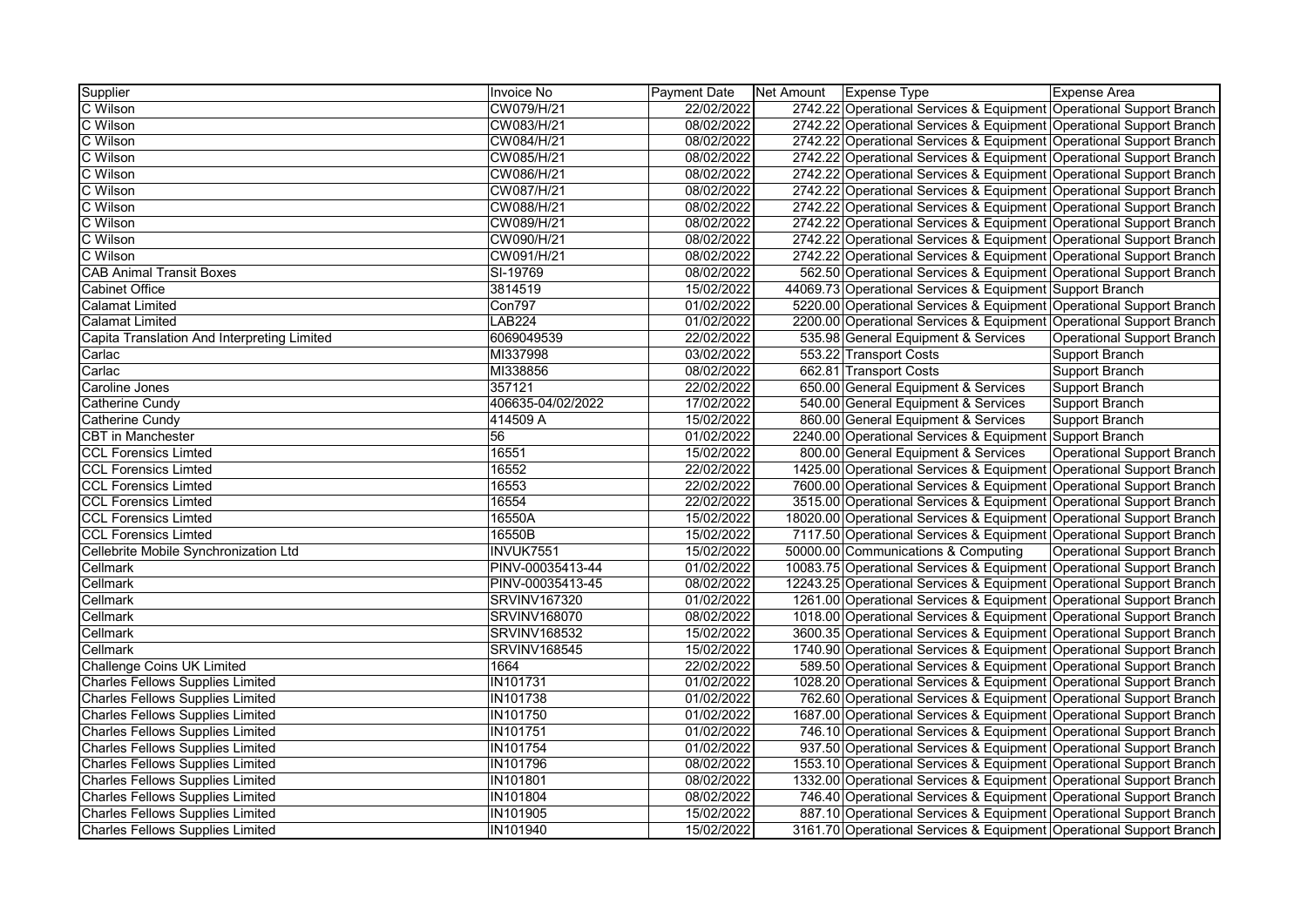| Supplier                                     | <b>Invoice No</b> | <b>Payment Date</b> | Net Amount   Expense Type |                                                                     | Expense Area                      |
|----------------------------------------------|-------------------|---------------------|---------------------------|---------------------------------------------------------------------|-----------------------------------|
| <b>Charles Fellows Supplies Limited</b>      | <b>IN101951</b>   | 22/02/2022          |                           | 1615.50 Operational Services & Equipment Operational Support Branch |                                   |
| <b>Charles Fellows Supplies Limited</b>      | IN101959          | 22/02/2022          |                           | 426.70 Operational Services & Equipment Operational Support Branch  |                                   |
| <b>Charles Fellows Supplies Limited</b>      | <b>IN101997</b>   | 22/02/2022          |                           | 1196.00 Operational Services & Equipment Operational Support Branch |                                   |
| <b>Charles Wilson</b>                        | 411               | 01/02/2022          |                           | 0.00 General Equipment & Services                                   | Support Branch                    |
| <b>Charles Wilson</b>                        | R40731            | 10/02/2022          |                           | 430.00 General Equipment & Services                                 | Support Branch                    |
| <b>Charles Wilson</b>                        | R40901            | 01/02/2022          |                           | 430.00 General Equipment & Services                                 | Support Branch                    |
| <b>Charles Wilson</b>                        | R40903            | 01/02/2022          |                           | 430.00 General Equipment & Services                                 | Support Branch                    |
| <b>Charles Wilson</b>                        | R40904            | 01/02/2022          |                           | 430.00 General Equipment & Services                                 | Support Branch                    |
| <b>Charles Wilson</b>                        | R41040            | 08/02/2022          |                           | 430.00 General Equipment & Services                                 | Support Branch                    |
| <b>Charles Wilson</b>                        | R41145            | 15/02/2022          |                           | 430.00 General Equipment & Services                                 | Support Branch                    |
| <b>Charles Wilson</b>                        | R41147            | 15/02/2022          |                           | 430.00 General Equipment & Services                                 | Support Branch                    |
| <b>Charles Wilson</b>                        | R41246            | 22/02/2022          |                           | 430.00 General Equipment & Services                                 | Support Branch                    |
| <b>Charles Wilson</b>                        | R41247            | 22/02/2022          |                           | 430.00 General Equipment & Services                                 | Support Branch                    |
| <b>Charles Wilson</b>                        | R41248            | 24/02/2022          |                           | 430.00 General Equipment & Services                                 | Support Branch                    |
| <b>Charles Wilson</b>                        | R41249            | 22/02/2022          |                           | 430.00 General Equipment & Services                                 | <b>Support Branch</b>             |
| <b>Charles Wilson</b>                        | R41251            | 22/02/2022          |                           | 430.00 General Equipment & Services                                 | Support Branch                    |
| <b>Cinos Limited</b>                         | 8614   2311       | 15/02/2022          |                           | 449.36 General Equipment & Services                                 | <b>Territorial Policing</b>       |
| City & Guilds                                | 805926838         | 01/02/2022          |                           | 934.80 Police Related Costs                                         | <b>Support Branch</b>             |
| City & Guilds                                | 805942181         | 22/02/2022          |                           | 639.60 Police Related Costs                                         | <b>Support Branch</b>             |
| <b>Cleartone Telecom Limited</b>             | 193504            | 01/02/2022          |                           | 778.00 Transport Costs                                              | Support Branch                    |
| <b>College Of Policing Limited</b>           | 90069454          | 08/02/2022          |                           | 1112.00 Police Related Costs                                        | <b>Operational Support Branch</b> |
| <b>College Of Policing Limited</b>           | 90070262          | 08/02/2022          |                           | 4857.50 Police Related Costs                                        | <b>Operational Support Branch</b> |
| <b>College Of Policing Limited</b>           | 90070413          | 15/02/2022          |                           | 3825.00 Staff Related Costs                                         | <b>Operational Support Branch</b> |
| <b>College Of Policing Limited</b>           | 90070414          | 15/02/2022          |                           | 3407.00 Police Related Costs                                        | <b>Operational Support Branch</b> |
| <b>College Of Policing Limited</b>           | 90070470          | 15/02/2022          |                           | 760.00 Police Related Costs                                         | <b>Operational Support Branch</b> |
| <b>Commercial Contract Engineers Limited</b> | 122479            | 03/02/2022          |                           | 8431.37 Transport Costs                                             | <b>Support Branch</b>             |
| <b>Commercial Contract Engineers Limited</b> | 122674            | 01/02/2022          |                           | 13246.83 Transport Costs                                            | <b>Support Branch</b>             |
| <b>Commercial Contract Engineers Limited</b> | 123453            | 24/02/2022          |                           | 3281.25 Transport Costs                                             | <b>Support Branch</b>             |
| Computacenter UK Ltd                         | 3883146910        | 22/02/2022          |                           | 807.48 Communications & Computing                                   | <b>Operational Support Branch</b> |
| Computacenter UK Ltd                         | 3883231261        | 22/02/2022          |                           | 678.02 General Equipment & Services                                 | Support Branch                    |
| Computacenter UK Ltd                         | 3883267395        | 22/02/2022          |                           | 804.86 General Equipment & Services                                 | Support Branch                    |
| Computacenter UK Ltd                         | 3883291908        | 22/02/2022          |                           | 546.43 General Equipment & Services                                 | <b>Support Branch</b>             |
| Computacenter UK Ltd                         | 3883296231        | 22/02/2022          |                           | 3032.92 General Equipment & Services                                | Support Branch                    |
| Computacenter UK Ltd                         | 3883307346        | 22/02/2022          |                           | 7938.00 Capital Expenditure                                         | Support Branch                    |
| Computacenter UK Ltd                         | 3883329343        | 22/02/2022          |                           | 688.47 General Equipment & Services                                 | Support Branch                    |
| Computacenter UK Ltd                         | 3883345661        | 24/02/2022          |                           | 186552.84 Capital Expenditure                                       | <b>Operational Support Branch</b> |
| Computacenter UK Ltd                         | 3883345664        | 24/02/2022          |                           | 2718.72 General Equipment & Services                                | <b>Support Branch</b>             |
| Computacenter UK Ltd                         | 3883359863        | 22/02/2022          |                           | 761.63 General Equipment & Services                                 | Support Branch                    |
| Computacenter UK Ltd                         | 3883369089        | 10/02/2022          |                           | 1382.21 Communications & Computing                                  | <b>Operational Support Branch</b> |
| Computacenter UK Ltd                         | 3883371367        | 22/02/2022          |                           | 876.11 General Equipment & Services                                 | Support Branch                    |
| Computacenter UK Ltd                         | 3883380611        | 22/02/2022          |                           | 911.01 General Equipment & Services                                 | <b>Support Branch</b>             |
| Computacenter UK Ltd                         | 3883383570        | 22/02/2022          |                           | 17797.00 Capital Expenditure                                        | <b>Operational Support Branch</b> |
| Computacenter UK Ltd                         | 3883385021        | 22/02/2022          |                           | 479.52 General Equipment & Services                                 | Support Branch                    |
| Computacenter UK Ltd                         | 3883386056        | 22/02/2022          |                           | 911.01 General Equipment & Services                                 | <b>Support Branch</b>             |
| Computacenter UK Ltd                         | 3883386599        | 22/02/2022          |                           | 3912.81 General Equipment & Services                                | Support Branch                    |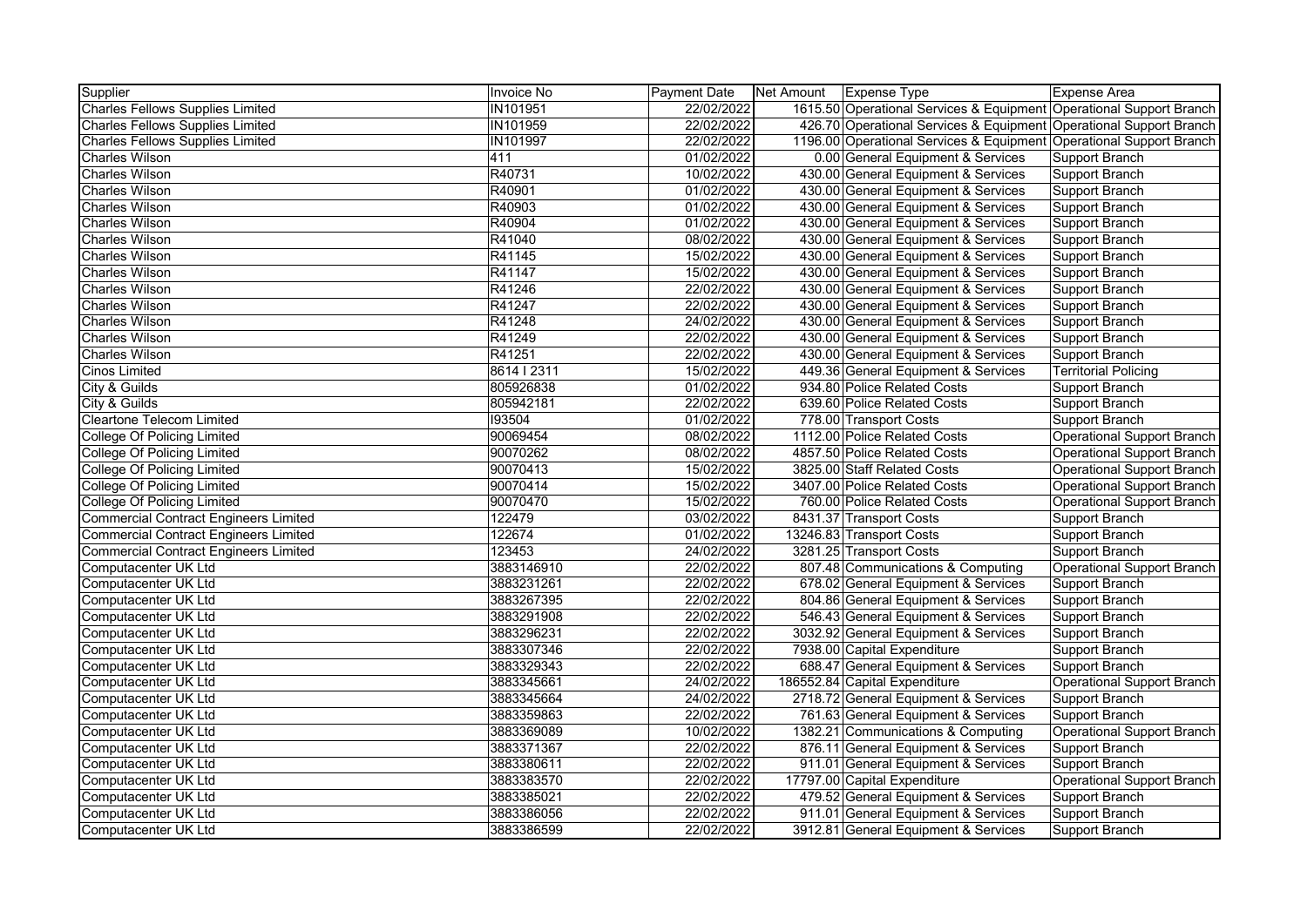| Supplier                                       | Invoice No            | <b>Payment Date</b> | Net Amount   Expense Type |                                                                      | <b>Expense Area</b>               |
|------------------------------------------------|-----------------------|---------------------|---------------------------|----------------------------------------------------------------------|-----------------------------------|
| Computacenter UK Ltd                           | 3883391455            | 01/02/2022          |                           | 1984.00 Communications & Computing                                   | Support Branch                    |
| Computacenter UK Ltd                           | 3883391456            | 01/02/2022          |                           | 1550.02 Communications & Computing                                   | <b>Operational Support Branch</b> |
| Computacenter UK Ltd                           | 3883393084            | 24/02/2022          |                           | 670.84 General Equipment & Services                                  | Support Branch                    |
| Computacenter UK Ltd                           | 3883395339            | 01/02/2022          |                           | 612.88 General Equipment & Services                                  | <b>Operational Support Branch</b> |
| Computacenter UK Ltd                           | 3883395342            | 22/02/2022          |                           | 674.35 General Equipment & Services                                  | <b>Support Branch</b>             |
| Computacenter UK Ltd                           | 3883397298            | 24/02/2022          |                           | 40070.00 Capital Expenditure                                         | <b>Operational Support Branch</b> |
| Computacenter UK Ltd                           | 3883403052            | 15/02/2022          |                           | 92145.60 Capital Expenditure                                         | <b>Support Branch</b>             |
| Computacenter UK Ltd                           | 3883404962            | 22/02/2022          |                           | 449.28 Capital Expenditure                                           | <b>Territorial Policing</b>       |
| Computacenter UK Ltd                           | 3883408614            | 22/02/2022          |                           | 2557.44 Capital Expenditure                                          | <b>Territorial Policing</b>       |
| Computacenter UK Ltd                           | 3883409638            | 15/02/2022          |                           | 9734.06 Communications & Computing                                   | <b>Operational Support Branch</b> |
| Computacenter UK Ltd                           | 3883409640            | 15/02/2022          |                           | 3196.80 Communications & Computing                                   | Support Branch                    |
| Computacenter UK Ltd                           | 3883411511            | 15/02/2022          |                           | 560.00 Communications & Computing                                    | <b>Operational Support Branch</b> |
| Computacenter UK Ltd                           | 3883421965            | 22/02/2022          |                           | 459.20 Operational Services & Equipment Operational Support Branch   |                                   |
| Computacenter UK Ltd                           | 3883421966            | 22/02/2022          |                           | 849.11 General Equipment & Services                                  | Support Branch                    |
| Computacenter UK Ltd                           | 3883427419            | 22/02/2022          |                           | 514.61 General Equipment & Services                                  | <b>Operational Support Branch</b> |
| Computacenter UK Ltd                           | 3883427421            | 22/02/2022          |                           | 1009.72 General Equipment & Services                                 | Support Branch                    |
| Computacenter UK Ltd                           | 3883430546            | 22/02/2022          |                           | 864.00 Capital Expenditure                                           | <b>Territorial Policing</b>       |
| Computacenter UK Ltd                           | 3883430548            | 22/02/2022          |                           | 1097.29 General Equipment & Services                                 | Support Branch                    |
| Computer Science Labs Data Clinic Limited      | 27478                 | 15/02/2022          |                           | 1650.00 Operational Services & Equipment Operational Support Branch  |                                   |
| Computer Science Labs Data Clinic Limited      | 27555                 | 22/02/2022          |                           | 1860.00 Operational Services & Equipment Operational Support Branch  |                                   |
| Cooneen Defence Limited                        | 431083                | 15/02/2022          |                           | 2141.35 Uniform Costs                                                | <b>Support Branch</b>             |
| Corporate Travel Management (North) Limited    | 114584                | 22/02/2022          | 22066.34 Various          |                                                                      | Various                           |
| Crown Pet Food Limited (Royal Cannin)          | SIP2719238            | 17/02/2022          |                           | 1483.31 Operational Services & Equipment Operational Support Branch  |                                   |
| Crown Pet Food Limited (Royal Cannin)          | SIP2738594            | 22/02/2022          |                           | 1573.73 Operational Services & Equipment Operational Support Branch  |                                   |
| <b>CSITech Ltd</b>                             | 2850                  | 08/02/2022          |                           | 5950.00 Staff Related Costs                                          | <b>Operational Support Branch</b> |
| <b>Cubic Transportation Systems (Itms) Ltd</b> | 90105891              | 22/02/2022          |                           | 3883.32 General Equipment & Services                                 | Support Branch                    |
| D Tec International Limited                    | 0000008877            | 22/02/2022          |                           | 12688.00 Operational Services & Equipment Operational Support Branch |                                   |
| Decor Plus Painting Contractors Limited        | 6700                  | 22/02/2022          |                           | 820.00 Premises Related Costs                                        | <b>Support Branch</b>             |
| Deep Insight Limited                           | <b>INV-0160</b>       | 08/02/2022          |                           | 1381.00 General Equipment & Services                                 | Support Branch                    |
| <b>Delifoods</b>                               | H72520220201xqefyklpb | 44589.00            |                           | 960.95 General Equipment & Services                                  | Support Branch                    |
| <b>Delifoods</b>                               | H72520220212kIntthmei | 44602.00            |                           | 1415.10 General Equipment & Services                                 | Support Branch                    |
| <b>Delifoods</b>                               | H72520220224ixoippjjr | 44614.00            |                           | 1974.51 General Equipment & Services                                 | Support Branch                    |
| Digital I D Limited                            | 0000475331            | 24/02/2022          |                           | 21300.00 Capital Expenditure                                         | <b>Territorial Policing</b>       |
| Durham Police Crime And Commissioner           | 20022597              | 01/02/2022          |                           | 4040.48 Operational Services & Equipment Support Branch              |                                   |
| E D F Energy                                   | 1005210000 11504035   | 17/02/2022          |                           | 1126.44 Premises Related Costs                                       | Support Branch                    |
| E D F Energy                                   | 105210000 11465438    | 17/02/2022          |                           | 9337.38 Premises Related Costs                                       | Support Branch                    |
| E D F Energy                                   | 105210000 11512611    | 17/02/2022          |                           | 9409.19 Premises Related Costs                                       | <b>Support Branch</b>             |
| E D F Energy                                   | 1105210000 11462768   | 17/02/2022          |                           | 4181.33 Premises Related Costs                                       | Support Branch                    |
| E D F Energy                                   | 1105210000 11512445   | 17/02/2022          |                           | 4279.08 Premises Related Costs                                       | <b>Support Branch</b>             |
| E D F Energy                                   | 1205210000 11462537   | 17/02/2022          |                           | 7796.08 Premises Related Costs                                       | Support Branch                    |
| E D F Energy                                   | 1205210000 11507605   | 17/02/2022          |                           | 7848.39 Premises Related Costs                                       | Support Branch                    |
| E D F Energy                                   | 1305210000 11466594   | 17/02/2022          |                           | 8793.47 Premises Related Costs                                       | Support Branch                    |
| E D F Energy                                   | 1305210000 11517661   | 17/02/2022          |                           | 8904.14 Premises Related Costs                                       | <b>Support Branch</b>             |
| E D F Energy                                   | 2005210000 11503996   | 17/02/2022          |                           | 842.10 Premises Related Costs                                        | <b>Support Branch</b>             |
| E D F Energy                                   | 205210000 11466470    | 17/02/2022          |                           | 4084.69 Premises Related Costs                                       | <b>Support Branch</b>             |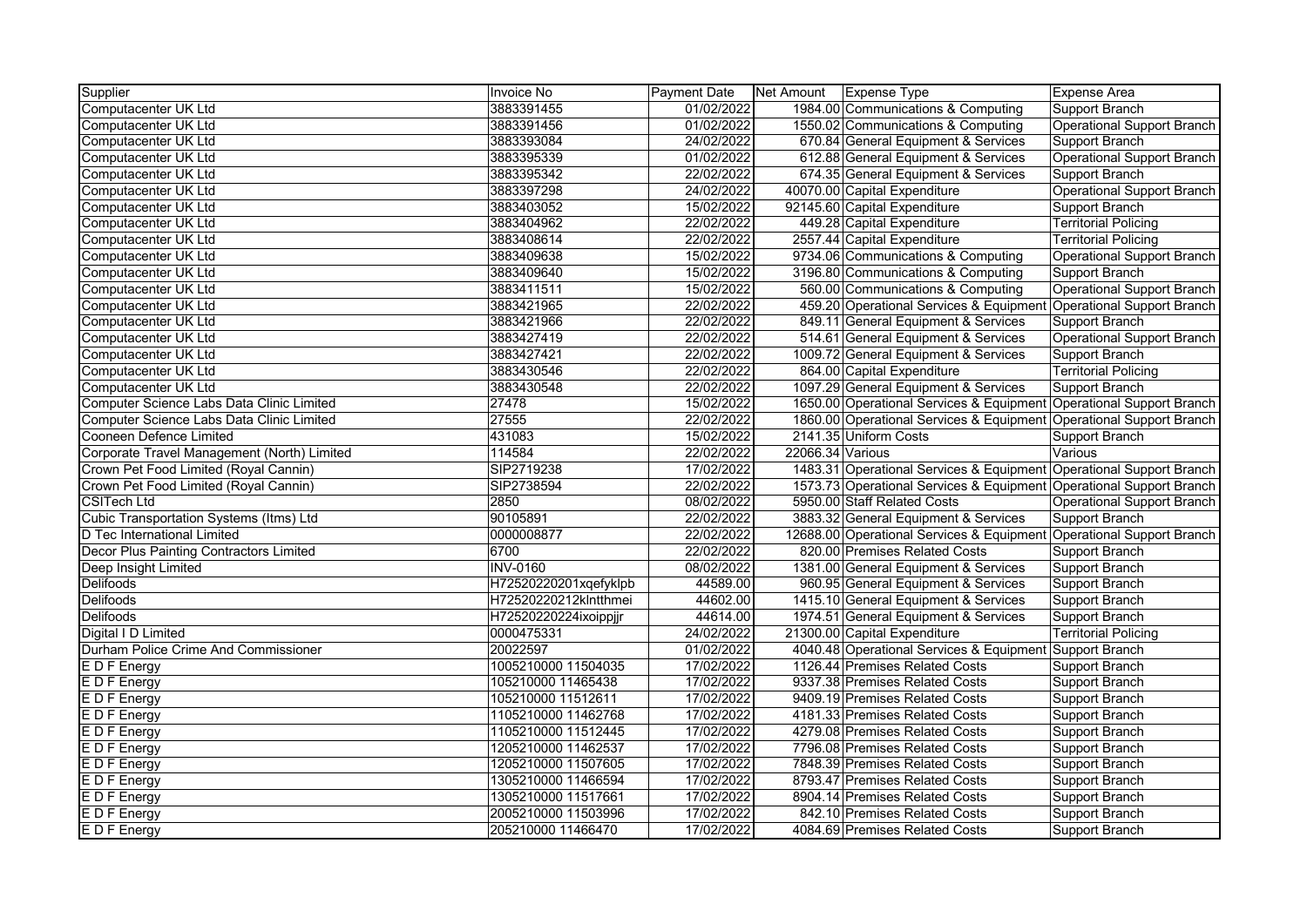| Supplier          | Invoice No          | <b>Payment Date</b> | Net Amount   Expense Type |                                 | Expense Area   |
|-------------------|---------------------|---------------------|---------------------------|---------------------------------|----------------|
| <b>EDFEnergy</b>  | 205210000 11506922  | 17/02/2022          |                           | 3813.44 Premises Related Costs  | Support Branch |
| E D F Energy      | 2178210000 11551448 | 17/02/2022          |                           | 2439.69 Premises Related Costs  | Support Branch |
| E D F Energy      | 2205210000 11506556 | 17/02/2022          |                           | 3500.60 Premises Related Costs  | Support Branch |
| E D F Energy      | 2495600794 11566558 | 17/02/2022          |                           | 637.88 Premises Related Costs   | Support Branch |
| E D F Energy      | 2915210000 11461655 | 17/02/2022          |                           | 36875.94 Premises Related Costs | Support Branch |
| E D F Energy      | 2915210000 11509851 | 17/02/2022          |                           | 37571.89 Premises Related Costs | Support Branch |
| E D F Energy      | 305210000 11517192  | 17/02/2022          |                           | 906.48 Premises Related Costs   | Support Branch |
| E D F Energy      | 3105210000 11464504 | 17/02/2022          |                           | 1575.95 Premises Related Costs  | Support Branch |
| E D F Energy      | 3105210000 11511962 | 17/02/2022          |                           | 1551.68 Premises Related Costs  | Support Branch |
| E D F Energy      | 3205210000 11462393 | 17/02/2022          |                           | 6594.43 Premises Related Costs  | Support Branch |
| E D F Energy      | 3205210000 11506144 | 17/02/2022          |                           | 6252.21 Premises Related Costs  | Support Branch |
| E D F Energy      | 3305210000 11462844 | 17/02/2022          |                           | 9583.73 Premises Related Costs  | Support Branch |
| E D F Energy      | 3305210000 11515579 | 17/02/2022          |                           | 9155.69 Premises Related Costs  | Support Branch |
| E D F Energy      | 3819156346 11562937 | 17/02/2022          |                           | 1675.94 Premises Related Costs  | Support Branch |
| E D F Energy      | 4005210000 11464449 | 17/02/2022          |                           | 7741.44 Premises Related Costs  | Support Branch |
| E D F Energy      | 4005210000 11503905 | 17/02/2022          |                           | 7797.04 Premises Related Costs  | Support Branch |
| E D F Energy      | 4105210000 11461774 | 17/02/2022          |                           | 3163.69 Premises Related Costs  | Support Branch |
| E D F Energy      | 4105210000 11512667 | 17/02/2022          |                           | 3091.55 Premises Related Costs  | Support Branch |
| E D F Energy      | 4205210000 11463117 | 17/02/2022          |                           | 15504.79 Premises Related Costs | Support Branch |
| E D F Energy      | 4205210000 11507819 | 17/02/2022          |                           | 15721.96 Premises Related Costs | Support Branch |
| E D F Energy      | 4815210000 11462941 | 17/02/2022          |                           | 28032.97 Premises Related Costs | Support Branch |
| E D F Energy      | 4815210000 11517813 | 17/02/2022          |                           | 28521.88 Premises Related Costs | Support Branch |
| E D F Energy      | 5010110749 11552327 | 17/02/2022          |                           | 1029.94 Premises Related Costs  | Support Branch |
| E D F Energy      | 5035694805 11586387 | 17/02/2022          |                           | 531.22 Premises Related Costs   | Support Branch |
| E D F Energy      | 5068210000 11461989 | 17/02/2022          |                           | 32877.94 Premises Related Costs | Support Branch |
| E D F Energy      | 5068210000 11509638 | 17/02/2022          |                           | 35201.58 Premises Related Costs | Support Branch |
| <b>EDF</b> Energy | 5105210000 11463268 | 17/02/2022          |                           | 4374.10 Premises Related Costs  | Support Branch |
| E D F Energy      | 5105210000 11578605 | 17/02/2022          |                           | 6174.25 Premises Related Costs  | Support Branch |
| E D F Energy      | 5205210000 11506557 | 17/02/2022          |                           | 12166.36 Premises Related Costs | Support Branch |
| E D F Energy      | 5278210000 11466347 | 17/02/2022          |                           | 68873.74 Premises Related Costs | Support Branch |
| E D F Energy      | 5278210000 11513399 | 17/02/2022          |                           | 69904.67 Premises Related Costs | Support Branch |
| <b>EDFEnergy</b>  | 5644872827 11560696 | 17/02/2022          |                           | 884.28 Premises Related Costs   | Support Branch |
| E D F Energy      | 5682805652 11559053 | 17/02/2022          |                           | 1098.64 Premises Related Costs  | Support Branch |
| $E$ D F Energy    | 5918320176 11486727 | 17/02/2022          |                           | 672.97 Premises Related Costs   | Support Branch |
| E D F Energy      | 5918320176 11486785 | 17/02/2022          |                           | 844.49 Premises Related Costs   | Support Branch |
| E D F Energy      | 6005210000 11463236 | 17/02/2022          |                           | 8703.42 Premises Related Costs  | Support Branch |
| E D F Energy      | 6005210000 11503793 | 17/02/2022          |                           | 8533.33 Premises Related Costs  | Support Branch |
| E D F Energy      | 6034109760 11554183 | 17/02/2022          |                           | 822.16 Premises Related Costs   | Support Branch |
| E D F Energy      | 6105210000 11465619 | 17/02/2022          |                           | 5809.83 Premises Related Costs  | Support Branch |
| E D F Energy      | 6105210000 11513054 | 17/02/2022          |                           | 5903.07 Premises Related Costs  | Support Branch |
| E D F Energy      | 6205210000 11461624 | 17/02/2022          |                           | 8435.60 Premises Related Costs  | Support Branch |
| E D F Energy      | 6205210000 11506486 | 17/02/2022          |                           | 8730.54 Premises Related Costs  | Support Branch |
| E D F Energy      | 6305210000 11465612 | 17/02/2022          |                           | 6404.42 Premises Related Costs  | Support Branch |
| E D F Energy      | 6305210000 11514899 | 17/02/2022          |                           | 6446.63 Premises Related Costs  | Support Branch |
| E D F Energy      | 6622696295 11554541 | 17/02/2022          |                           | 545.75 Premises Related Costs   | Support Branch |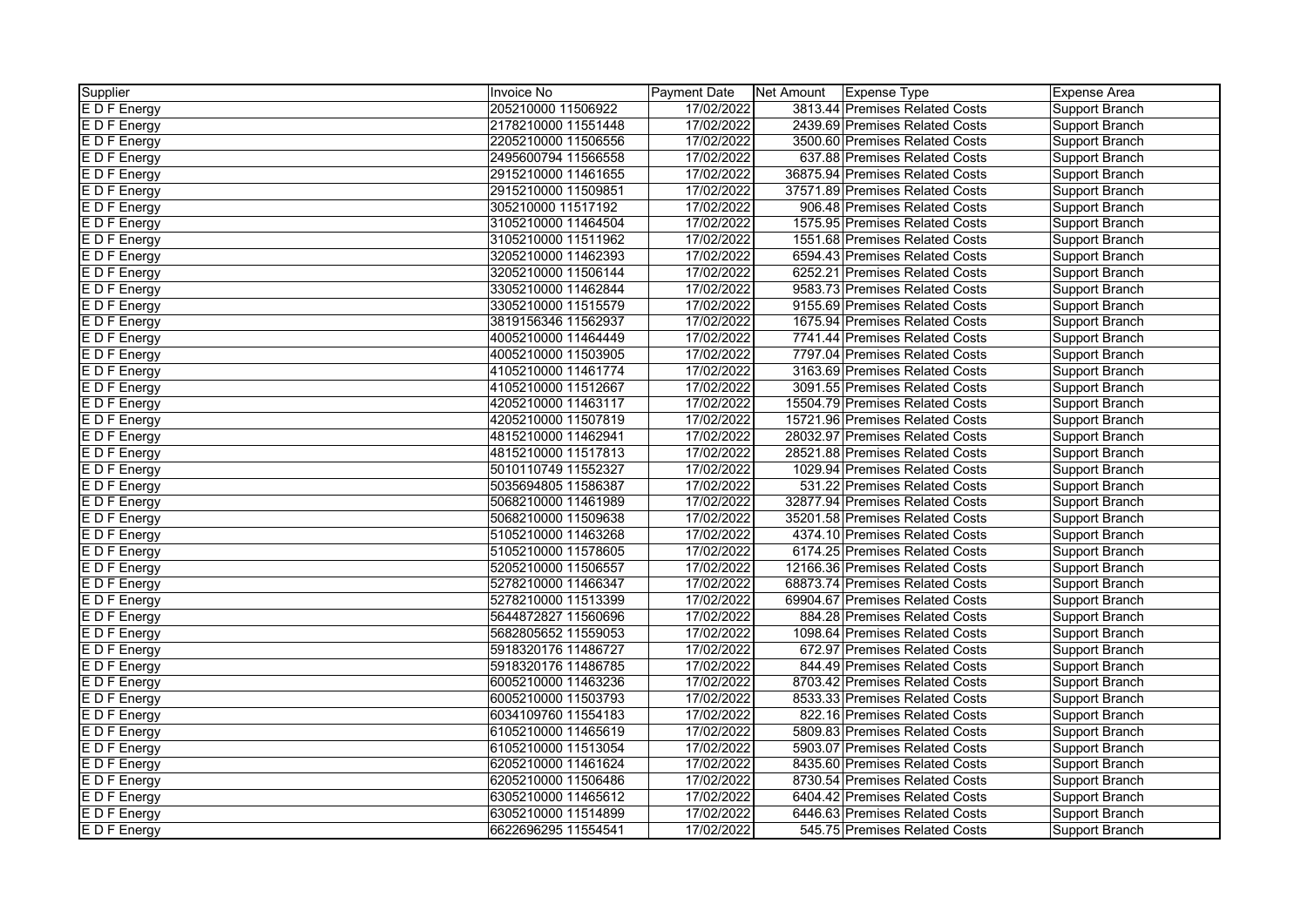| Supplier                                           | Invoice No          | Payment Date | Net Amount Expense Type |                                                                     | Expense Area                      |
|----------------------------------------------------|---------------------|--------------|-------------------------|---------------------------------------------------------------------|-----------------------------------|
| E D F Energy                                       | 6901801667 11552656 | 17/02/2022   |                         | 1035.46 Premises Related Costs                                      | Support Branch                    |
| E D F Energy                                       | 7068210000 11461649 | 17/02/2022   |                         | 13083.86 Premises Related Costs                                     | Support Branch                    |
| E D F Energy                                       | 7068210000 11509327 | 17/02/2022   |                         | 13592.09 Premises Related Costs                                     | Support Branch                    |
| E D F Energy                                       | 7105210000 11463932 | 17/02/2022   |                         | 21781.30 Premises Related Costs                                     | Support Branch                    |
| $E$ D F Energy                                     | 7105210000 11512473 | 17/02/2022   |                         | 22002.63 Premises Related Costs                                     | Support Branch                    |
| E D F Energy                                       | 7205210000 11506019 | 17/02/2022   |                         | 3837.51 Premises Related Costs                                      | Support Branch                    |
| E D F Energy                                       | 7305210000 11460899 | 17/02/2022   |                         | 13991.70 Premises Related Costs                                     | Support Branch                    |
| E D F Energy                                       | 7305210000 11514116 | 17/02/2022   |                         | 14019.63 Premises Related Costs                                     | Support Branch                    |
| E D F Energy                                       | 7860859476 11496292 | 17/02/2022   |                         | 1808.09 Premises Related Costs                                      | Support Branch                    |
| E D F Energy                                       | 799723938 11586600  | 17/02/2022   |                         | 645.36 Premises Related Costs                                       | Support Branch                    |
| E D F Energy                                       | 8305210000 11462587 | 17/02/2022   |                         | 5945.28 Premises Related Costs                                      | Support Branch                    |
| E D F Energy                                       | 8305210000 11517148 | 17/02/2022   |                         | 5806.69 Premises Related Costs                                      | Support Branch                    |
| E D F Energy                                       | 8591310000 11481328 | 17/02/2022   |                         | 1027.95 Premises Related Costs                                      | Support Branch                    |
| E D F Energy                                       | 8591310000 11511159 | 17/02/2022   |                         | 1075.80 Premises Related Costs                                      | Support Branch                    |
| E D F Energy                                       | 9005210000 11504024 | 17/02/2022   |                         | 2919.70 Premises Related Costs                                      | Support Branch                    |
| E D F Energy                                       | 9105210000 11463140 | 17/02/2022   |                         | 19235.50 Premises Related Costs                                     | Support Branch                    |
| E D F Energy                                       | 9105210000 11512985 | 17/02/2022   |                         | 19508.79 Premises Related Costs                                     | Support Branch                    |
| E D F Energy                                       | 9205210000 11460863 | 17/02/2022   |                         | 2483.40 Premises Related Costs                                      | Support Branch                    |
| E D F Energy                                       | 9205210000 11506804 | 17/02/2022   |                         | 2438.47 Premises Related Costs                                      | Support Branch                    |
| E D F Energy                                       | 9345611534 11562643 | 17/02/2022   |                         | 549.96 Premises Related Costs                                       | Support Branch                    |
| <b>ECCO Safety Group UK Ltd</b>                    | 1871653             | 03/02/2022   |                         | 2073.94 Transport Costs                                             | Support Branch                    |
| <b>ECCO Safety Group UK Ltd</b>                    | 1872001             | 03/02/2022   |                         | 1108.16 Transport Costs                                             | Support Branch                    |
| <b>ECCO Safety Group UK Ltd</b>                    | 1872011             | 03/02/2022   |                         | 480.65 Transport Costs                                              | Support Branch                    |
| <b>Edgar Brothers</b>                              | 1002/00089260       | 08/02/2022   |                         | 100867.81 Capital Expenditure                                       | <b>Operational Support Branch</b> |
| <b>Edgar Brothers</b>                              | 1002/00089942       | 08/02/2022   |                         | 3020.64 Capital Expenditure                                         | <b>Operational Support Branch</b> |
| <b>Edgar Brothers</b>                              | 1002/00091463       | 15/02/2022   |                         | 3476.92 Operational Services & Equipment Operational Support Branch |                                   |
| <b>Edgar Brothers</b>                              | 1002/00091667       | 15/02/2022   |                         | 598.80 Uniform Costs                                                | Support Branch                    |
| <b>Edgar Brothers</b>                              | 1002/00091767       | 22/02/2022   |                         | 10972.00 Capital Expenditure                                        | <b>Operational Support Branch</b> |
| <b>Edgar Brothers</b>                              | 1002/00091805       | 22/02/2022   |                         | 570.00 Various                                                      | Support Branch                    |
| <b>EITS Frankton Limited</b>                       | I22UK-GMCAGMP-2601  | 01/02/2022   |                         | 1737.45 Operational Services & Equipment Operational Support Branch |                                   |
| <b>Elisian Limited</b>                             | <b>INV-0273</b>     | 03/02/2022   |                         | 11000.00 Communications & Computing                                 | Support Branch                    |
| <b>Elliot Gold</b>                                 | 119973              | 01/02/2022   |                         | 600.00 General Equipment & Services                                 | Support Branch                    |
| <b>Elliot Gold</b>                                 | INVEG794            | 01/02/2022   |                         | 600.00 General Equipment & Services                                 | Support Branch                    |
| <b>Emerald Consultancy Limited</b>                 | 034                 | 22/02/2022   |                         | 600.00 Staff Related Costs                                          | Support Branch                    |
| <b>Enterprise UK Precision Sheet Metal Limited</b> | 321990              | 24/02/2022   |                         | 1307.00 Operational Services & Equipment Support Branch             |                                   |
| ESPO (Eastern Shires Purchasing Organisation)      | 6376805             | 08/02/2022   |                         | 957.00 General Equipment & Services                                 | <b>Territorial Policing</b>       |
| <b>Eurofins Forensic Services Limited</b>          | 0000036986          | 03/02/2022   |                         | 5028.72 Operational Services & Equipment Operational Support Branch |                                   |
| Eurofins Forensic Services Limited                 | 0000036987          | 03/02/2022   |                         | 8130.15 Operational Services & Equipment Operational Support Branch |                                   |
| Eurofins Forensic Services Limited                 | 0000036988          | 03/02/2022   |                         | 1508.00 Operational Services & Equipment Operational Support Branch |                                   |
| Eurofins Forensic Services Limited                 | 0000036995          | 03/02/2022   |                         | 2080.75 Operational Services & Equipment Operational Support Branch |                                   |
| <b>Eurofins Forensic Services Limited</b>          | 0000036996          | 03/02/2022   |                         | 1226.05 Operational Services & Equipment Operational Support Branch |                                   |
| Eurofins Forensic Services Limited                 | 0000036997          | 03/02/2022   |                         | 484.71 Operational Services & Equipment Operational Support Branch  |                                   |
| Eurofins Forensic Services Limited                 | 0000037931          | 22/02/2022   |                         | 904.80 Operational Services & Equipment Operational Support Branch  |                                   |
| Eurofins Forensic Services Limited                 | 0000037932          | 22/02/2022   |                         | 641.57 Operational Services & Equipment Operational Support Branch  |                                   |
| <b>Eurofins Forensic Services Limited</b>          | 0000037934          | 22/02/2022   |                         | 518.70 Operational Services & Equipment Operational Support Branch  |                                   |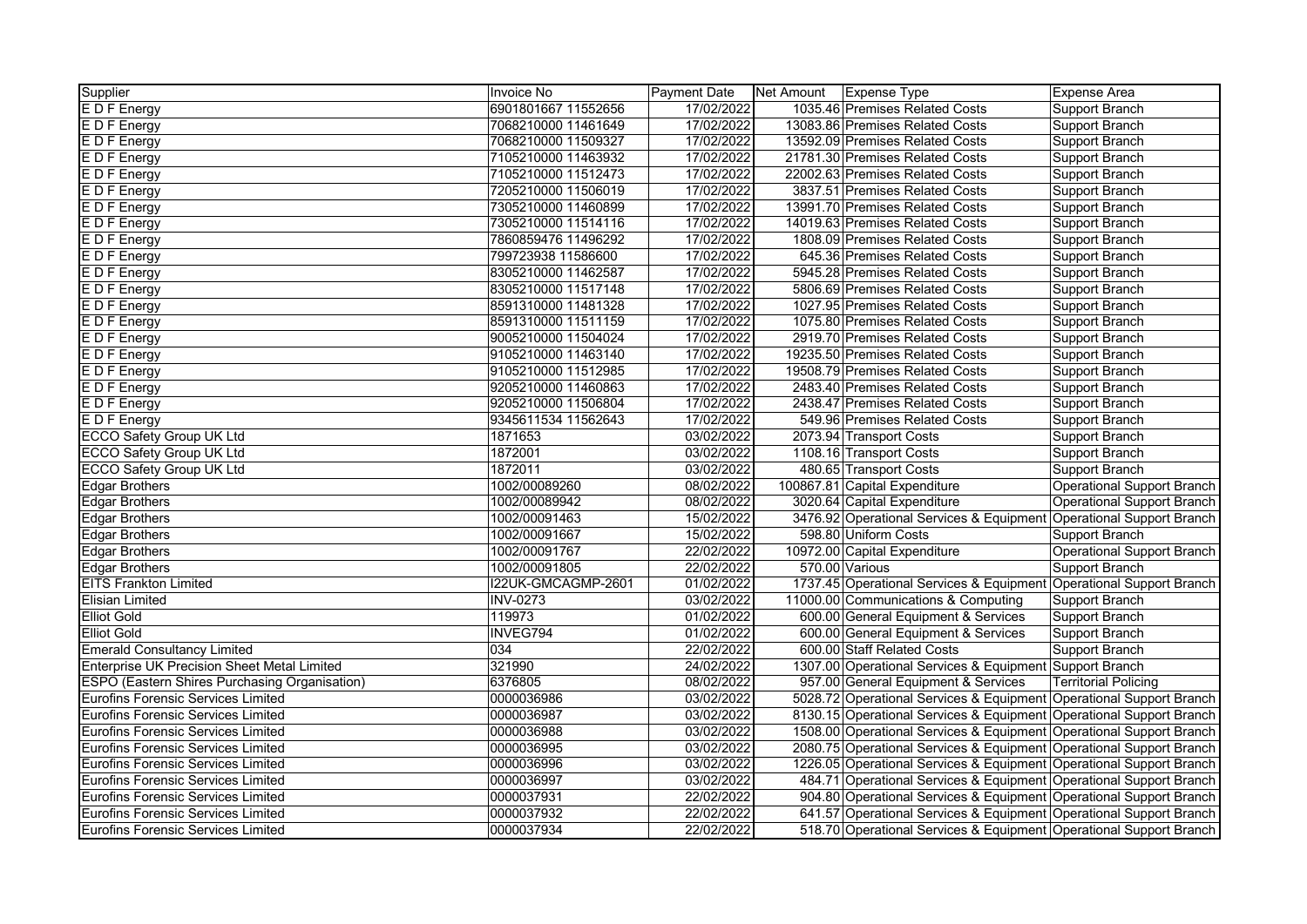| Supplier                                  | <b>Invoice No</b>     | <b>Payment Date</b> | Net Amount Expense Type |                                                                      | <b>Expense Area</b>   |
|-------------------------------------------|-----------------------|---------------------|-------------------------|----------------------------------------------------------------------|-----------------------|
| Eurofins Forensic Services Limited        | 0000037935            | 22/02/2022          |                         | 518.70 Operational Services & Equipment Operational Support Branch   |                       |
| Eurofins Forensic Services Limited        | 0000037936            | 22/02/2022          |                         | 1914.00 Operational Services & Equipment Operational Support Branch  |                       |
| Eurofins Forensic Services Limited        | 0000037937            | 22/02/2022          |                         | 1182.03 Operational Services & Equipment Operational Support Branch  |                       |
| Eurofins Forensic Services Limited        | 0000037940            | 22/02/2022          |                         | 2300.89 Operational Services & Equipment Operational Support Branch  |                       |
| <b>Eurofins Forensic Services Limited</b> | 0000037946            | 22/02/2022          |                         | 1603.59 Operational Services & Equipment Operational Support Branch  |                       |
| <b>Eurofins Forensic Services Limited</b> | 0000037947            | 22/02/2022          |                         | 1728.11 Operational Services & Equipment Operational Support Branch  |                       |
| <b>Eurofins Forensic Services Limited</b> | 0000037949            | 22/02/2022          |                         | 3156.21 Operational Services & Equipment Operational Support Branch  |                       |
| Eurofins Forensic Services Limited        | 0000037950            | 22/02/2022          |                         | 867.28 Operational Services & Equipment Operational Support Branch   |                       |
| <b>Eurofins Forensic Services Limited</b> | 0000037951            | 22/02/2022          |                         | 2303.57 Operational Services & Equipment Operational Support Branch  |                       |
| Eurofins Forensic Services Limited        | 0000037952            | 22/02/2022          |                         | 1531.20 Operational Services & Equipment Operational Support Branch  |                       |
| Eurofins Forensic Services Limited        | 0000037954            | 22/02/2022          |                         | 1386.82 Operational Services & Equipment Operational Support Branch  |                       |
| Eurofins Forensic Services Limited        | 0000037955            | 22/02/2022          |                         | 1365.05 Operational Services & Equipment Operational Support Branch  |                       |
| Eurofins Forensic Services Limited        | 0000037956            | 22/02/2022          |                         | 1445.40 Operational Services & Equipment Operational Support Branch  |                       |
| <b>Eurofins Forensic Services Limited</b> | 0000037957            | 22/02/2022          |                         | 1662.66 Operational Services & Equipment Operational Support Branch  |                       |
| <b>Eurofins Forensic Services Limited</b> | 0000037958            | 22/02/2022          |                         | 3665.60 Operational Services & Equipment Operational Support Branch  |                       |
| <b>Eurofins Forensic Services Limited</b> | 0000037959            | 22/02/2022          |                         | 738.80 Operational Services & Equipment Operational Support Branch   |                       |
| <b>Eurofins Forensic Services Limited</b> | 0000037960            | 22/02/2022          |                         | 1584.71 Operational Services & Equipment Operational Support Branch  |                       |
| <b>Eurofins Forensic Services Limited</b> | 0000037991            | 22/02/2022          |                         | 1475.34 Operational Services & Equipment Operational Support Branch  |                       |
| <b>Eurofins Forensic Services Limited</b> | 0000037993            | 22/02/2022          |                         | 12859.08 Operational Services & Equipment Operational Support Branch |                       |
| <b>Eurofins Forensic Services Limited</b> | 0000037998            | 22/02/2022          |                         | 2759.69 Operational Services & Equipment Operational Support Branch  |                       |
| <b>Eurofins Forensic Services Limited</b> | 0000037999            | 22/02/2022          |                         | 1879.25 Operational Services & Equipment Operational Support Branch  |                       |
| <b>Experian Limited</b>                   | IAA3002550585         | 01/02/2022          |                         | 2990.46 Communications & Computing                                   | Support Branch        |
| Facebk Tcd9hbf2e2                         | H72520220208tcdktbvvm | 44597.00            |                         | 700.00 General Equipment & Services                                  | Support Branch        |
| Fam Commercials Limited                   | 00-050113             | 01/02/2022          |                         | 430.00 General Equipment & Services                                  | Support Branch        |
| Fam Commercials Limited                   | 00-050534             | 08/02/2022          |                         | 430.00 General Equipment & Services                                  | <b>Support Branch</b> |
| Fam Commercials Limited                   | 00-051525             | 22/02/2022          |                         | 430.00 General Equipment & Services                                  | <b>Support Branch</b> |
| <b>Fast Engineering Limited</b>           | SI-12385              | 15/02/2022          |                         | 590.00 Operational Services & Equipment Operational Support Branch   |                       |
| First response finance limited            | FRFL017               | 01/02/2022          |                         | 1400.00 Other Hired                                                  | Support Branch        |
| Force Information Systems Limited         | FISMN0000076          | 22/02/2022          |                         | 24763.00 Communications & Computing                                  | Support Branch        |
| Ford Motor Company Limited                | 7154065               | 01/02/2022          |                         | 27497.21 Capital Expenditure                                         | Support Branch        |
| Ford Motor Company Limited                | 7154066               | 01/02/2022          |                         | 27497.21 Capital Expenditure                                         | <b>Support Branch</b> |
| Ford Motor Company Limited                | 7154067               | 01/02/2022          |                         | 27497.21 Capital Expenditure                                         | Support Branch        |
| Ford Motor Company Limited                | 7154068               | 01/02/2022          |                         | 27497.21 Capital Expenditure                                         | Support Branch        |
| Ford Motor Company Limited                | 7154069               | 01/02/2022          |                         | 27497.21 Capital Expenditure                                         | Support Branch        |
| Ford Motor Company Limited                | 7154070               | 01/02/2022          |                         | 27497.21 Capital Expenditure                                         | Support Branch        |
| Ford Motor Company Limited                | 7158963               | 01/02/2022          |                         | 27497.21 Capital Expenditure                                         | <b>Support Branch</b> |
| Ford Motor Company Limited                | 7158964               | 01/02/2022          |                         | 27497.21 Capital Expenditure                                         | <b>Support Branch</b> |
| Ford Motor Company Limited                | 7158965               | 01/02/2022          |                         | 27497.21 Capital Expenditure                                         | Support Branch        |
| Ford Motor Company Limited                | 7158966               | 01/02/2022          |                         | 27497.21 Capital Expenditure                                         | Support Branch        |
| Ford Motor Company Limited                | 7167099               | 01/02/2022          |                         | 27497.21 Capital Expenditure                                         | Support Branch        |
| Ford Motor Company Limited                | 7167100               | 01/02/2022          |                         | 27497.21 Capital Expenditure                                         | Support Branch        |
| Ford Motor Company Limited                | 7167101               | 01/02/2022          |                         | 27497.21 Capital Expenditure                                         | <b>Support Branch</b> |
| Ford Motor Company Limited                | 7167102               | 01/02/2022          |                         | 27497.21 Capital Expenditure                                         | Support Branch        |
| Ford Motor Company Limited                | 7167103               | 01/02/2022          |                         | 27497.21 Capital Expenditure                                         | Support Branch        |
| Ford Motor Company Limited                | 7167104               | 01/02/2022          |                         | 27497.21 Capital Expenditure                                         | Support Branch        |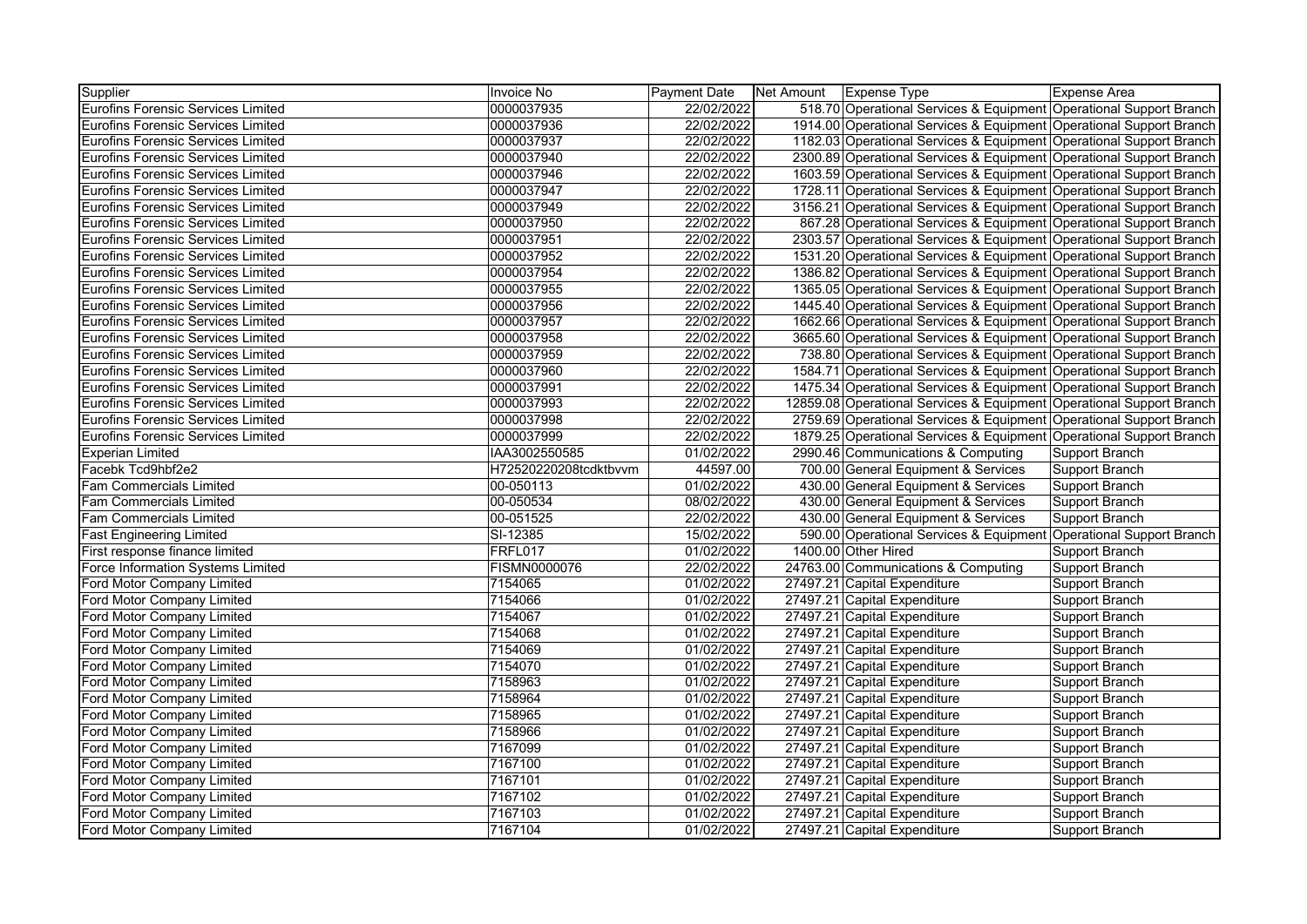| Supplier                                   | <b>Invoice No</b> | Payment Date | Net Amount | Expense Type                                                        | <b>Expense Area</b>               |
|--------------------------------------------|-------------------|--------------|------------|---------------------------------------------------------------------|-----------------------------------|
| Ford Motor Company Limited                 | 7167105           | 01/02/2022   |            | 27497.21 Capital Expenditure                                        | Support Branch                    |
| Ford Motor Company Limited                 | 7167106           | 01/02/2022   |            | 27497.21 Capital Expenditure                                        | Support Branch                    |
| Ford Motor Company Limited                 | 7167107           | 01/02/2022   |            | 27497.21 Capital Expenditure                                        | Support Branch                    |
| Ford Motor Company Limited                 | 7167108           | 01/02/2022   |            | 27497.21 Capital Expenditure                                        | Support Branch                    |
| <b>Foster And Freeman Limited</b>          | SI-036774         | 10/02/2022   |            | 5321.55 Operational Services & Equipment Operational Support Branch |                                   |
| Francis Egan                               | 00029A/2022       | 08/02/2022   |            | 2520.00 Operational Services & Equipment Support Branch             |                                   |
| Francotyp Postilia                         | 38001180          | 22/02/2022   |            | 727.00 General Equipment & Services                                 | Support Branch                    |
| <b>Francotyp Postilia</b>                  | FEB22DD1          | 11/02/2022   |            | 7000.00 General Equipment & Services                                | Support Branch                    |
| <b>Frictionless Trade Services Limited</b> | DTY024821         | 17/02/2022   |            | 8508.21 Uniform Costs                                               | Support Branch                    |
| <b>Frictionless Trade Services Limited</b> | DTY024893         | 17/02/2022   |            | 3055.47 Uniform Costs                                               | Support Branch                    |
| FX Fire And Safety Solutions Limited       | 5008              | 08/02/2022   |            | 703.40 General Equipment & Services                                 | Support Branch                    |
| <b>G M K Limited</b>                       | OP/I786486        | 08/02/2022   |            | 8010.00 Operational Services & Equipment Operational Support Branch |                                   |
| <b>G M K Limited</b>                       | OP/I788724        | 22/02/2022   |            | 914.00 Operational Services & Equipment Support Branch              |                                   |
| G M P Benevolant Fund                      | <b>INV-1010</b>   | 08/02/2022   |            | 1760.00 Operational Services & Equipment Support Branch             |                                   |
| <b>G M P Sports &amp; Social Club</b>      | 177288            | 24/02/2022   |            | 3800.00 General Equipment & Services                                | Support Branch                    |
| Gallagher Bassett International Ltd        | NC015915          | 08/02/2022   |            | 2472.00 General Equipment & Services                                | Support Branch                    |
| <b>Gallaghers Of Sandicroft</b>            | 110011            | 08/02/2022   |            | 534.10 Transport Costs                                              | Support Branch                    |
| Gamma Telecom                              | GM17961           | 15/02/2022   |            | 908.10 General Equipment & Services                                 | Operational Support Branch        |
| <b>GB Sign Solutions Limited</b>           | 46082             | 22/02/2022   |            | 1321.23 General Equipment & Services                                | <b>Operational Support Branch</b> |
| <b>GB Sign Solutions Limited</b>           | 46475             | 22/02/2022   |            | 1060.00 Uniform Costs                                               | Support Branch                    |
| <b>Gemco Services Limited</b>              | 1272116           | 01/02/2022   |            | 455.00 Transport Costs                                              | Support Branch                    |
| <b>Geoff Smith Associates Limited</b>      | 4689              | 03/02/2022   |            | 1884.37 Communications & Computing                                  | Support Branch                    |
| Geoff Smith Associates Limited             | 4690              | 03/02/2022   |            | 3992.63 Communications & Computing                                  | Support Branch                    |
| Ginger Rick'S Mechanic And Coaching        | 642               | 22/02/2022   |            | 715.00 General Equipment & Services                                 | <b>Territorial Policing</b>       |
| <b>Glasgow Taxis</b>                       | 517078            | 03/02/2022   |            | 785.07 Police Other Costs & Allowances                              | Support Branch                    |
| <b>Gleeds Advisory Limited</b>             | LEBSO995/004ADJ   | 08/02/2022   |            | 8697.30 Premises Related Costs                                      | Support Branch                    |
| <b>Gleeds Advisory Limited</b>             | LEBSO995/004CRE   | 07/02/2022   |            | 10436.76 Premises Related Costs                                     | Support Branch                    |
| <b>Gleeds Advisory Limited</b>             | LESBS0995-011     | 08/02/2022   |            | 13499.10 Premises Related Costs                                     | Support Branch                    |
| Global Media Group Services Limited        | C-INV076558       | 17/02/2022   |            | 600.00 General Equipment & Services                                 | Support Branch                    |
| Global Media Group Services Limited        | C-INV083589       | 17/02/2022   |            | 750.00 General Equipment & Services                                 | Support Branch                    |
| Goodyear G B Limited                       | 5069360880        | 17/02/2022   |            | 2258.00 Transport Costs                                             | Support Branch                    |
| Goodyear G B Limited                       | 5069361957        | 17/02/2022   |            | 522.00 Transport Costs                                              | Support Branch                    |
| Goodyear G B Limited                       | 5069364992        | 17/02/2022   |            | 899.00 Transport Costs                                              | Support Branch                    |
| Goodyear G B Limited                       | 5069367881        | 17/02/2022   |            | 1044.00 Transport Costs                                             | Support Branch                    |
| Goodyear G B Limited                       | 5069369629        | 17/02/2022   |            | 870.00 Transport Costs                                              | Support Branch                    |
| Goodyear G B Limited                       | 5069369631        | 17/02/2022   |            | 1155.00 Transport Costs                                             | Support Branch                    |
| Goodyear G B Limited                       | 5069369632        | 17/02/2022   |            | 737.00 Transport Costs                                              | Support Branch                    |
| Goodyear G B Limited                       | 5069373833        | 17/02/2022   |            | 434.00 Transport Costs                                              | Support Branch                    |
| <b>Gresham Office Furniture</b>            | 504940            | 08/02/2022   |            | 564.33 General Equipment & Services                                 | Support Branch                    |
| <b>Gresham Office Furniture</b>            | 515210            | 08/02/2022   |            | 2107.80 Capital Expenditure                                         | <b>Territorial Policing</b>       |
| <b>Gresham Office Furniture</b>            | 520455            | 08/02/2022   |            | 11295.00 General Equipment & Services                               | <b>Territorial Policing</b>       |
| <b>Gresham Office Furniture</b>            | 523005            | 01/02/2022   |            | 1590.00 General Equipment & Services                                | Operational Support Branch        |
| <b>Gresham Office Furniture</b>            | 523280            | 01/02/2022   |            | 972.00 General Equipment & Services                                 | <b>Territorial Policing</b>       |
| <b>Gresham Office Furniture</b>            | 524213            | 15/02/2022   |            | 523.80 General Equipment & Services                                 | <b>Territorial Policing</b>       |
| <b>Gresham Office Furniture</b>            | 524214            | 15/02/2022   |            | 1030.95 General Equipment & Services                                | Operational Support Branch        |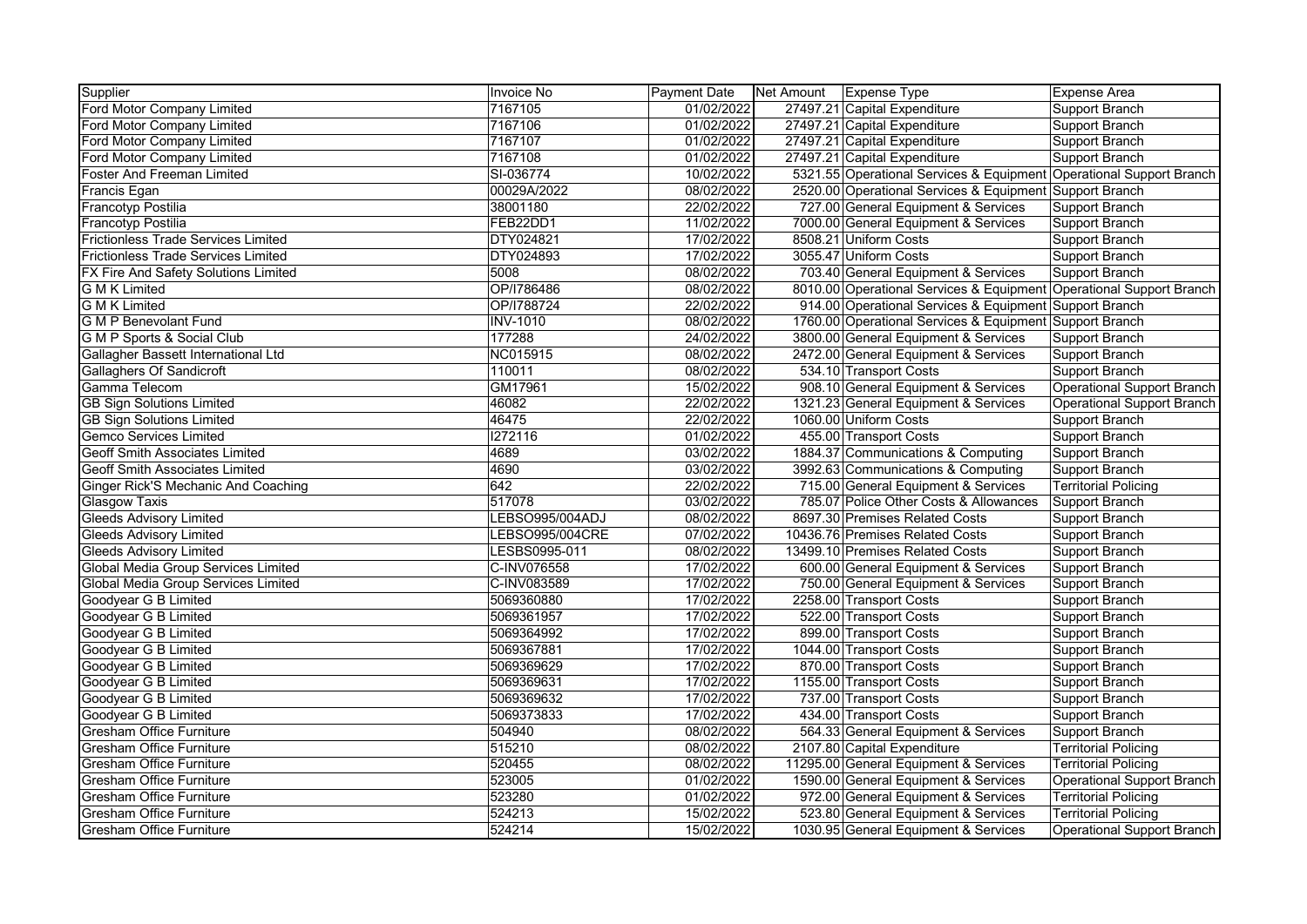| Supplier                           | Invoice No           | <b>Payment Date</b> | Net Amount Expense Type | Expense Area                                                         |
|------------------------------------|----------------------|---------------------|-------------------------|----------------------------------------------------------------------|
| Health Workplace Well-Being Ltd    | <b>INV-01142</b>     | 15/02/2022          |                         | 1250.00 Operational Services & Equipment Support Branch              |
| Health Workplace Well-Being Ltd    | <b>INV-01161</b>     | 24/02/2022          |                         | 1250.00 Operational Services & Equipment Support Branch              |
| <b>Healthwork Limited</b>          | P0056056             | 24/02/2022          |                         | 1920.00 Operational Services & Equipment Support Branch              |
| <b>Healthwork Limited</b>          | P0056453             | 24/02/2022          |                         | 1440.00 Operational Services & Equipment Support Branch              |
| <b>Healthwork Limited</b>          | P0056643             | 22/02/2022          |                         | 1440.00 Operational Services & Equipment Support Branch              |
| <b>Healthwork Limited</b>          | P0056899             | 08/02/2022          |                         | 36000.00 Staff Related Costs<br>Support Branch                       |
| <b>Healthwork Limited</b>          | P0057493             | 24/02/2022          |                         | 1440.00 Operational Services & Equipment Support Branch              |
| Her Majestys Courts Service        | 650745               | 18/02/2022          |                         | 15031.00 General Equipment & Services<br>Operational Support Branch  |
| Her Majestys Courts Service        | 650746               | 18/02/2022          |                         | 16272.00 Operational Services & Equipment Operational Support Branch |
| Her Majestys Courts Service        | FEB22DD3             | 18/02/2022          |                         | 1065.00 General Equipment & Services<br>Support Branch               |
| <b>High Peak Forensics Limited</b> | PDL21/FPM/110        | 08/02/2022          |                         | 2806.21 Operational Services & Equipment Operational Support Branch  |
| <b>High Peak Forensics Limited</b> | <b>PDL21/FPM/111</b> | 08/02/2022          |                         | 2779.71 Operational Services & Equipment Operational Support Branch  |
| <b>High Peak Forensics Limited</b> | <b>PDL21/FPM/113</b> | 08/02/2022          |                         | 2806.21 Operational Services & Equipment Operational Support Branch  |
| <b>High Peak Forensics Limited</b> | <b>PDL21/FPM/114</b> | 08/02/2022          |                         | 2806.21 Operational Services & Equipment Operational Support Branch  |
| <b>High Peak Forensics Limited</b> | PDL21/FPM/115        | 08/02/2022          |                         | 2806.21 Operational Services & Equipment Operational Support Branch  |
| <b>High Peak Forensics Limited</b> | <b>PDL21/FPM/116</b> | 08/02/2022          |                         | 2779.71 Operational Services & Equipment Operational Support Branch  |
| <b>High Peak Forensics Limited</b> | PDL21/FPM/91         | 08/02/2022          |                         | 2806.21 Operational Services & Equipment Operational Support Branch  |
| <b>High Peak Forensics Limited</b> | PDL21/FPM/94         | 08/02/2022          |                         | 2806.21 Operational Services & Equipment Operational Support Branch  |
| Hi-Tec Europe Limited              | 214573               | 15/02/2022          |                         | 2550.00 Uniform Costs<br>Support Branch                              |
| Hi-Tec Europe Limited              | 214856               | 15/02/2022          |                         | 2850.00 Uniform Costs<br>Support Branch                              |
| <b>Hough Green Garage Limited</b>  | 127991               | 08/02/2022          |                         | 0.00 General Equipment & Services<br>Support Branch                  |
| Hough Green Garage Limited         | 00-628166            | 08/02/2022          |                         | 430.00 General Equipment & Services<br>Support Branch                |
| Hough Green Garage Limited         | 00-628168            | 08/02/2022          |                         | 430.00 General Equipment & Services<br>Support Branch                |
| Hough Green Garage Limited         | 00-628171            | 08/02/2022          |                         | 430.00 General Equipment & Services<br>Support Branch                |
| Hough Green Garage Limited         | 00-631485            | 22/02/2022          |                         | 430.00 General Equipment & Services<br>Support Branch                |
| <b>Hough Green Garage Limited</b>  | 00-631495            | 22/02/2022          |                         | 430.00 General Equipment & Services<br>Support Branch                |
| Hough Green Garage Limited         | 00-631496            | 22/02/2022          |                         | 430.00 General Equipment & Services<br>Support Branch                |
| Hough Green Garage Limited         | 00-631499            | 22/02/2022          |                         | 430.00 General Equipment & Services<br>Support Branch                |
| Hyde Flooring Co Limited           | <b>INV-71912</b>     | 15/02/2022          |                         | 1953.88 Premises Related Costs<br>Support Branch                     |
| Hygiene Pro Clean                  | <b>HPC-I-0497</b>    | 22/02/2022          |                         | 17026.20 Operational Services & Equipment Operational Support Branch |
| Idverde                            | 10830700             | 17/02/2022          |                         | 7331.70 Premises Related Costs<br>Support Branch                     |
| Idverde                            | 10830702             | 17/02/2022          |                         | 2142.50 Premises Related Costs<br>Support Branch                     |
| Idverde                            | 10830875             | 22/02/2022          |                         | 1240.00 Premises Related Costs<br>Support Branch                     |
| Ilasco Limited (Keela)             | 180682               | 15/02/2022          |                         | 476.50 Uniform Costs<br>Support Branch                               |
| Information Builders (UK) Limited  | 1100462              | 08/02/2022          |                         | 4956.81 Communications & Computing<br>Support Branch                 |
| <b>Insight Direct</b>              | 2100081167-22        | 01/02/2022          |                         | 15119.52 Communications & Computing<br>Support Branch                |
| <b>Insight Direct</b>              | 2100097217-22        | 22/02/2022          |                         | 14885.02 Communications & Computing<br>Support Branch                |
| <b>Insight Direct</b>              | 2100097219-22        | 22/02/2022          |                         | 875.10 Communications & Computing<br>Support Branch                  |
| Intaforensics Limited              | 113182               | 08/02/2022          |                         | 2845.80 Operational Services & Equipment Operational Support Branch  |
| <b>Intaforensics Limited</b>       | 113197               | 08/02/2022          |                         | 9240.00 Operational Services & Equipment Operational Support Branch  |
| <b>Intaforensics Limited</b>       | 113198               | 08/02/2022          |                         | 8426.25 Operational Services & Equipment Operational Support Branch  |
| <b>Intaforensics Limited</b>       | 113315               | 24/02/2022          |                         | 6930.00 Operational Services & Equipment Operational Support Branch  |
| <b>Intaforensics Limited</b>       | 113316               | 24/02/2022          |                         | 7665.00 Operational Services & Equipment Operational Support Branch  |
| <b>Intaforensics Limited</b>       | 213179               | 24/02/2022          |                         | 632.70 Operational Services & Equipment Operational Support Branch   |
| <b>Intec Systems Limited</b>       | 11132                | 01/02/2022          |                         | 100306.50 Operational Services & Equipment Support Branch            |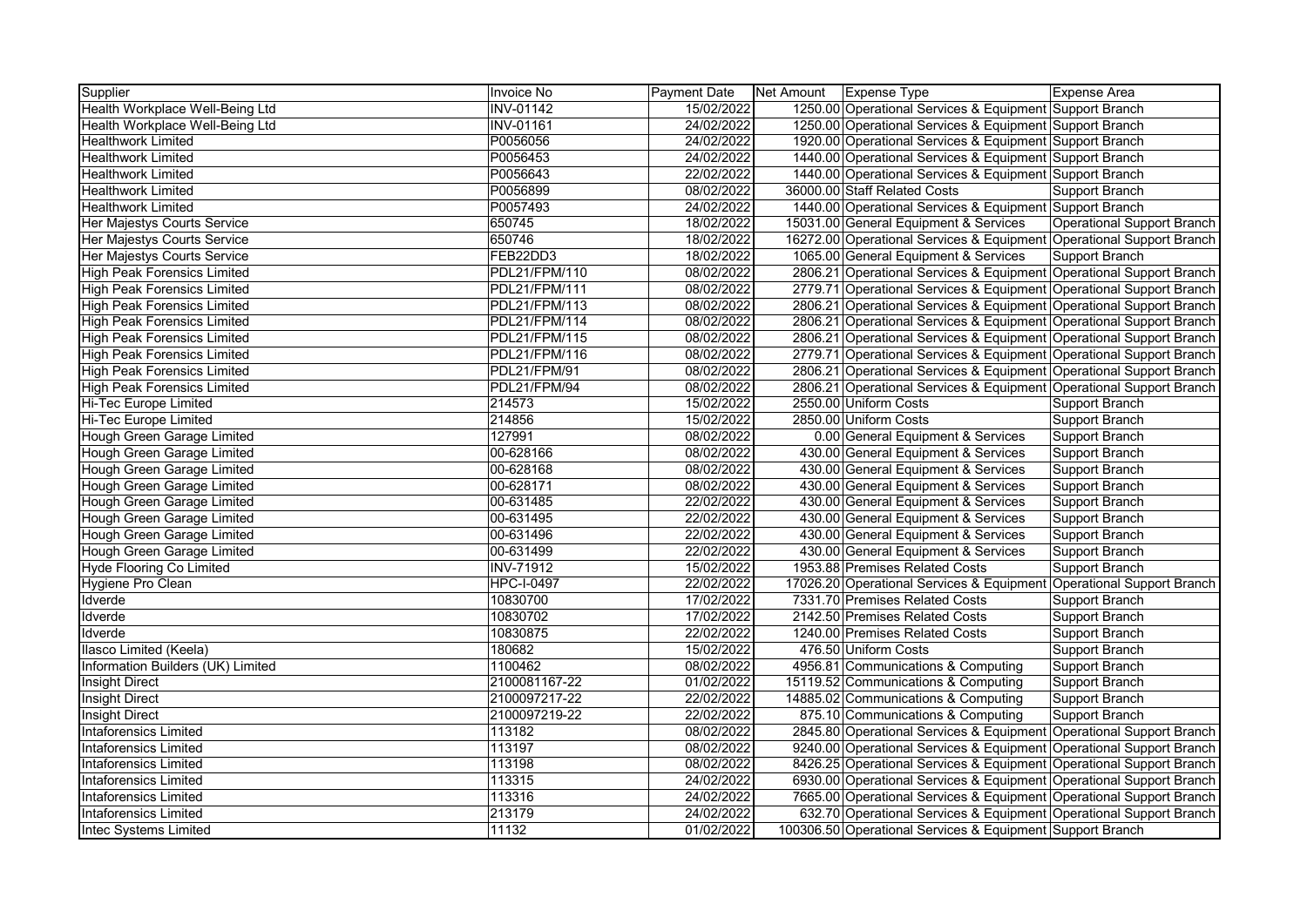| Supplier                                          | Invoice No        | <b>Payment Date</b> | Net Amount Expense Type                                              | <b>Expense Area</b>               |
|---------------------------------------------------|-------------------|---------------------|----------------------------------------------------------------------|-----------------------------------|
| <b>Integrated Water Services</b>                  | CD200245582       | 08/02/2022          | 3527.04 Premises Related Costs                                       | Support Branch                    |
| <b>Integrated Water Services</b>                  | CD200246229       | 08/02/2022          | 2866.50 Premises Related Costs                                       | Support Branch                    |
| Internet Investigation Solutions                  | INV-00931         | 08/02/2022          | 95332.66 Communications & Computing                                  | Support Branch                    |
| Intomove Limited                                  | 0149              | 01/02/2022          | 1283.55 Capital Expenditure                                          | Support Branch                    |
| J and S Accessories Limited                       | E4422             | 03/02/2022          | 899.97 Operational Services & Equipment Operational Support Branch   |                                   |
| J Houghton and Son                                | 05.01.2022        | 01/02/2022          | 670.00 Operational Services & Equipment Operational Support Branch   |                                   |
| James Alpe Limited                                | 125838            | 03/02/2022          | 4181.27 Transport Costs                                              | Support Branch                    |
| Jamie Robinson                                    | 0000247           | 08/02/2022          | 2853.67 Operational Services & Equipment Operational Support Branch  |                                   |
| Jamie Robinson                                    | 0000248           | 08/02/2022          | 2853.67 Operational Services & Equipment Operational Support Branch  |                                   |
| Jamie Robinson                                    | 0000249           | 08/02/2022          | 2853.67 Operational Services & Equipment Operational Support Branch  |                                   |
| Jamie Robinson                                    | 0000252           | 08/02/2022          | 2853.67 Operational Services & Equipment Operational Support Branch  |                                   |
| Jamie Robinson                                    | 0000253           | 08/02/2022          | 2853.67 Operational Services & Equipment Operational Support Branch  |                                   |
| Jamie Robinson                                    | 0000254           | 08/02/2022          | 2853.67 Operational Services & Equipment Operational Support Branch  |                                   |
| Jamie Robinson                                    | 0000255           | 08/02/2022          | 2853.67 Operational Services & Equipment Operational Support Branch  |                                   |
| Jamie Robinson                                    | 0000256           | 08/02/2022          | 2853.67 Operational Services & Equipment Operational Support Branch  |                                   |
| Jason Beer                                        | 118753-07/02/2022 | 24/02/2022          | 1316.94 General Equipment & Services                                 | Support Branch                    |
| Jason Beer                                        | 118753-11/01/2022 | 24/02/2022          | 521.43 General Equipment & Services                                  | Support Branch                    |
| Joanne Haydock                                    | 0258GMP           | 15/02/2022          | 1760.00 General Equipment & Services                                 | Support Branch                    |
| <b>Job Fairs Limited</b>                          | JF-15977          | 22/02/2022          | 590.00 General Equipment & Services                                  | Support Branch                    |
| John Larking Verbatim Reporters                   | 56897             | 22/02/2022          | 6207.25 General Equipment & Services                                 | Support Branch                    |
| John Roberts Associates Limited                   | J0143329          | 08/02/2022          | 1490.00 Various                                                      | Support Branch                    |
| John Roberts Associates Limited                   | J0143473          | 22/02/2022          | 1241.50 Uniform Costs                                                | Support Branch                    |
| John Roberts Associates Limited                   | J0143535          | 15/02/2022          | 496.00 Uniform Costs                                                 | Support Branch                    |
| John-Paul Waite                                   | 140250            | 08/02/2022          | 900.00 General Equipment & Services                                  | Support Branch                    |
| Jon Holl-Allen                                    | <b>INVJHA131</b>  | 17/02/2022          | 1080.00 Operational Services & Equipment Support Branch              |                                   |
| Jonathan Dixey                                    | 118753-11/02/2022 | 24/02/2022          | 541.64 General Equipment & Services                                  | Support Branch                    |
| <b>JRM Road Markings</b>                          | 844               | 22/02/2022          | 1380.00 General Equipment & Services                                 | Support Branch                    |
| K Vanterpool Consultancy Limited                  | 3/1/2022GMP/Y3    | 01/02/2022          | 2261.00 General Equipment & Services                                 | Support Branch                    |
| Kashif Ali                                        | 1165096 FEB       | 08/02/2022          | 2450.00 General Equipment & Services                                 | Support Branch                    |
| <b>Kate Cornell</b>                               | 137706            | 08/02/2022          | 5375.00 General Equipment & Services                                 | Support Branch                    |
| Kawasaki Motors UK                                | 0041188569        | 01/02/2022          | 14047.90 Capital Expenditure                                         | <b>Operational Support Branch</b> |
| <b>KDE Limited</b>                                | INV/1621818       | 08/02/2022          | 37220.41 Premises Related Costs                                      | Support Branch                    |
| Kevin Parker Horseboxes Limited                   | A02302            | 08/02/2022          | 425.00 Transport Costs                                               | Support Branch                    |
| Key Forensic Services Limited                     | 0001012450        | 15/02/2022          | 31542.10 Operational Services & Equipment Operational Support Branch |                                   |
| Key Forensic Services Limited                     | 0001012451        | 15/02/2022          | 14304.01 Operational Services & Equipment Operational Support Branch |                                   |
| <b>Key Forensic Services Limited</b>              | 0001012452        | 15/02/2022          | 5065.59 Operational Services & Equipment Operational Support Branch  |                                   |
| Key Forensic Services Limited                     | 0001012453        | 15/02/2022          | 7486.15 Operational Services & Equipment Operational Support Branch  |                                   |
| Key Forensic Services Limited                     | 0001012454        | 15/02/2022          | 2102.00 Operational Services & Equipment Operational Support Branch  |                                   |
| Kim Software Solutions Limited                    | <b>INV-0860</b>   | 22/02/2022          | 6000.00 Communications & Computing                                   | Support Branch                    |
| <b>KINTO UK Limited</b>                           | 55564952          | 03/02/2022          | 1302.64 Transport Costs                                              | Support Branch                    |
| <b>Knight Security</b>                            | 47628             | 03/02/2022          | 1240.75 Transport Costs                                              | Support Branch                    |
| Lancashire and South Cumbria NHS Foundation Trust | 10073268          | 01/02/2022          | 47584.60 General Equipment & Services                                | <b>Operational Support Branch</b> |
| Lancashire County Cricket Club                    | <b>INV52314</b>   | 08/02/2022          | 491.95 General Equipment & Services                                  | Support Branch                    |
| <b>Lavat Consulting Limited</b>                   | 109367            | 24/02/2022          | 2065.00 General Equipment & Services                                 | Support Branch                    |
| Ledco Limited                                     | 207416            | 08/02/2022          | 437.18 General Equipment & Services                                  | Operational Support Branch        |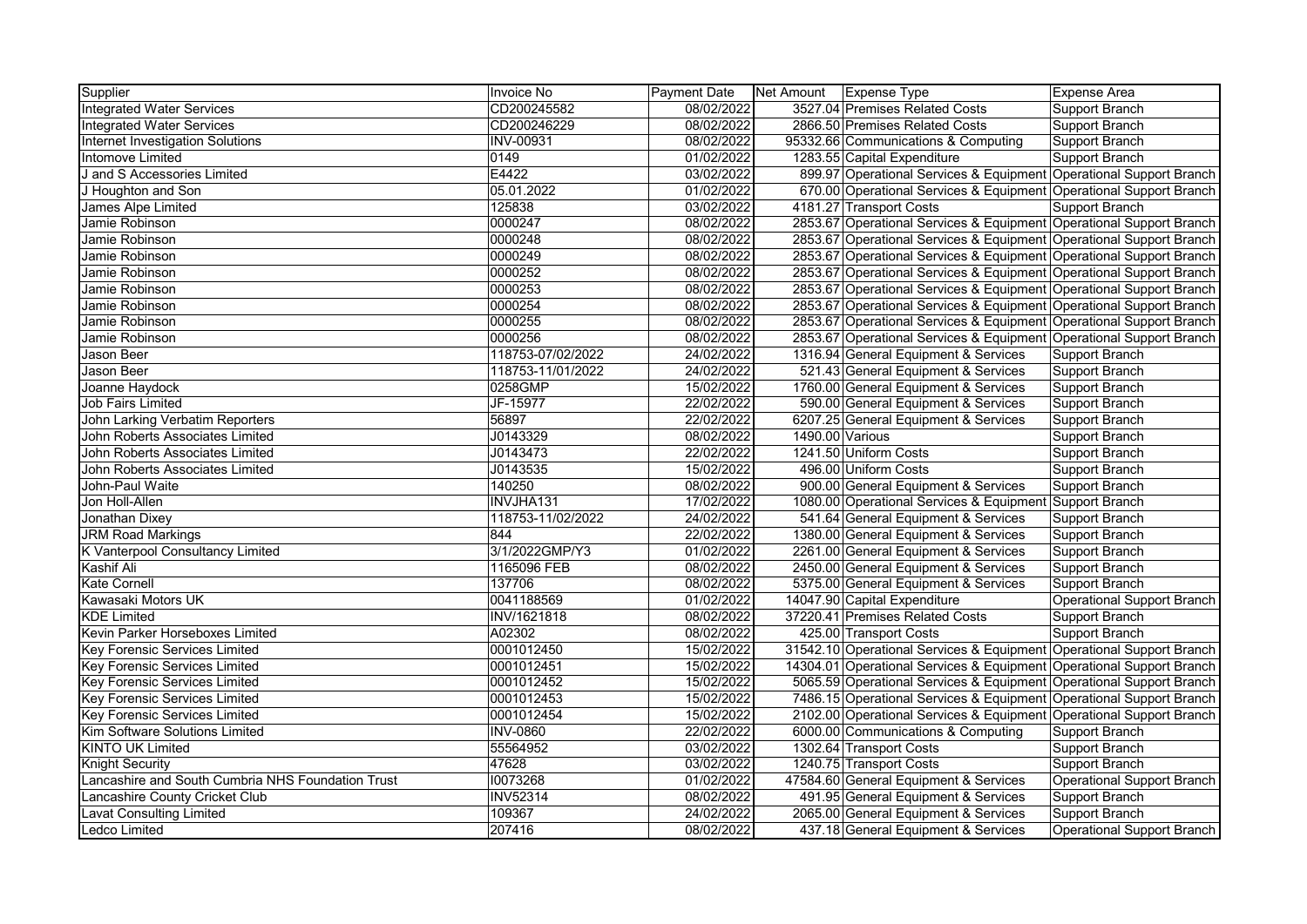| Supplier                                 | <b>Invoice No</b> | <b>Payment Date</b> | Net Amount Expense Type |                                                                     | <b>Expense Area</b>               |
|------------------------------------------|-------------------|---------------------|-------------------------|---------------------------------------------------------------------|-----------------------------------|
| Level Peaks Associates Ltd               | <b>INV-123397</b> | 22/02/2022          |                         | 1118.16 Operational Services & Equipment Operational Support Branch |                                   |
| <b>Lindstrom Limited</b>                 | 718402            | 03/02/2022          |                         | 603.17 Transport Costs                                              | Support Branch                    |
| <b>Lloyd Worrall</b>                     | MA155405          | 08/02/2022          |                         | 582.00 General Equipment & Services                                 | Support Branch                    |
| <b>LNZ Associates Limited</b>            | 2106004           | 10/02/2022          |                         | 4000.00 General Equipment & Services                                | Support Branch                    |
| <b>Local Asbestos Services Limited</b>   | 8123              | 08/02/2022          |                         | 1900.00 Premises Related Costs                                      | <b>Support Branch</b>             |
| <b>Local Asbestos Services Limited</b>   | 8128              | 17/02/2022          |                         | 995.00 Premises Related Costs                                       | Support Branch                    |
| M24Seven                                 | SIN452610         | 10/02/2022          |                         | 24111.37 Communications & Computing                                 | <b>Support Branch</b>             |
| <b>Manchester City Council</b>           | 700162044 FEB22   | 11/02/2022          |                         | 760.00 Premises Related Costs                                       | Support Branch                    |
| <b>Manchester City Council</b>           | 700162112 FEB22   | 11/02/2022          |                         | 14895.00 Premises Related Costs                                     | Support Branch                    |
| Manchester City Council                  | 700162138 FEB22   | 11/02/2022          |                         | 896.00 Premises Related Costs                                       | Support Branch                    |
| <b>Manchester City Council</b>           | 700162154 FEB22   | 11/02/2022          |                         | 5632.00 Premises Related Costs                                      | Support Branch                    |
| <b>Manchester City Council</b>           | 700162167 FEB22   | 11/02/2022          |                         | 726.00 Premises Related Costs                                       | Support Branch                    |
| <b>Manchester City Council</b>           | 700162235 FEB22   | 11/02/2022          |                         | 21178.00 Premises Related Costs                                     | <b>Support Branch</b>             |
| <b>Manchester City Council</b>           | 700162251 FEB22   | 11/02/2022          |                         | 36073.00 Premises Related Costs                                     | Support Branch                    |
| <b>Manchester City Council</b>           | 700162264 FEB22   | 11/02/2022          |                         | 26298.00 Premises Related Costs                                     | <b>Support Branch</b>             |
| Manchester City Council                  | 700162316 FEB22   | 11/02/2022          |                         | 24902.00 Premises Related Costs                                     | Support Branch                    |
| Manchester City Council                  | 700162345 FEB22   | 11/02/2022          |                         | 2257.00 Premises Related Costs                                      | Support Branch                    |
| Manchester City Council                  | 700162361 FEB22   | 11/02/2022          |                         | 2560.00 Premises Related Costs                                      | Support Branch                    |
| Manchester City Council                  | 700209185 FEB22   | 11/02/2022          |                         | 6982.00 Premises Related Costs                                      | <b>Support Branch</b>             |
| <b>Manchester City Council</b>           | 700646913 FEB22   | 11/02/2022          |                         | 9868.00 Premises Related Costs                                      | <b>Support Branch</b>             |
| <b>Manchester City Council</b>           | 701102922 FEB22   | 11/02/2022          |                         | 3444.00 Premises Related Costs                                      | <b>Support Branch</b>             |
| <b>Manchester City Council</b>           | 701102935 FEB22   | 11/02/2022          |                         | 2979.00 Premises Related Costs                                      | Support Branch                    |
| Manchester City Council                  | 701402826 FEB22   | 11/02/2022          |                         | 74007.00 Premises Related Costs                                     | Support Branch                    |
| Manchester City Council                  | 701402839 FEB22   | 11/02/2022          |                         | 47942.00 Premises Related Costs                                     | Support Branch                    |
| Manchester Metropolitan University       | 91273450          | 08/02/2022          |                         | 2250.00 General Equipment & Services                                | <b>Operational Support Branch</b> |
| <b>Manchester Veterinary Specialists</b> | $1 - 4394$        | 10/02/2022          |                         | 927.97 Operational Services & Equipment Operational Support Branch  |                                   |
| <b>Manchester Veterinary Specialists</b> | $1 - 4706$        | 03/02/2022          |                         | 2590.59 Operational Services & Equipment Operational Support Branch |                                   |
| <b>Mansfield Group</b>                   | 220-031770        | 01/02/2022          |                         | 580.00 General Equipment & Services                                 | Support Branch                    |
| <b>Mansfield Group</b>                   | 220-033813        | 01/02/2022          |                         | 430.00 General Equipment & Services                                 | Support Branch                    |
| <b>Mansfield Group</b>                   | 220-033815        | 01/02/2022          |                         | 430.00 General Equipment & Services                                 | Support Branch                    |
| <b>Mansfield Group</b>                   | 220-034199        | 15/02/2022          |                         | 0.00 General Equipment & Services                                   | <b>Support Branch</b>             |
| <b>Mansfield Group</b>                   | 220-034235        | 08/02/2022          |                         | 430.00 General Equipment & Services                                 | Support Branch                    |
| <b>Mansfield Group</b>                   | 220-034236        | 08/02/2022          |                         | 430.00 General Equipment & Services                                 | Support Branch                    |
| Mansfield Group                          | 220-034237        | 08/02/2022          |                         | 430.00 General Equipment & Services                                 | Support Branch                    |
| <b>Mansfield Group</b>                   | 220-034238        | 08/02/2022          |                         | 430.00 General Equipment & Services                                 | Support Branch                    |
| <b>Mansfield Group</b>                   | 220-034948        | 24/02/2022          |                         | 430.00 General Equipment & Services                                 | Support Branch                    |
| Manutan UK Limited                       | M000214619        | 08/02/2022          |                         | 594.00 General Equipment & Services                                 | <b>Operational Support Branch</b> |
| <b>Mapchester Limited</b>                | Map0258/001       | 15/02/2022          |                         | 86400.00 Capital Expenditure                                        | <b>Operational Support Branch</b> |
| Mark Latham                              | 01/22             | 01/02/2022          |                         | 1875.00 Premises Related Costs                                      | Support Branch                    |
| Marlowe Fire & Security Limited          | 55450028          | 17/02/2022          |                         | 12217.61 Premises Related Costs                                     | Support Branch                    |
| Marlowe Fire & Security Limited          | 55463855          | 17/02/2022          |                         | 1870.49 Premises Related Costs                                      | Support Branch                    |
| <b>Matthew Holdcroft</b>                 | INVMJH711         | 08/02/2022          |                         | 2848.55 Operational Services & Equipment Support Branch             |                                   |
| <b>Matthew Holdcroft</b>                 | INVMJH720         | 08/02/2022          |                         | 450.00 Operational Services & Equipment Support Branch              |                                   |
| <b>Maxam Training Limited</b>            | 0103122           | 15/02/2022          |                         | 465.00 General Equipment & Services                                 | Support Branch                    |
| Mayors Office For Policing And Crime     | 9411033779        | 17/02/2022          |                         | 1244.45 General Equipment & Services                                | Operational Support Branch        |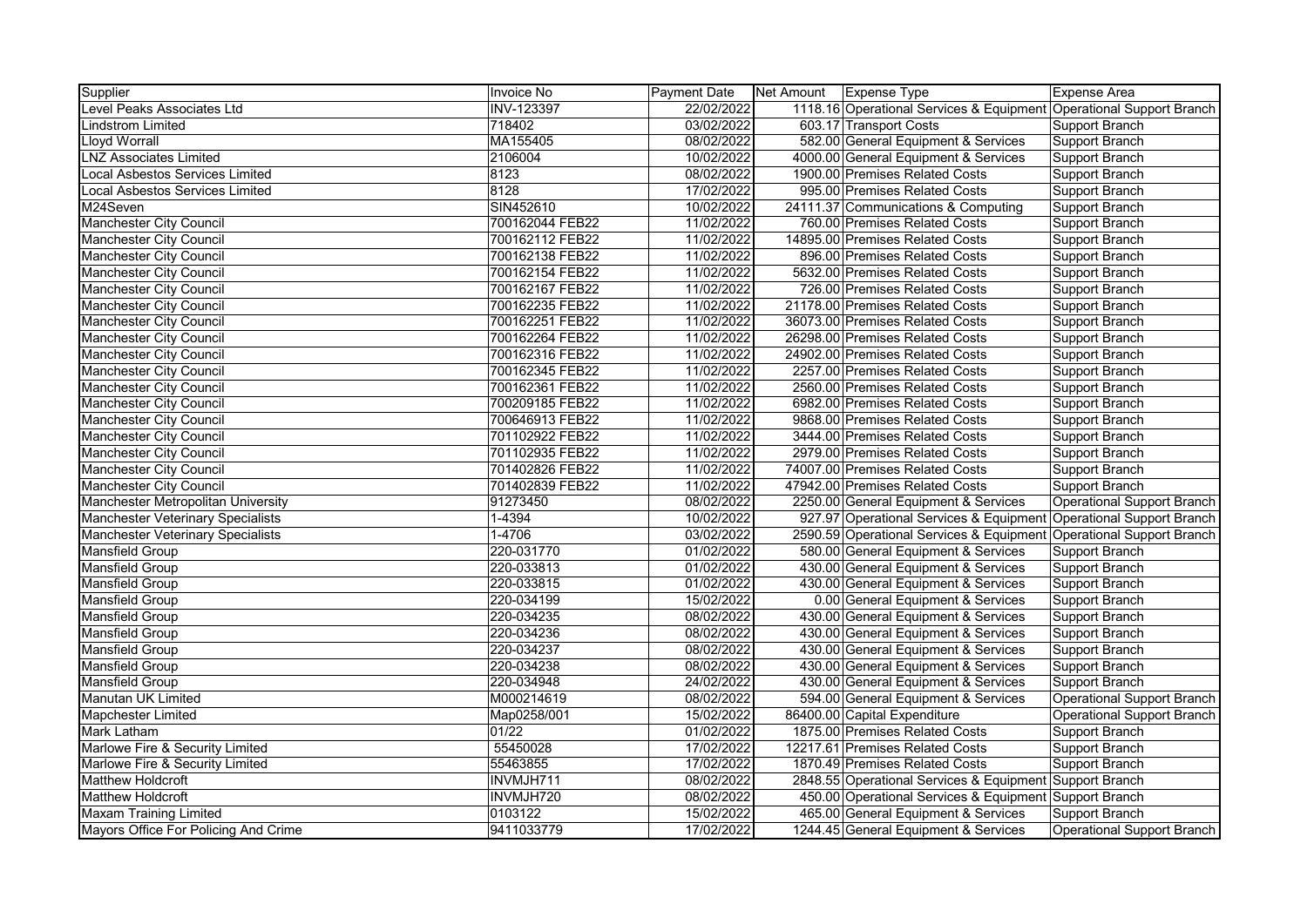| Supplier                                                 | Invoice No            | <b>Payment Date</b> | Net Amount Expense Type |                                                                     | <b>Expense Area</b>               |
|----------------------------------------------------------|-----------------------|---------------------|-------------------------|---------------------------------------------------------------------|-----------------------------------|
| Mehler Vario System Gmbh                                 | 026798                | 24/02/2022          | 15142.40 Various        |                                                                     | Support Branch                    |
| Mercedes Benz of Manchester Central                      | 77572386              | 03/02/2022          |                         | 711.23 Transport Costs                                              | Support Branch                    |
| Mercedes Benz of Manchester Central                      | 77573134              | 17/02/2022          |                         | 1502.63 Transport Costs                                             | Support Branch                    |
| Merseyside Fire and Rescue Service                       | 10024242              | 15/02/2022          |                         | 750.00 Police Related Costs                                         | Operational Support Branch        |
| Merseyside Police Authority                              | 300646                | 08/02/2022          |                         | 10980.50 General Equipment & Services                               | Support Branch                    |
| Merseyside Police Authority                              | 300647                | 08/02/2022          |                         | 5906.00 General Equipment & Services                                | Support Branch                    |
| Merseyside Police Authority                              | 301060                | 08/02/2022          |                         | 13938.50 General Equipment & Services                               | Support Branch                    |
| Merseyside Police Authority                              | 301404                | 24/02/2022          |                         | 1681918.75 Operational Services & Equipment Support Branch          |                                   |
| Michael Lupton Associates Limited                        | 49402                 | 01/02/2022          |                         | 1926.60 Uniform Costs                                               | Support Branch                    |
| Michael Lupton Associates Limited                        | 49471                 | 08/02/2022          |                         | 2352.00 Uniform Costs                                               | Support Branch                    |
| Michael Lupton Associates Limited                        | 49477                 | 08/02/2022          |                         | 739.50 Uniform Costs                                                | Support Branch                    |
| Michael Lupton Associates Limited                        | 49500                 | 15/02/2022          |                         | 850.00 Uniform Costs                                                | Support Branch                    |
| Michael Lupton Associates Limited                        | 49506                 | 15/02/2022          |                         | 567.00 Uniform Costs                                                | Support Branch                    |
| Michael Lupton Associates Limited                        | 49513                 | 15/02/2022          |                         | 737.10 Uniform Costs                                                | Support Branch                    |
| Michael Lupton Associates Limited                        | 49541                 | 22/02/2022          |                         | 912.50 Uniform Costs                                                | Support Branch                    |
| Monastery Manchester Ltd                                 | 27250                 | 15/02/2022          |                         | 2166.67 General Equipment & Services                                | Support Branch                    |
| Monastery Manchester Ltd                                 | 27265                 | 15/02/2022          |                         | 2166.67 General Equipment & Services                                | Support Branch                    |
| Monastery Manchester Ltd                                 | 27266                 | 15/02/2022          |                         | 2166.67 General Equipment & Services                                | Support Branch                    |
| Moorcroft Group                                          | H72520220212vqypclgvk | 44602.00            |                         | 1027.85 Communications & Computing                                  | <b>Operational Support Branch</b> |
| Motor Move - UK- Limited                                 | 00-123308             | 15/02/2022          |                         | 430.00 General Equipment & Services                                 | Support Branch                    |
| Motor Move - UK- Limited                                 | 00-123364             | 24/02/2022          |                         | 0.00 General Equipment & Services                                   | Support Branch                    |
| <b>Mount Panels</b>                                      | 186232                | 03/02/2022          |                         | 2214.45 Transport Costs                                             | Support Branch                    |
| MSM Environmental Services Limited trading as TECS Group | INV/15763             | 15/02/2022          |                         | 5211.22 Premises Related Costs                                      | Support Branch                    |
| MWUK Ltd T/A Yaffy                                       | 72984                 | 01/02/2022          |                         | 18450.00 Uniform Costs                                              | Support Branch                    |
| MWUK Ltd T/A Yaffy                                       | 73175                 | 24/02/2022          |                         | 2100.00 Uniform Costs                                               | Support Branch                    |
| MWUK Ltd T/A Yaffy                                       | 73176                 | 24/02/2022          |                         | 10930.00 Uniform Costs                                              | Support Branch                    |
| N D I Recognition Systems                                | 1848559               | 03/02/2022          |                         | 5000.00 Communications & Computing                                  | Support Branch                    |
| N D I Technologies Limited                               | 1848702               | 03/02/2022          |                         | 1465.37 Communications & Computing                                  | Support Branch                    |
| Naomi Carter                                             | NC1864/21             | 17/02/2022          |                         | 2837.78 Operational Services & Equipment Operational Support Branch |                                   |
| Naomi Carter                                             | NC1865/21             | 08/02/2022          |                         | 2837.78 Operational Services & Equipment Operational Support Branch |                                   |
| Naomi Carter                                             | NC1877/21             | 08/02/2022          |                         | 2837.78 Operational Services & Equipment Operational Support Branch |                                   |
| <b>National Windscreens</b>                              | 29102021              | 08/02/2022          |                         | 2305.50 Transport Costs                                             | Support Branch                    |
| <b>National Windscreens</b>                              | 30112021              | 08/02/2022          |                         | 4958.61 Transport Costs                                             | Support Branch                    |
| Nearpod Inc                                              | 50441                 | 11/02/2022          |                         | 4865.63 Communications & Computing                                  | Support Branch                    |
| Networx3 Limited a trading division of Networx3 Group    | wfm2020-001345        | 14/02/2022          |                         | 2010.40 Premises Related Costs                                      | Support Branch                    |
| Networx3 Limited a trading division of Networx3 Group    | wfm2020-001856        | 24/02/2022          |                         | 1285.99 Communications & Computing                                  | Support Branch                    |
| Networx3 Limited a trading division of Networx3 Group    | wfm2020-001872        | 24/02/2022          |                         | 516.60 Capital Expenditure                                          | Operational Support Branch        |
| Networx3 Limited a trading division of Networx3 Group    | wfm2020-001873        | 24/02/2022          |                         | 1132.40 Capital Expenditure                                         | <b>Operational Support Branch</b> |
| Networx3 Limited a trading division of Networx3 Group    | wfm2020-001886        | 03/02/2022          |                         | 20182.80 Capital Expenditure                                        | <b>Territorial Policing</b>       |
| Networx3 Limited a trading division of Networx3 Group    | wfm2020-001922        | 24/02/2022          |                         | 801.80 Capital Expenditure                                          | Operational Support Branch        |
| Networx3 Limited a trading division of Networx3 Group    | wfm2020-001938        | 24/02/2022          |                         | 1246.10 Capital Expenditure                                         | <b>Operational Support Branch</b> |
| Networx3 Limited a trading division of Networx3 Group    | wfm2020-001964        | 01/02/2022          |                         | 2844.34 Capital Expenditure                                         | <b>Territorial Policing</b>       |
| Networx3 Limited a trading division of Networx3 Group    | wfm2020-002054        | 24/02/2022          |                         | 2253.78 Capital Expenditure                                         | Operational Support Branch        |
| Networx3 Limited a trading division of Networx3 Group    | wfm2020-002055        | 24/02/2022          |                         | 1005.60 Capital Expenditure                                         | <b>Operational Support Branch</b> |
| Networx3 Limited a trading division of Networx3 Group    | wfm2020-002059        | 24/02/2022          |                         | 2091.60 Capital Expenditure                                         | Operational Support Branch        |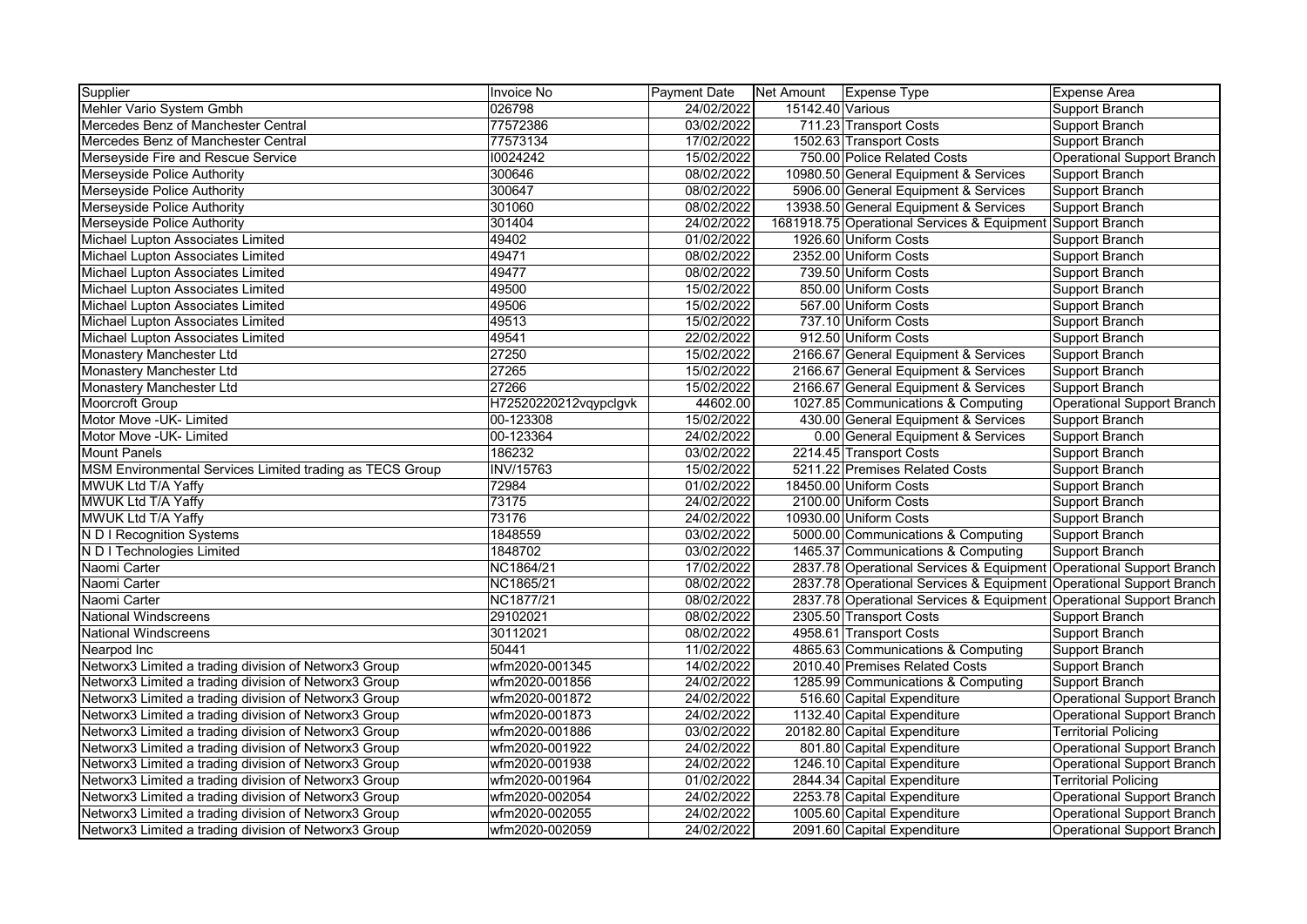| Supplier                                              | Invoice No        | <b>Payment Date</b> | Net Amount | Expense Type                                                        | Expense Area                |
|-------------------------------------------------------|-------------------|---------------------|------------|---------------------------------------------------------------------|-----------------------------|
| Networx3 Limited a trading division of Networx3 Group | wfm2020-002092    | 17/02/2022          |            | 1536.79 General Equipment & Services                                | Support Branch              |
| Networx3 Limited a trading division of Networx3 Group | wfm2020-002115    | 15/02/2022          |            | 979.57 Premises Related Costs                                       | Support Branch              |
| Networx3 Limited a trading division of Networx3 Group | wfm2020-002138    | 22/02/2022          |            | 3896.34 Capital Expenditure                                         | <b>Territorial Policing</b> |
| Newton Forge Farriers Limited                         | <b>GMP 126</b>    | 24/02/2022          |            | 1408.00 Operational Services & Equipment                            | Operational Support Branch  |
| Nla Media Access Limited                              | Q475248           | 08/02/2022          |            | 11387.00 General Equipment & Services                               | Support Branch              |
| Nla Media Access Limited                              | Q475249           | 08/02/2022          |            | 1138.70 General Equipment & Services                                | Support Branch              |
| Nominet UK                                            | 0000003046        | 22/02/2022          |            | 1738.58 Communications & Computing                                  | Support Branch              |
| Oasis Air Conditioning Limited                        | 11735             | 08/02/2022          |            | 124042.94 Premises Related Costs                                    | Support Branch              |
| Odgers Interim                                        | 866973            | 08/02/2022          |            | 1050.90 Staff Related Costs                                         | Support Branch              |
| Oldham Boxing                                         | GMP <sub>M1</sub> | 03/02/2022          |            | 18000.00 General Equipment & Services                               | Operational Support Branch  |
| <b>OMNI Facilities Management Limited</b>             | 427827            | 03/02/2022          |            | 1460.16 Staff Related Costs                                         | Support Branch              |
| <b>OMNI Facilities Management Limited</b>             | 427941            | 10/02/2022          |            | 1695.92 Staff Related Costs                                         | Support Branch              |
| <b>OMNI Facilities Management Limited</b>             | 428064            | 17/02/2022          |            | 1787.18 Staff Related Costs                                         | Support Branch              |
| <b>OMNI Facilities Management Limited</b>             | 428179            | 24/02/2022          |            | 1756.76 Staff Related Costs                                         | Support Branch              |
| On A Roll Sandwich Company                            | 228565            | 08/02/2022          |            | 634.23 General Equipment & Services                                 | Support Branch              |
| Open Text UK Limited                                  | 9002918528        | 10/02/2022          |            | 3679.92 Communications & Computing                                  | Operational Support Branch  |
| <b>Oxford University Press</b>                        | 163914463         | 08/02/2022          |            | 832.66 General Equipment & Services                                 | Support Branch              |
| <b>Oxford University Press</b>                        | 163922445         | 08/02/2022          |            | 6300.00 General Equipment & Services                                | Support Branch              |
| <b>Oxford University Press</b>                        | 163944900         | 08/02/2022          |            | 2240.00 General Equipment & Services                                | Support Branch              |
| <b>Oxford Wave Research Limited</b>                   | GMP20211118       | 15/02/2022          |            | 4652.00 Communications & Computing                                  | Support Branch              |
| <b>Oxford Wave Research Limited</b>                   | GMP2021119        | 15/02/2022          |            | 4812.00 Communications & Computing                                  | Support Branch              |
| Oxford Wave Research Limited                          | GMP2021120        | 15/02/2022          |            | 4812.00 Communications & Computing                                  | Support Branch              |
| P Fahey & Sons Limited                                | R10101            | 08/02/2022          |            | 800.64 Capital Expenditure                                          | <b>Territorial Policing</b> |
| P H S Group Plc                                       | 68599266          | 24/02/2022          |            | 2899.60 Premises Related Costs                                      | Support Branch              |
| P H S Group Plc                                       | 68727832          | 24/02/2022          |            | 2887.60 Premises Related Costs                                      | Support Branch              |
| P H S Group Plc                                       | 68797140          | 24/02/2022          |            | 2887.60 Premises Related Costs                                      | Support Branch              |
| P H S Group Plc                                       | 68797143          | 08/02/2022          |            | 603.25 Cleaning & Refuse Collection                                 | Support Branch              |
| P H S Group Plc                                       | 68797182          | 08/02/2022          |            | 419.00 Cleaning & Refuse Collection                                 | Support Branch              |
| P H S Group Plc                                       | 68797191          | 08/02/2022          |            | 1237.60 Cleaning & Refuse Collection                                | Support Branch              |
| P H S Group Plc                                       | 68797197          | 08/02/2022          |            | 860.85 Cleaning & Refuse Collection                                 | Support Branch              |
| P H S Group Plc                                       | 68797198          | 08/02/2022          |            | 728.45 Cleaning & Refuse Collection                                 | Support Branch              |
| P H S Group Plc                                       | 68797208          | 08/02/2022          |            | 1064.87 Cleaning & Refuse Collection                                | Support Branch              |
| P H S Group Plc                                       | 68797209          | 08/02/2022          |            | 540.70 Cleaning & Refuse Collection                                 | Support Branch              |
| Parotec Solutions UK Limited                          | 61826             | 08/02/2022          |            | 2245.00 Operational Services & Equipment Operational Support Branch |                             |
| <b>PartsPlus</b>                                      | 18274325          | 17/02/2022          |            | 1332.39 Transport Costs                                             | Support Branch              |
| <b>PartsPlus</b>                                      | 18419897          | 15/02/2022          |            | 1192.91 Transport Costs                                             | Support Branch              |
| <b>PCC For Cheshire</b>                               | 110720003965      | 01/02/2022          |            | 8119.00 Police Salaries                                             | Operational Support Branch  |
| <b>PCC For Cheshire</b>                               | 110720003990      | 08/02/2022          |            | 25076.82 General Equipment & Services                               | Operational Support Branch  |
| <b>PCC For Cheshire</b>                               | 110720003991      | 17/02/2022          |            | 3186.00 General Equipment & Services                                | Operational Support Branch  |
| <b>PCC For Cheshire</b>                               | 110720003992      | 01/02/2022          |            | 3186.00 General Equipment & Services                                | Operational Support Branch  |
| <b>PCC For Cheshire</b>                               | 110720004024      | 10/02/2022          |            | 3878.46 Police Related Costs                                        | Operational Support Branch  |
| <b>PCC For Cheshire</b>                               | 110720004075      | 22/02/2022          |            | 7994.56 Operational Services & Equipment Support Branch             |                             |
| <b>PCC For Cheshire</b>                               | 110720004129      | 22/02/2022          |            | 3436.50 Police Related Costs                                        | Operational Support Branch  |
| <b>PCC For Cheshire</b>                               | 1107200003994     | 01/02/2022          |            | 103206.91 Operational Services & Equipment Support Branch           |                             |
| <b>PCC For Cumbria</b>                                | 975612            | 22/02/2022          |            | 12500.00 Police Related Costs                                       | Operational Support Branch  |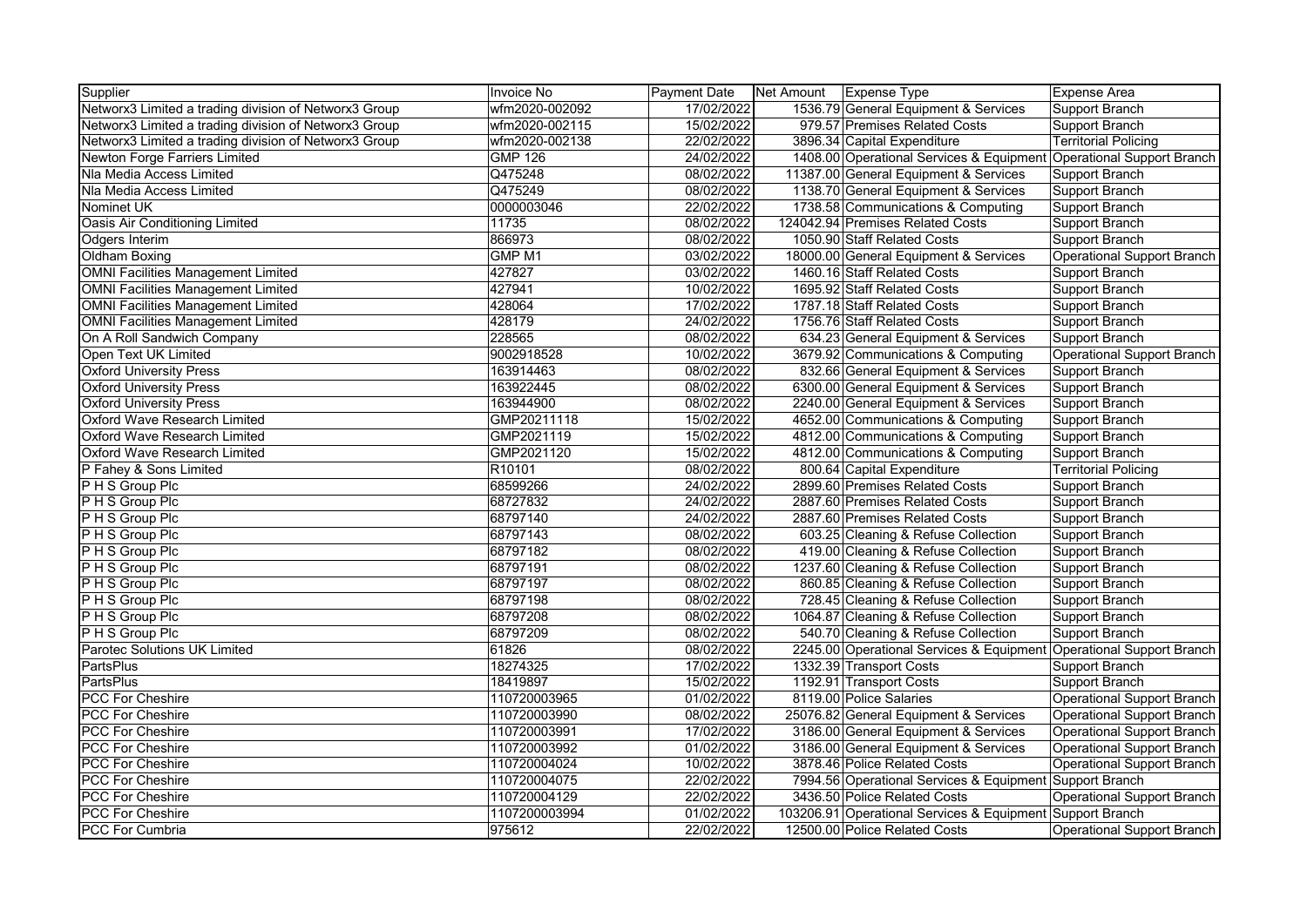| Supplier                                          | Invoice No            | Payment Date Net Amount Expense Type |                 |                                                                     | Expense Area                      |
|---------------------------------------------------|-----------------------|--------------------------------------|-----------------|---------------------------------------------------------------------|-----------------------------------|
| <b>PCC For North Wales</b>                        | N0005950              | 15/02/2022                           |                 | 12975.85 Operational Services & Equipment Support Branch            |                                   |
| <b>PCC for Sussex Police</b>                      | 1800049400            | 08/02/2022                           |                 | 3240.00 Staff Related Costs                                         | Support Branch                    |
| Peter Jones (IIg) Limited                         | <b>INV-10595</b>      | 01/02/2022                           | 1969.25 Various |                                                                     | Support Branch                    |
| Petmedics                                         | 1-163237              | 03/02/2022                           |                 | 900.00 Operational Services & Equipment Operational Support Branch  |                                   |
| Petmedics                                         | 1-168164a             | 03/02/2022                           |                 | 1290.88 Operational Services & Equipment Operational Support Branch |                                   |
| Petmedics                                         | 1-173785              | 08/02/2022                           |                 | 502.66 Operational Services & Equipment Territorial Policing        |                                   |
| Petmedics                                         | 1-176543              | 03/02/2022                           |                 | 2928.73 Operational Services & Equipment Territorial Policing       |                                   |
| <b>Petmedics</b>                                  | 1-178247              | 03/02/2022                           |                 | 479.19 Operational Services & Equipment Operational Support Branch  |                                   |
| Petmedics                                         | 1-180907              | 08/02/2022                           |                 | 515.00 Operational Services & Equipment Territorial Policing        |                                   |
| <b>Pharos Generator Services Limited</b>          | <b>PSI-4424</b>       | 15/02/2022                           |                 | 961.70 Premises Related Costs                                       | Support Branch                    |
| <b>Pharos Generator Services Limited</b>          | <b>PSI-4448</b>       | 22/02/2022                           |                 | 828.11 Premises Related Costs                                       | Support Branch                    |
| Photovalue UK Limited                             | 35375                 | 08/02/2022                           |                 | 3355.36 General Equipment & Services                                | Support Branch                    |
| <b>Plastic Box Company</b>                        | W553350               | 15/02/2022                           |                 | 729.60 Operational Services & Equipment Support Branch              |                                   |
| <b>Plexus Law</b>                                 | 353521                | 22/02/2022                           |                 | 1600.00 General Equipment & Services                                | Support Branch                    |
| <b>Plexus Law</b>                                 | V4559230              | 15/02/2022                           |                 | 0.00 General Equipment & Services                                   | Support Branch                    |
| Police And Crime Commissioner For Lancashire      | 7500013668            | 01/02/2022                           |                 | 2386.15 General Equipment & Services                                | Operational Support Branch        |
| Police And Crime Commissioner For South Yorkshire | 81189                 | 24/02/2022                           |                 | 1205.00 Police Related Costs                                        | Operational Support Branch        |
| Police Service Northern Ireland                   | 1000018036            | 08/02/2022                           |                 | 7983.79 General Equipment & Services                                | Operational Support Branch        |
| Price Western Leather Company Limited             | 63083                 | 15/02/2022                           |                 | 685.00 Various                                                      | Support Branch                    |
| <b>Primetake Limited</b>                          | 0000023555            | 08/02/2022                           |                 | 1154.40 Operational Services & Equipment Operational Support Branch |                                   |
| ProBale                                           | 7681                  | 01/02/2022                           |                 | 2060.00 Operational Services & Equipment Operational Support Branch |                                   |
| ProBale                                           | 7687                  | 08/02/2022                           |                 | 1720.00 Operational Services & Equipment Operational Support Branch |                                   |
| Pro-Tect Safety Signs                             | 63630                 | 01/02/2022                           |                 | 828.20 Operational Services & Equipment Operational Support Branch  |                                   |
| Quay Contracts Management Limited                 | 5338                  | 08/02/2022                           |                 | 3979.00 Premises Related Costs                                      | Support Branch                    |
| Quay Contracts Management Limited                 | 5349                  | 24/02/2022                           |                 | 1941.00 Premises Related Costs                                      | Support Branch                    |
| Quay Contracts Management Limited                 | 5350                  | 24/02/2022                           |                 | 496.00 Premises Related Costs                                       | Support Branch                    |
| R S Components                                    | 2205526698            | 08/02/2022                           |                 | 601.58 Operational Services & Equipment Operational Support Branch  |                                   |
| Ralph Livesey Ltd                                 | H72520220203epjjwobfy | 44593.00                             |                 | 1261.83 General Equipment & Services                                | Support Branch                    |
| Ralph Livesey Ltd                                 | H72520220225tmmsbrxop | 44615.00                             |                 | 1428.41 General Equipment & Services                                | Support Branch                    |
| Ralph Livesey Ltd                                 | H72520220301mitkfzjpl | 44617.00                             |                 | 1020.45 General Equipment & Services                                | Support Branch                    |
| Ralph Livesey Ltd                                 | H72520220301mlxwlldod | 44617.00                             |                 | 1020.45 General Equipment & Services                                | Support Branch                    |
| Rebecca Hunter                                    | <b>GMP006</b>         | 17/02/2022                           |                 | 2144.80 Police Related Costs                                        | <b>Operational Support Branch</b> |
| <b>Reed Specialist Recruitment Limited</b>        | E020976826M           | 01/02/2022                           |                 | 140199.73 Staff Related Costs                                       | Support Branch                    |
| Reed Specialist Recruitment Limited               | E020978395M           | 08/02/2022                           |                 | 9512.07 Staff Related Costs                                         | Operational Support Branch        |
| Reed Specialist Recruitment Limited               | E020980524M           | 22/02/2022                           |                 | 125855.00 Staff Related Costs                                       | Support Branch                    |
| <b>Reed Specialist Recruitment Limited</b>        | E0237607296D1         | 08/02/2022                           |                 | 119545.71 Staff Related Costs                                       | Support Branch                    |
| <b>Reed Specialist Recruitment Limited</b>        | E0237816191C1         | 08/02/2022                           |                 | 15491.07 Staff Related Costs                                        | Operational Support Branch        |
| Reed Specialist Recruitment Limited               | E0237834531           | 01/02/2022                           |                 | 14727.86 Staff Related Costs                                        | <b>Operational Support Branch</b> |
| Reed Specialist Recruitment Limited               | E0237874123           | 17/02/2022                           |                 | 21275.58 Staff Related Costs                                        | Operational Support Branch        |
| <b>Reed Specialist Recruitment Limited</b>        | E0237876291D1         | 15/02/2022                           |                 | 142203.65 Staff Related Costs                                       | Support Branch                    |
| Reed Specialist Recruitment Limited               | E0237894119C1         | 22/02/2022                           |                 | 16647.01 Staff Related Costs                                        | Operational Support Branch        |
| Remi Reichhold                                    | 138029                | 22/02/2022                           |                 | 2240.00 General Equipment & Services                                | Support Branch                    |
| <b>Rentokil Pest Control</b>                      | 21621010              | 10/02/2022                           |                 | 529.02 General Equipment & Services                                 | Support Branch                    |
| Restore Datashred (Data Solutions 2016)           | 1416617               | 08/02/2022                           |                 | 1228.40 Cleaning & Refuse Collection                                | Support Branch                    |
| <b>Richard McLean</b>                             | 602026                | 17/02/2022                           |                 | 1150.00 General Equipment & Services                                | Support Branch                    |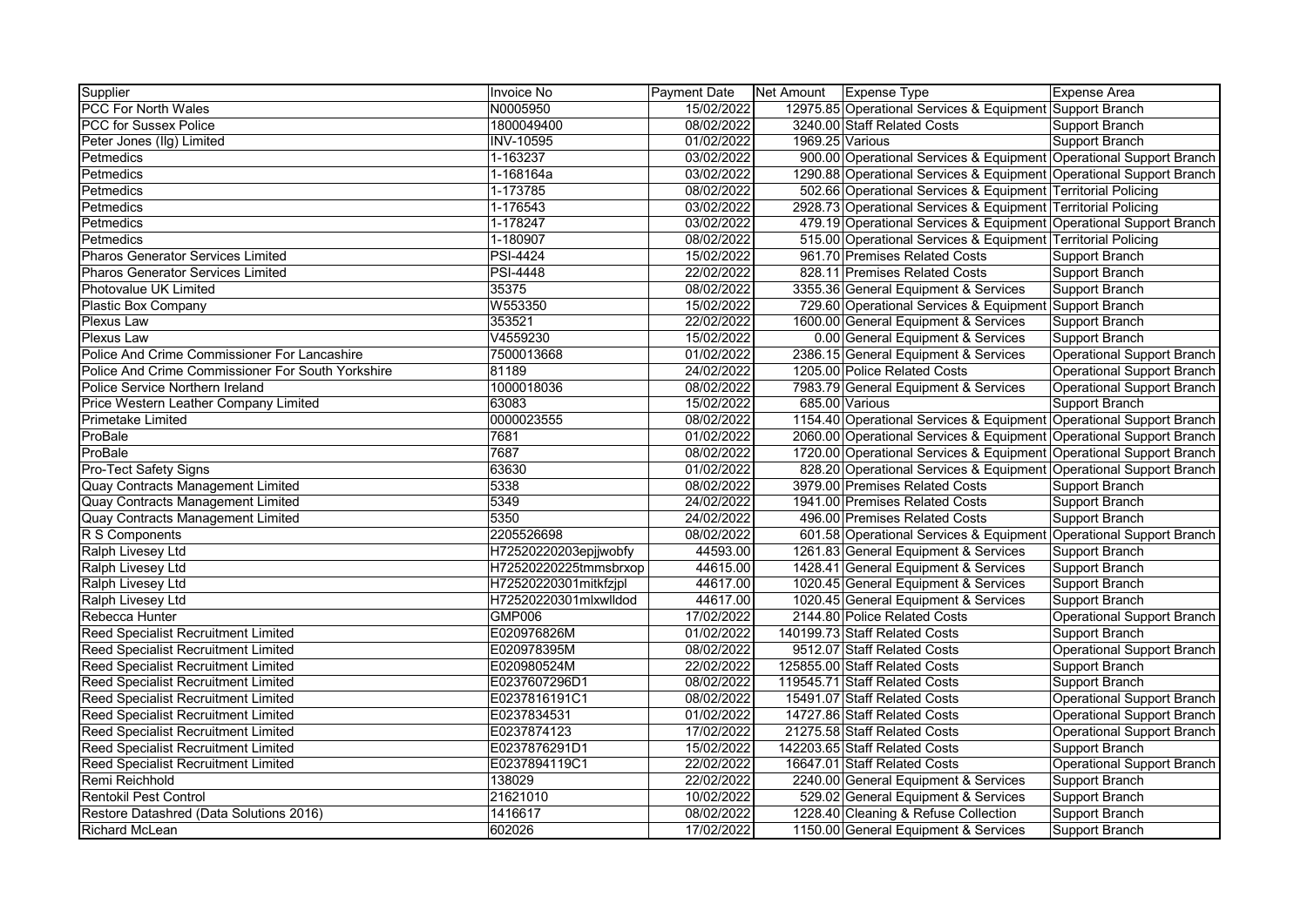| Supplier                          | Invoice No            | <b>Payment Date</b> | Net Amount Expense Type |                                                                     | <b>Expense Area</b>               |
|-----------------------------------|-----------------------|---------------------|-------------------------|---------------------------------------------------------------------|-----------------------------------|
| <b>Riflecraft Limited</b>         | 22011301020004        | 08/02/2022          |                         | 937.56 Operational Services & Equipment Operational Support Branch  |                                   |
| <b>Robert Talalay</b>             | 127405 A              | 15/02/2022          |                         | 2525.00 Operational Services & Equipment Support Branch             |                                   |
| Robins & Day Limited              | 14103229              | 24/02/2022          |                         | 526.19 Transport Costs                                              | <b>Support Branch</b>             |
| Robins & Day Limited              | 14143563              | 03/02/2022          |                         | 988.89 Transport Costs                                              | <b>Support Branch</b>             |
| Robins & Day Limited              | 14144466              | 03/02/2022          |                         | 981.32 Transport Costs                                              | <b>Support Branch</b>             |
| Robins & Day Limited              | 14146297              | 17/02/2022          |                         | 2685.27 Transport Costs                                             | <b>Support Branch</b>             |
| Robins & Day Limited              | 14146564              | 17/02/2022          |                         | 1091.04 Transport Costs                                             | <b>Support Branch</b>             |
| Robins & Day Limited              | 14154407              | 22/02/2022          |                         | 807.95 Transport Costs                                              | <b>Support Branch</b>             |
| <b>Royal Mail</b>                 | 9064231629            | 01/02/2022          |                         | 1281.76 General Equipment & Services                                | <b>Support Branch</b>             |
| Royal Mail                        | 9064251409            | 04/02/2022          |                         | 1165.57 General Equipment & Services                                | Support Branch                    |
| <b>Royal Mail</b>                 | 9064287548            | 11/02/2022          |                         | 2478.56 General Equipment & Services                                | <b>Support Branch</b>             |
| <b>Royal Mail</b>                 | 9064321537            | 18/02/2022          |                         | 5905.67 General Equipment & Services                                | Support Branch                    |
| Royal Mail                        | 9064342014            | 01/02/2022          |                         | 1067.64 General Equipment & Services                                | Support Branch                    |
| <b>Royal Mail</b>                 | 9064362067            | 28/02/2022          |                         | 4553.84 General Equipment & Services                                | Support Branch                    |
| <b>Royal Mail</b>                 | 9064423556            | 24/02/2022          |                         | 1700.16 General Equipment & Services                                | <b>Support Branch</b>             |
| <b>Royal Mail</b>                 | 1166/90569315         | 08/02/2022          |                         | 924.99 General Equipment & Services                                 | Support Branch                    |
| <b>Russell Fortt</b>              | 140440                | 22/02/2022          |                         | 1537.50 General Equipment & Services                                | <b>Support Branch</b>             |
| <b>Russell Fortt</b>              | 122334 FEB22          | 22/02/2022          |                         | 1387.50 General Equipment & Services                                | Support Branch                    |
| Rybrook Volvo                     | 42711111              | 03/02/2022          |                         | 528.58 Transport Costs                                              | Support Branch                    |
| Rybrook Volvo                     | 42711511              | 03/02/2022          |                         | 1306.97 Transport Costs                                             | <b>Support Branch</b>             |
| <b>S B Waste Solutions Ltd</b>    | <b>INV-17708</b>      | 15/02/2022          |                         | 880.00 Operational Services & Equipment Operational Support Branch  |                                   |
| S G World Limited                 | 30826540              | 15/02/2022          |                         | 419.50 General Equipment & Services                                 | <b>Support Branch</b>             |
| S P Woolhouse & Sons              | 922                   | 08/02/2022          |                         | 3744.00 Operational Services & Equipment Operational Support Branch |                                   |
| Saracen Horse Feeds Limited       | 689022                | 08/02/2022          |                         | 580.80 Operational Services & Equipment Operational Support Branch  |                                   |
| Sbi Tacpro Limited                | 4143                  | 15/02/2022          |                         | 614.67 Uniform Costs                                                | <b>Support Branch</b>             |
| Sbi Tacpro Limited                | 4172                  | 22/02/2022          | 12182.05 Various        |                                                                     | <b>Support Branch</b>             |
| Scan Computers Int Ltd            | H72520220129jtrxrdses | 44588.00            |                         | 1099.88 Communications & Computing                                  | <b>Operational Support Branch</b> |
| Scenesafe Limited                 | SIN357816             | 03/02/2022          |                         | 519.75 Various                                                      | <b>Territorial Policing</b>       |
| Scenesafe Limited                 | SIN358733             | 01/02/2022          |                         | 460.00 General Equipment & Services                                 | <b>Operational Support Branch</b> |
| <b>Scenesafe Limited</b>          | SIN358843             | 01/02/2022          |                         | 465.44 Operational Services & Equipment Operational Support Branch  |                                   |
| <b>Scenesafe Limited</b>          | SIN359061             | 08/02/2022          | 1452.35 Various         |                                                                     | <b>Operational Support Branch</b> |
| <b>Scenesafe Limited</b>          | SIN359214             | 08/02/2022          |                         | 510.48 Capital Expenditure                                          | <b>Operational Support Branch</b> |
| <b>Scenesafe Limited</b>          | SIN359216             | 08/02/2022          |                         | 716.27 Operational Services & Equipment Operational Support Branch  |                                   |
| <b>Scenesafe Limited</b>          | SIN359333             | 08/02/2022          |                         | 892.50 Operational Services & Equipment Operational Support Branch  |                                   |
| <b>Scenesafe Limited</b>          | SIN359337             | 08/02/2022          | 1383.44 Various         |                                                                     | <b>Operational Support Branch</b> |
| <b>Scenesafe Limited</b>          | SIN360104             | 17/02/2022          | 1134.07 Various         |                                                                     | <b>Operational Support Branch</b> |
| Scenesafe Limited                 | SIN360105             | 17/02/2022          |                         | 758.10 Operational Services & Equipment Operational Support Branch  |                                   |
| Scenesafe Limited                 | SIN360142             | 17/02/2022          |                         | 867.10 Operational Services & Equipment Operational Support Branch  |                                   |
| <b>Scenesafe Limited</b>          | SIN360190             | 17/02/2022          |                         | 566.00 Operational Services & Equipment Territorial Policing        |                                   |
| Scenesafe Limited                 | SIN360283             | 17/02/2022          |                         | 1175.40 Operational Services & Equipment Operational Support Branch |                                   |
| <b>Scottish Power</b>             | H72520220205fzgwpkjuh | 44595.00            |                         | 528.79 General Equipment & Services                                 | <b>Operational Support Branch</b> |
| Security Solutions (Northern) Ltd | <b>INV19142</b>       | 08/02/2022          |                         | 8944.51 Premises Related Costs                                      | <b>Support Branch</b>             |
| Security Solutions (Northern) Ltd | <b>INV19208</b>       | 08/02/2022          |                         | 8552.11 Premises Related Costs                                      | Support Branch                    |
| <b>Sentrex Support Services</b>   | 55981                 | 08/02/2022          |                         | 642.95 Staff Related Costs                                          | Support Branch                    |
| <b>Sentrex Support Services</b>   | 56340                 | 08/02/2022          |                         | 700.80 Staff Related Costs                                          | Support Branch                    |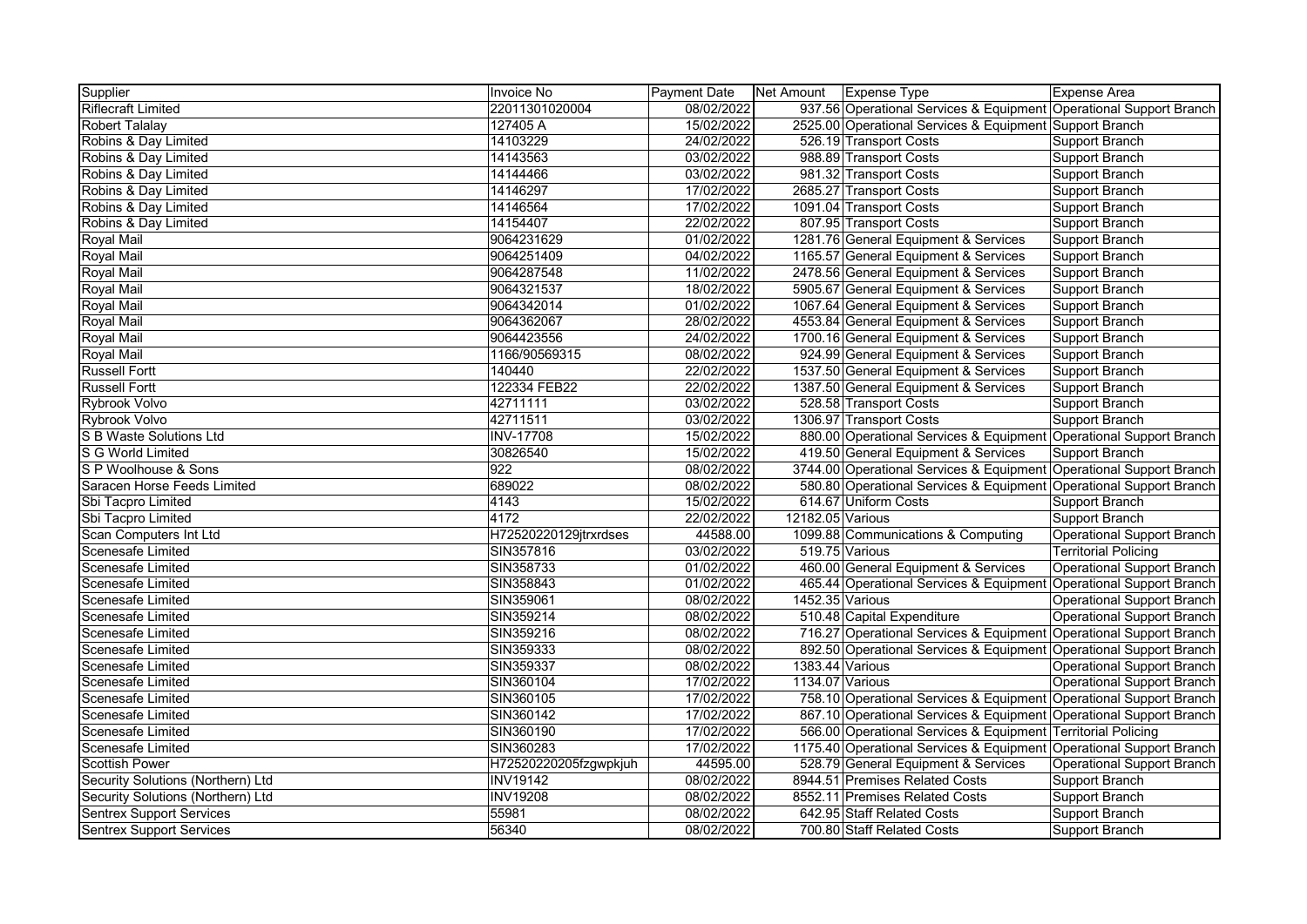| Supplier                                 | <b>Invoice No</b>     | <b>Payment Date</b> |                    | Net Amount   Expense Type                                            | <b>Expense Area</b>               |
|------------------------------------------|-----------------------|---------------------|--------------------|----------------------------------------------------------------------|-----------------------------------|
| <b>Sentrex Support Services</b>          | 56341                 | 08/02/2022          |                    | 420.48 Staff Related Costs                                           | Support Branch                    |
| <b>Sentrex Support Services</b>          | 56343                 | 08/02/2022          |                    | 700.80 Staff Related Costs                                           | Support Branch                    |
| <b>Sentrex Support Services</b>          | 56345                 | 08/02/2022          |                    | 420.48 Staff Related Costs                                           | Support Branch                    |
| <b>Sentrex Support Services</b>          | 56347                 | 08/02/2022          |                    | 700.80 Staff Related Costs                                           | Support Branch                    |
| <b>Sentrex Support Services</b>          | 56348                 | 08/02/2022          |                    | 420.48 Staff Related Costs                                           | Support Branch                    |
| <b>Sentrex Support Services</b>          | 56386                 | 15/02/2022          |                    | 560.64 Staff Related Costs                                           | Support Branch                    |
| <b>Sentrex Support Services</b>          | 56387                 | 24/02/2022          |                    | 514.36 Staff Related Costs                                           | Support Branch                    |
| <b>Sentrex Support Services</b>          | 56388                 | 24/02/2022          |                    | 560.64 Staff Related Costs                                           | Support Branch                    |
| <b>Sentrex Support Services</b>          | 56389                 | 15/02/2022          |                    | 551.88 Staff Related Costs                                           | Support Branch                    |
| <b>Sentrex Support Services</b>          | 56406                 | 22/02/2022          |                    | 700.80 Staff Related Costs                                           | Support Branch                    |
| <b>Sentrex Support Services</b>          | 56407                 | 22/02/2022          |                    | 700.80 Staff Related Costs                                           | Support Branch                    |
| <b>Sentrex Support Services</b>          | 56408                 | 24/02/2022          |                    | 514.36 Staff Related Costs                                           | Support Branch                    |
| <b>Sentrex Support Services</b>          | 56409                 | 24/02/2022          |                    | 642.95 Staff Related Costs                                           | Support Branch                    |
| <b>Sentrex Support Services</b>          | 56410                 | 24/02/2022          |                    | 700.80 Staff Related Costs                                           | Support Branch                    |
| <b>Sentrex Support Services</b>          | 56411                 | 24/02/2022          |                    | 700.80 Staff Related Costs                                           | Support Branch                    |
| <b>Sentrex Support Services</b>          | 56414                 | 24/02/2022          |                    | 420.48 Staff Related Costs                                           | Support Branch                    |
| Services Support (Manchester) Limited    | SIN000236             | 08/02/2022          |                    | 581.42 General Equipment & Services                                  | <b>Territorial Policing</b>       |
| Services Support (Manchester) Limited    | SIN000237             | 08/02/2022          |                    | 1136.96 General Equipment & Services                                 | Support Branch                    |
| Services Support (Manchester) Limited    | SIN000238             | 08/02/2022          |                    | 3721.12 General Equipment & Services                                 | Support Branch                    |
| Services Support (Manchester) Limited    | SIN000239             | 17/02/2022          |                    | 633296.16 Capital Expenditure                                        | <b>Territorial Policing</b>       |
| Services Support (Manchester) Limited    | SIN000241             | 08/02/2022          |                    | 1014.88 Premises Related Costs                                       | Support Branch                    |
| Services Support (Manchester) Limited    | SIN000242             | 08/02/2022          | 1207026.77 Various |                                                                      | Support Branch                    |
| Services Support (Manchester) Limited    | SIN000243             | 17/02/2022          |                    | 857479.23 Capital Expenditure                                        | <b>Territorial Policing</b>       |
| Services Support (Manchester) Limited    | SIN000244             | 17/02/2022          |                    | 1258272.01 Premises Related Costs                                    | Support Branch                    |
| <b>Shared Services Connected Limited</b> | 2247105               | 15/02/2022          |                    | 677.71 Cleaning & Refuse Collection                                  | Operational Support Branch        |
| <b>Shared Services Connected Limited</b> | 2247110               | 15/02/2022          |                    | 793.48 Cleaning & Refuse Collection                                  | <b>Operational Support Branch</b> |
| <b>Shared Services Connected Limited</b> | 2247112               | 15/02/2022          |                    | 757.66 Cleaning & Refuse Collection                                  | Operational Support Branch        |
| <b>Shared Services Connected Limited</b> | 2247113               | 15/02/2022          |                    | 546.19 Cleaning & Refuse Collection                                  | Operational Support Branch        |
| <b>Shared Services Connected Limited</b> | 2247373               | 22/02/2022          |                    | 621.10 Cleaning & Refuse Collection                                  | Operational Support Branch        |
| <b>Sheridan Lifts Limited</b>            | 48407                 | 17/02/2022          |                    | 1932.23 Premises Related Costs                                       | Support Branch                    |
| <b>Shorrock Trichem</b>                  | 86189                 | 08/02/2022          |                    | 13980.00 Cleaning & Refuse Collection                                | Support Branch                    |
| Simon Constables Equine Vets             | 2024084               | 22/02/2022          |                    | 660.33 Operational Services & Equipment Operational Support Branch   |                                   |
| Simon Constables Equine Vets             | 2024415               | 22/02/2022          |                    | 587.05 Operational Services & Equipment Operational Support Branch   |                                   |
| Sixteen Eighty6                          | 1686-091              | 22/02/2022          |                    | 8333.33 General Equipment & Services                                 | Support Branch                    |
| <b>SKA</b>                               | 220202                | 15/02/2022          |                    | 10878.00 Operational Services & Equipment Operational Support Branch |                                   |
| <b>SKA</b>                               | V220203               | 15/02/2022          |                    | 796.90 Operational Services & Equipment Operational Support Branch   |                                   |
| <b>SKD</b>                               | 01/2022/GMP Vet       | 08/02/2022          |                    | 434.13 Operational Services & Equipment Operational Support Branch   |                                   |
| <b>SKD</b>                               | 01/22/GMP Kennel      | 08/02/2022          |                    | 6039.00 Operational Services & Equipment Operational Support Branch  |                                   |
| Softcat PLC                              | INV03297058           | 08/02/2022          |                    | 2286.86 Communications & Computing                                   | Support Branch                    |
| Softcat PLC                              | INV03313891           | 17/02/2022          |                    | 14720.00 Capital Expenditure                                         | <b>Territorial Policing</b>       |
| Softcat PLC                              | INV03314069           | 15/02/2022          |                    | 19993.24 Capital Expenditure                                         | <b>Territorial Policing</b>       |
| <b>Solon Security Limited</b>            | SI22000063            | 01/02/2022          |                    | 960.00 Uniform Costs                                                 | Support Branch                    |
| Solon Security Limited                   | SI22000314            | 15/02/2022          |                    | 4824.05 Operational Services & Equipment Territorial Policing        |                                   |
| Sp * Networx Direct-Ns                   | H72520220211ixovsoctl | 44601.00            |                    | 4268.00 Operational Services & Equipment Operational Support Branch  |                                   |
| Sp <sup>*</sup> The Shredder Ware        | H72520220211oshkcvhyl | 44601.00            |                    | 1989.30 General Equipment & Services                                 | Operational Support Branch        |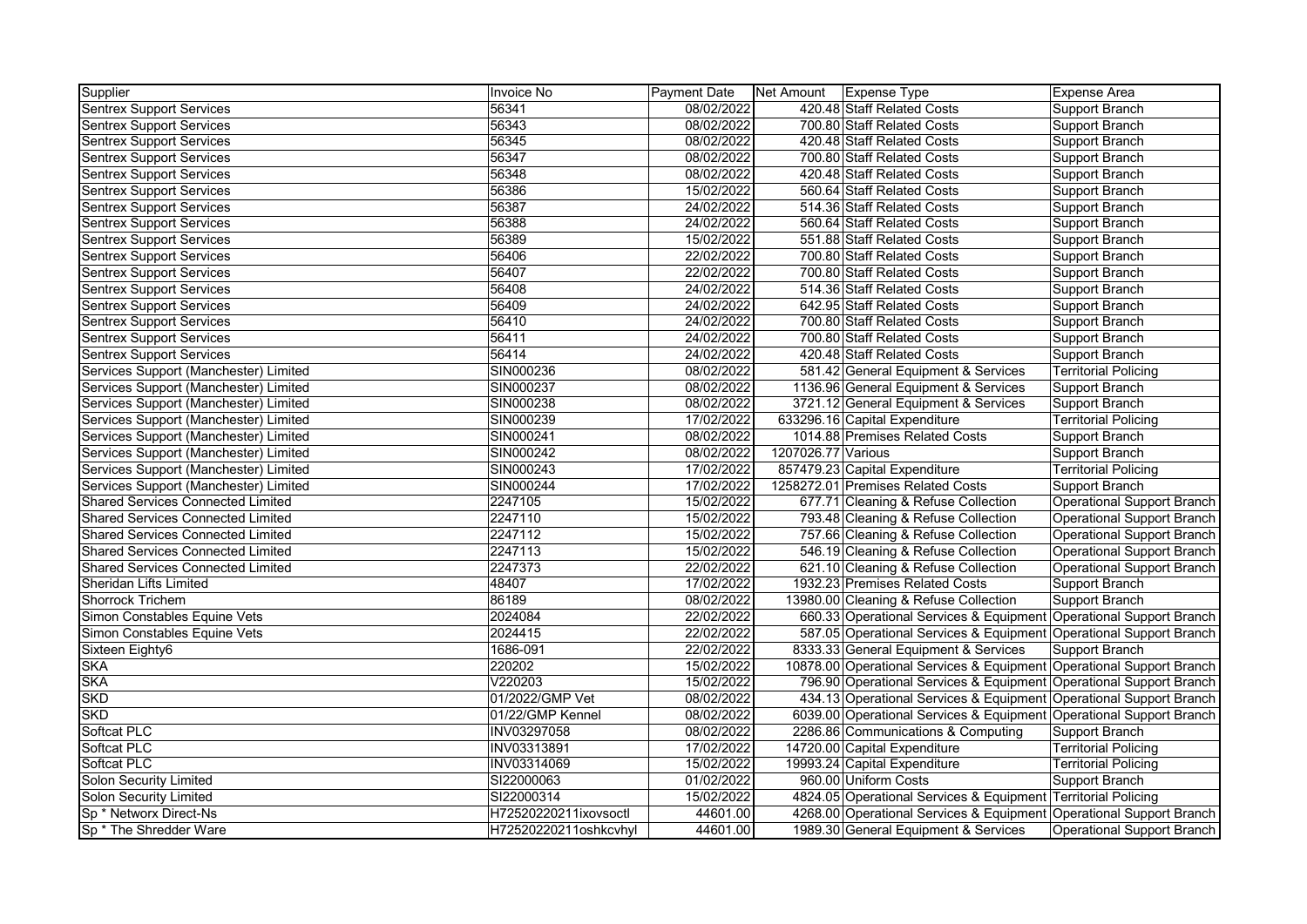| Supplier                         | Invoice No | Payment Date | Net Amount   Expense Type |                                      | <b>Expense Area</b>               |
|----------------------------------|------------|--------------|---------------------------|--------------------------------------|-----------------------------------|
| <b>SSS Public Safety Limited</b> | 6060050960 | 24/02/2022   |                           | 17050.00 Capital Expenditure         | <b>Territorial Policing</b>       |
| <b>SSS Public Safety Limited</b> | 6060051363 | 17/02/2022   |                           | 500.00 Capital Expenditure           | <b>Territorial Policing</b>       |
| <b>SSS Public Safety Limited</b> | 6060052276 | 17/02/2022   |                           | 929.96 Capital Expenditure           | <b>Territorial Policing</b>       |
| <b>SSS Public Safety Limited</b> | 6060052325 | 17/02/2022   |                           | 1498.28 Capital Expenditure          | <b>Territorial Policing</b>       |
| <b>SSS Public Safety Limited</b> | 6060052675 | 15/02/2022   |                           | 10650.00 Capital Expenditure         | <b>Territorial Policing</b>       |
| <b>SSS Public Safety Limited</b> | 6060052676 | 15/02/2022   |                           | 4050.00 Capital Expenditure          | <b>Territorial Policing</b>       |
| <b>SSS Public Safety Limited</b> | 6060053264 | 22/02/2022   |                           | 13073.61 Communications & Computing  | Support Branch                    |
| <b>SSS Public Safety Limited</b> | 6060053265 | 22/02/2022   |                           | 29738.45 Communications & Computing  | Support Branch                    |
| <b>SSS Public Safety Limited</b> | 6060053306 | 24/02/2022   |                           | 3629.58 Capital Expenditure          | Support Branch                    |
| <b>SSS Public Safety Limited</b> | 6060053307 | 24/02/2022   |                           | 2775.24 Capital Expenditure          | Support Branch                    |
| St Andrews House Medical Centre  | 1247       | 08/02/2022   |                           | 1039.81 Premises Related Costs       | Support Branch                    |
| <b>Stamford Products Limited</b> | D0003652   | 22/02/2022   |                           | 1143.25 General Equipment & Services | <b>Operational Support Branch</b> |
| <b>Standard Fuel Oils</b>        | 176122     | 01/02/2022   |                           | 3409.14 Transport Costs              | Support Branch                    |
| <b>Standard Fuel Oils</b>        | 176413     | 03/02/2022   |                           | 550.00 Transport Costs               | Support Branch                    |
| <b>Standard Fuel Oils</b>        | 178221     | 24/02/2022   |                           | 1820.84 Transport Costs              | Support Branch                    |
| <b>Standard Fuel Oils</b>        | 178222     | 08/02/2022   |                           | 11534.66 Transport Costs             | Support Branch                    |
| <b>Standard Fuel Oils</b>        | 178223     | 24/02/2022   |                           | 2873.33 Transport Costs              | Support Branch                    |
| <b>Standard Fuel Oils</b>        | 178943     | 01/02/2022   |                           | 1168.70 Transport Costs              | Support Branch                    |
| <b>Standard Fuel Oils</b>        | 178955     | 01/02/2022   |                           | 1753.05 Transport Costs              | Support Branch                    |
| <b>Standard Fuel Oils</b>        | 178963     | 01/02/2022   |                           | 1753.05 Transport Costs              | Support Branch                    |
| <b>Standard Fuel Oils</b>        | 178966     | 01/02/2022   |                           | 3488.10 Transport Costs              | Support Branch                    |
| <b>Standard Fuel Oils</b>        | 178967     | 01/02/2022   |                           | 3498.60 Transport Costs              | Support Branch                    |
| <b>Standard Fuel Oils</b>        | 178978     | 01/02/2022   |                           | 3498.60 Transport Costs              | Support Branch                    |
| <b>Standard Fuel Oils</b>        | 179264     | 01/02/2022   |                           | 1788.11 Transport Costs              | Support Branch                    |
| <b>Standard Fuel Oils</b>        | 179266     | 01/02/2022   |                           | 1753.05 Transport Costs              | Support Branch                    |
| <b>Standard Fuel Oils</b>        | 179269     | 01/02/2022   |                           | 11426.43 Transport Costs             | Support Branch                    |
| <b>Standard Fuel Oils</b>        | 179309     | 01/02/2022   |                           | 1171.00 Transport Costs              | Support Branch                    |
| <b>Standard Fuel Oils</b>        | 179310     | 08/02/2022   |                           | 1171.00 Transport Costs              | Support Branch                    |
| <b>Standard Fuel Oils</b>        | 179312     | 08/02/2022   |                           | 1765.87 Transport Costs              | Support Branch                    |
| <b>Standard Fuel Oils</b>        | 179313     | 01/02/2022   |                           | 583.36 Transport Costs               | Support Branch                    |
| <b>Standard Fuel Oils</b>        | 179315     | 08/02/2022   |                           | 1171.00 Transport Costs              | Support Branch                    |
| <b>Standard Fuel Oils</b>        | 179316     | 08/02/2022   |                           | 1756.50 Transport Costs              | Support Branch                    |
| <b>Standard Fuel Oils</b>        | 180030     | 08/02/2022   |                           | 1729.76 Transport Costs              | Support Branch                    |
| <b>Standard Fuel Oils</b>        | 180267     | 08/02/2022   |                           | 2921.25 Transport Costs              | Support Branch                    |
| <b>Standard Fuel Oils</b>        | 180271     | 15/02/2022   |                           | 3418.28 Transport Costs              | Support Branch                    |
| <b>Standard Fuel Oils</b>        | 180272     | 15/02/2022   |                           | 2124.00 Transport Costs              | Support Branch                    |
| <b>Standard Fuel Oils</b>        | 180273     | 08/02/2022   |                           | 11723.40 Transport Costs             | Support Branch                    |
| <b>Standard Fuel Oils</b>        | 180274     | 15/02/2022   |                           | 8280.23 Transport Costs              | Support Branch                    |
| <b>Standard Fuel Oils</b>        | 180275     | 10/02/2022   |                           | 1770.00 Transport Costs              | Support Branch                    |
| <b>Standard Fuel Oils</b>        | 180276     | 08/02/2022   |                           | 2921.25 Transport Costs              | Support Branch                    |
| <b>Standard Fuel Oils</b>        | 180277     | 08/02/2022   |                           | 1171.00 Transport Costs              | Support Branch                    |
| <b>Standard Fuel Oils</b>        | 180278     | 08/02/2022   |                           | 11345.00 Transport Costs             | Support Branch                    |
| <b>Standard Fuel Oils</b>        | 180279     | 10/02/2022   |                           | 3411.00 Transport Costs              | Support Branch                    |
| <b>Standard Fuel Oils</b>        | 180280     | 22/02/2022   |                           | 3488.70 Transport Costs              | Support Branch                    |
| <b>Standard Fuel Oils</b>        | 180283     | 10/02/2022   |                           | 11543.47 Transport Costs             | Support Branch                    |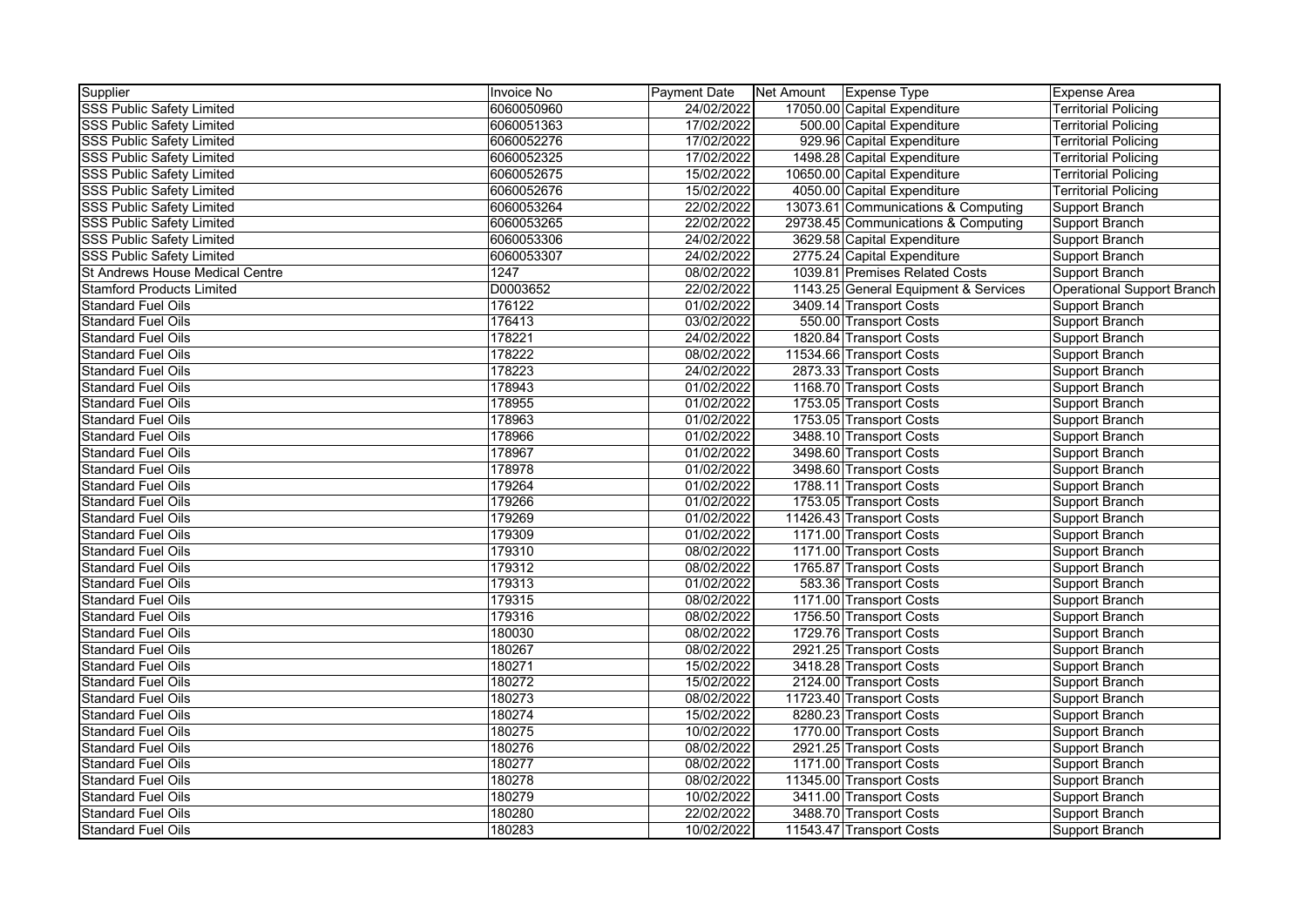| Supplier                                                          | <b>Invoice No</b> | Payment Date Net Amount Expense Type |                                                                     | <b>Expense Area</b>   |
|-------------------------------------------------------------------|-------------------|--------------------------------------|---------------------------------------------------------------------|-----------------------|
| <b>Standard Fuel Oils</b>                                         | 180367            | 10/02/2022                           | 1178.82 Transport Costs                                             | Support Branch        |
| <b>Standard Fuel Oils</b>                                         | 180369            | 15/02/2022                           | 1511.58 Transport Costs                                             | Support Branch        |
| Standard Fuel Oils                                                | 180370            | 15/02/2022                           | 681.63 Transport Costs                                              | Support Branch        |
| <b>Standard Fuel Oils</b>                                         | 180371            | 10/02/2022                           | 975.86 Transport Costs                                              | Support Branch        |
| Standard Fuel Oils                                                | 180372            | 15/02/2022                           | 1180.00 Transport Costs                                             | Support Branch        |
| <b>Standard Fuel Oils</b>                                         | 180373            | 15/02/2022                           | 1178.82 Transport Costs                                             | Support Branch        |
| Standard Fuel Oils                                                | 181077            | 15/02/2022                           | 2353.82 Transport Costs                                             | Support Branch        |
| <b>Standard Fuel Oils</b>                                         | 181078            | 15/02/2022                           | 2942.57 Transport Costs                                             | Support Branch        |
| <b>Standard Fuel Oils</b>                                         | 181079            | 15/02/2022                           | 2943.75 Transport Costs                                             | Support Branch        |
| <b>Standard Fuel Oils</b>                                         | 181082            | 22/02/2022                           | 2908.79 Transport Costs                                             | Support Branch        |
| Standard Fuel Oils                                                | 181083            | 15/02/2022                           | 11490.94 Transport Costs                                            | Support Branch        |
| <b>Standard Fuel Oils</b>                                         | 181087            | 22/02/2022                           | 1748.13 Transport Costs                                             | Support Branch        |
| Standard Fuel Oils                                                | 181259            | 17/02/2022                           | 1185.90 Transport Costs                                             | Support Branch        |
| <b>Standard Fuel Oils</b>                                         | 181262            | 22/02/2022                           | 816.29 Transport Costs                                              | Support Branch        |
| <b>Standard Fuel Oils</b>                                         | 181263            | 22/02/2022                           | 1185.90 Transport Costs                                             | Support Branch        |
| <b>Standard Fuel Oils</b>                                         | 181264            | 17/02/2022                           | 1184.71 Transport Costs                                             | <b>Support Branch</b> |
| Standard Fuel Oils                                                | 181265            | 22/02/2022                           | 1184.71 Transport Costs                                             | Support Branch        |
| <b>Standard Fuel Oils</b>                                         | 181267            | 22/02/2022                           | 1187.09 Transport Costs                                             | Support Branch        |
| Standard Fuel Oils                                                | 182068            | 24/02/2022                           | 3652.99 Transport Costs                                             | Support Branch        |
| <b>Standard Fuel Oils</b>                                         | 182069            | 24/02/2022                           | 12025.97 Transport Costs                                            | Support Branch        |
| Standard Fuel Oils                                                | 182070            | 22/02/2022                           | 1794.03 Transport Costs                                             | Support Branch        |
| <b>Standard Fuel Oils</b>                                         | 182071            | 22/02/2022                           | 1780.04 Transport Costs                                             | Support Branch        |
| <b>Standard Fuel Oils</b>                                         | 182072            | 22/02/2022                           | 3551.38 Transport Costs                                             | Support Branch        |
| <b>Standard Fuel Oils</b>                                         | 182123            | 24/02/2022                           | 1200.90 Transport Costs                                             | Support Branch        |
| <b>Standard Fuel Oils</b>                                         | 182126            | 24/02/2022                           | 861.59 Transport Costs                                              | Support Branch        |
| <b>Stapletons Tyres</b>                                           | BH417882          | 01/02/2022                           | 617.70 Transport Costs                                              | Support Branch        |
| <b>Stapletons Tyres</b>                                           | BH443715          | 08/02/2022                           | 624.60 Transport Costs                                              | Support Branch        |
| <b>Stapletons Tyres</b>                                           | CE991933          | 01/02/2022                           | 492.80 Transport Costs                                              | Support Branch        |
| <b>Stapletons Tyres</b>                                           | WN572717          | 01/02/2022                           | 1012.00 Transport Costs                                             | Support Branch        |
| <b>Stapletons Tyres</b>                                           | <b>WN595177</b>   | 01/02/2022                           | 422.20 Transport Costs                                              | Support Branch        |
| <b>Stapletons Tyres</b>                                           | WN601175          | 03/02/2022                           | 598.20 Transport Costs                                              | Support Branch        |
| Stockport Town Centre Business Improvemnet District (BID) Limited | <b>INV-0107</b>   | 08/02/2022                           | 4005.88 Premises Related Costs                                      | Support Branch        |
| <b>Systems Technology Consultants Limited</b>                     | 2005228           | 08/02/2022                           | 624.00 Operational Services & Equipment Operational Support Branch  |                       |
| Systems Technology Consultants Limited                            | 2005231           | 08/02/2022                           | 620.00 Operational Services & Equipment Operational Support Branch  |                       |
| <b>Systems Technology Consultants Limited</b>                     | 2005238           | 08/02/2022                           | 664.00 Operational Services & Equipment Operational Support Branch  |                       |
| <b>Systems Technology Consultants Limited</b>                     | 2005241           | 08/02/2022                           | 580.00 Operational Services & Equipment Operational Support Branch  |                       |
| <b>Systems Technology Consultants Limited</b>                     | 2005242           | 08/02/2022                           | 870.00 Operational Services & Equipment Operational Support Branch  |                       |
| Systems Technology Consultants Limited                            | 2005301           | 22/02/2022                           | 1450.00 Operational Services & Equipment Operational Support Branch |                       |
| <b>Systems Technology Consultants Limited</b>                     | 2005303           | 22/02/2022                           | 550.00 Operational Services & Equipment Operational Support Branch  |                       |
| <b>Systems Technology Consultants Limited</b>                     | 2005304           | 22/02/2022                           | 580.00 Operational Services & Equipment Operational Support Branch  |                       |
| <b>Systems Technology Consultants Limited</b>                     | 2005309           | 22/02/2022                           | 630.00 Operational Services & Equipment Operational Support Branch  |                       |
| <b>Systems Technology Consultants Limited</b>                     | 2005324           | 22/02/2022                           | 580.00 Operational Services & Equipment Operational Support Branch  |                       |
| <b>Systems Technology Consultants Limited</b>                     | 2005325           | 22/02/2022                           | 1160.00 Operational Services & Equipment Operational Support Branch |                       |
| <b>Tailored Image Limited</b>                                     | 675161            | 01/02/2022                           | 2050.00 Uniform Costs                                               | Support Branch        |
| Tailored Image Limited                                            | 677927            | 15/02/2022                           | 1382.50 Uniform Costs                                               | Support Branch        |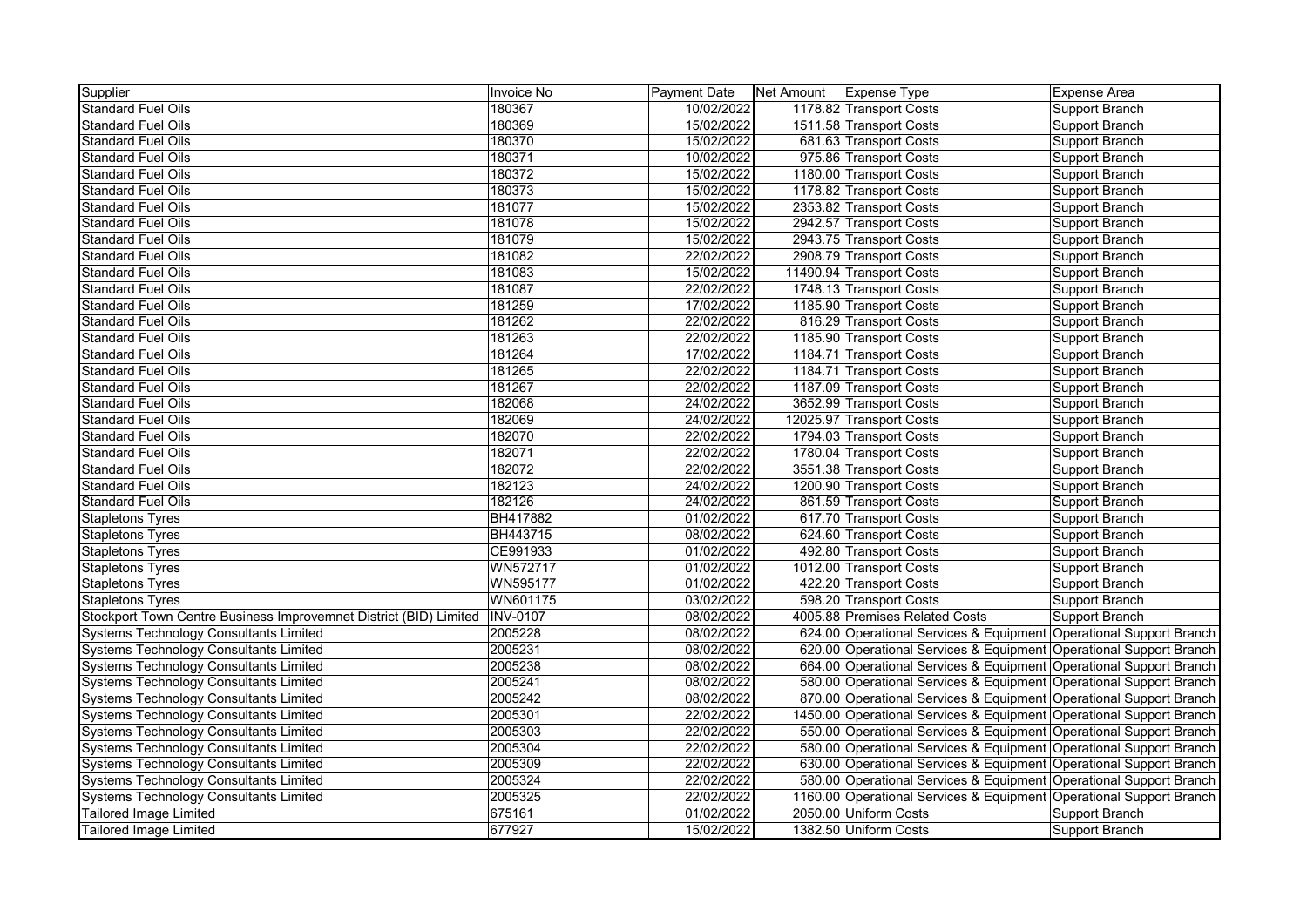| Supplier                                 | Invoice No       | <b>Payment Date</b> | Net Amount Expense Type |                                                                     | Expense Area                      |
|------------------------------------------|------------------|---------------------|-------------------------|---------------------------------------------------------------------|-----------------------------------|
| Telefónica Tech Northern Ireland         | 33317-C          | 01/02/2022          |                         | 14832.24 Communications & Computing                                 | Support Branch                    |
| Telefónica Tech Northern Ireland         | 33358-C          | 08/02/2022          |                         | 101648.00 Communications & Computing                                | Support Branch                    |
| Testo Industrial Services Limited        | 9250001751       | 22/02/2022          |                         | 775.99 General Equipment & Services                                 | <b>Operational Support Branch</b> |
| Tetra Tech Limited                       | 30029383         | 22/02/2022          |                         | 1588.33 Premises Related Costs                                      | Support Branch                    |
| The at Work Partnership                  | MOH622/07        | 15/02/2022          |                         | 1325.00 Staff Related Costs                                         | Support Branch                    |
| The Dog First Aid Co Limited             | $SI-50$          | 15/02/2022          |                         | 1500.00 Operational Services & Equipment Operational Support Branch |                                   |
| The Nine Software Company Ltd (Nine)     | 001682           | 22/02/2022          |                         | 1500.00 General Equipment & Services                                | <b>Territorial Policing</b>       |
| Thebigword Interpreting Services Limited | 90857228         | 08/02/2022          |                         | 6454.28 Operational Services & Equipment Operational Support Branch |                                   |
| Thebigword Interpreting Services Limited | 90857235         | 08/02/2022          |                         | 22057.72 General Equipment & Services                               | <b>Operational Support Branch</b> |
| Thebigword Interpreting Services Limited | <b>INV687422</b> | 08/02/2022          |                         | 6632.13 General Equipment & Services                                | Operational Support Branch        |
| <b>TLT LLP</b>                           | 1321067          | 22/02/2022          |                         | 2102.50 General Equipment & Services                                | <b>Territorial Policing</b>       |
| <b>Total GP</b>                          | 600000256534921  | 01/02/2022          |                         | 648.87 Premises Related Costs                                       | Support Branch                    |
| Total GP                                 | 600000256534943  | 01/02/2022          |                         | 3615.26 Premises Related Costs                                      | Support Branch                    |
| <b>Total GP</b>                          | 600000256534965  | 01/02/2022          |                         | 2401.44 Premises Related Costs                                      | Support Branch                    |
| <b>Total GP</b>                          | 600000256534987  | 01/02/2022          |                         | 6061.49 Premises Related Costs                                      | Support Branch                    |
| <b>Total GP</b>                          | 600000256534998  | 01/02/2022          |                         | 2305.44 Premises Related Costs                                      | Support Branch                    |
| <b>Total GP</b>                          | 600000256535009  | 01/02/2022          |                         | 11476.44 Premises Related Costs                                     | Support Branch                    |
| <b>Total GP</b>                          | 600000256535020  | 01/02/2022          |                         | 1737.53 Premises Related Costs                                      | Support Branch                    |
| <b>Total GP</b>                          | 600000256535042  | 01/02/2022          |                         | 3064.00 Premises Related Costs                                      | Support Branch                    |
| <b>Total GP</b>                          | 600000256535053  | 01/02/2022          |                         | 3056.50 Premises Related Costs                                      | Support Branch                    |
| <b>Total GP</b>                          | 600000256535086  | 01/02/2022          |                         | 657.20 Premises Related Costs                                       | Support Branch                    |
| <b>Total GP</b>                          | 600000256535119  | 01/02/2022          |                         | 903.29 Premises Related Costs                                       | Support Branch                    |
| <b>Total GP</b>                          | 600000256535120  | 01/02/2022          |                         | 685.24 Premises Related Costs                                       | Support Branch                    |
| Total GP                                 | 600000256535130  | 01/02/2022          |                         | 3825.23 Premises Related Costs                                      | Support Branch                    |
| <b>Total GP</b>                          | 600000256535141  | 01/02/2022          |                         | 13108.15 Premises Related Costs                                     | Support Branch                    |
| <b>Total GP</b>                          | 600000256535163  | 01/02/2022          |                         | 2196.16 Premises Related Costs                                      | Support Branch                    |
| <b>Total GP</b>                          | 600000256535196  | 01/02/2022          |                         | 1252.26 Premises Related Costs                                      | Support Branch                    |
| <b>Total GP</b>                          | 600000256535207  | 01/02/2022          |                         | 5357.36 Premises Related Costs                                      | Support Branch                    |
| <b>Total GP</b>                          | 600000256535218  | 01/02/2022          |                         | 3203.13 Premises Related Costs                                      | Support Branch                    |
| <b>Total GP</b>                          | 600000256535230  | 01/02/2022          |                         | 6912.51 Premises Related Costs                                      | Support Branch                    |
| <b>Total GP</b>                          | 600000256535251  | 01/02/2022          |                         | 1308.23 Premises Related Costs                                      | Support Branch                    |
| <b>Total GP</b>                          | 600000256535284  | 01/02/2022          |                         | 2712.65 Premises Related Costs                                      | Support Branch                    |
| <b>Total GP</b>                          | 600000256535295  | 01/02/2022          |                         | 3049.90 Premises Related Costs                                      | Support Branch                    |
| <b>Total GP</b>                          | 600000256535306  | 01/02/2022          |                         | 1251.42 Premises Related Costs                                      | Support Branch                    |
| <b>Total GP</b>                          | 600000256535328  | 01/02/2022          |                         | 1271.09 Premises Related Costs                                      | Support Branch                    |
| <b>Total GP</b>                          | 600000256535339  | 01/02/2022          |                         | 12047.88 Premises Related Costs                                     | Support Branch                    |
| <b>Total GP</b>                          | 600000256535340  | 01/02/2022          |                         | 1888.13 Premises Related Costs                                      | Support Branch                    |
| <b>Total GP</b>                          | 600000256535350  | 01/02/2022          |                         | 1682.68 Premises Related Costs                                      | Support Branch                    |
| <b>Total GP</b>                          | 600000256535372  | 01/02/2022          |                         | 531.65 Premises Related Costs                                       | Support Branch                    |
| <b>Total GP</b>                          | 600000256535383  | 01/02/2022          |                         | 5849.35 Premises Related Costs                                      | Support Branch                    |
| <b>Total GP</b>                          | 600000256535394  | 01/02/2022          |                         | 2648.97 Premises Related Costs                                      | Support Branch                    |
| <b>Total GP</b>                          | 600000256535405  | 01/02/2022          |                         | 10434.34 Premises Related Costs                                     | Support Branch                    |
| <b>Total GP</b>                          | 600000256535438  | 01/02/2022          |                         | 512.53 Premises Related Costs                                       | Support Branch                    |
| <b>Total GP</b>                          | 600000256535449  | 01/02/2022          |                         | 2638.85 Premises Related Costs                                      | <b>Support Branch</b>             |
| <b>Total GP</b>                          | 600000256535460  | 01/02/2022          |                         | 3820.64 Premises Related Costs                                      | Support Branch                    |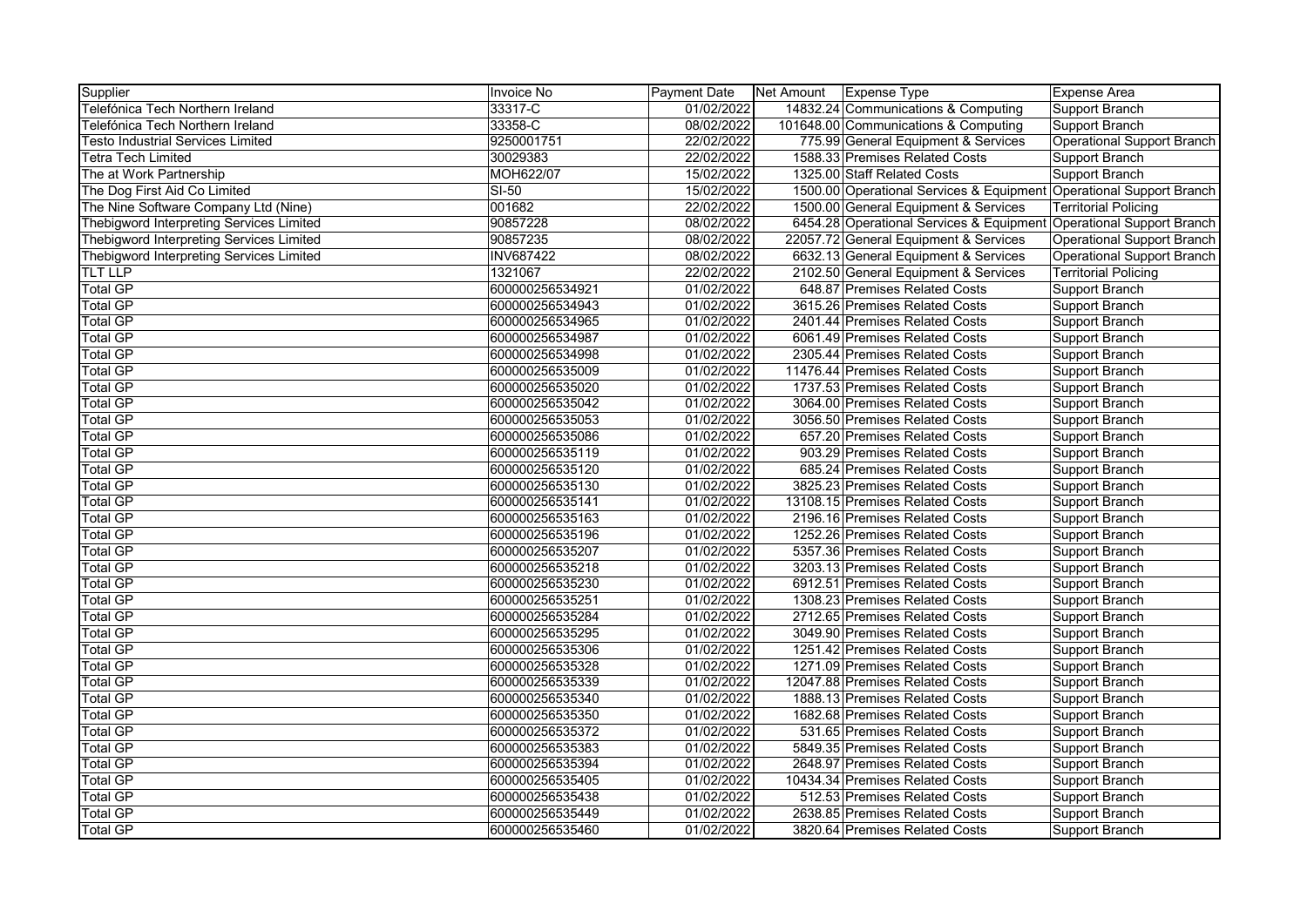| Supplier                                           | Invoice No          | <b>Payment Date</b> |                   | Net Amount   Expense Type                                           | Expense Area                      |
|----------------------------------------------------|---------------------|---------------------|-------------------|---------------------------------------------------------------------|-----------------------------------|
| <b>Total GP</b>                                    | 600000256535471     | 01/02/2022          |                   | 1300.00 Premises Related Costs                                      | Support Branch                    |
| <b>Total GP</b>                                    | 600000256535493     | 01/02/2022          |                   | 3210.44 Premises Related Costs                                      | Support Branch                    |
| <b>Total GP</b>                                    | 600000256535504     | 01/02/2022          |                   | 1072.68 Premises Related Costs                                      | Support Branch                    |
| <b>Total GP</b>                                    | 600000256535515     | 01/02/2022          |                   | 732.14 Premises Related Costs                                       | Support Branch                    |
| Toye Kenning & Spencer Limited                     | SI0000032258        | 01/02/2022          |                   | 1942.50 Uniform Costs                                               | Support Branch                    |
| <b>Trade Parts Specialist</b>                      | 228228892           | 03/02/2022          |                   | 462.34 Transport Costs                                              | Support Branch                    |
| <b>Trade Parts Specialist</b>                      | 228411164           | 17/02/2022          |                   | 611.59 Transport Costs                                              | Support Branch                    |
| <b>Trade Parts Specialist</b>                      | 228632466           | 22/02/2022          |                   | 470.57 Transport Costs                                              | Support Branch                    |
| Trafford M B C                                     | 1800281181          | 22/02/2022          | 198253.86 Various |                                                                     | Support Branch                    |
| Trafford M B C                                     | 1800281190          | 24/02/2022          |                   | 1000.00 Premises Related Costs                                      | Support Branch                    |
| Transk9 Dog Transit Products Limited               | SI-32195            | 15/02/2022          |                   | 611.25 Operational Services & Equipment Operational Support Branch  |                                   |
| <b>TRUSTFORD</b>                                   | 2824664             | 03/02/2022          |                   | 2441.16 Transport Costs                                             | Support Branch                    |
| Turner Virr & Co Limited                           | 0000064246          | 08/02/2022          |                   | 773.50 Uniform Costs                                                | Support Branch                    |
| <b>Unisys Limited</b>                              | E749235             | 15/02/2022          |                   | 521.31 Communications & Computing                                   | Operational Support Branch        |
| United Kingdom Accreditation Service (Ukas)        | <b>IUK200028168</b> | 15/02/2022          |                   | 473.50 General Equipment & Services                                 | <b>Operational Support Branch</b> |
| Vector and Scalar Products Limited                 | 7925                | 15/02/2022          |                   | 2280.00 Communications & Computing                                  | Operational Support Branch        |
| Veolia Environmental Services (Uk) Limited         | 8761146053          | 08/02/2022          |                   | 422.77 Cleaning & Refuse Collection                                 | Support Branch                    |
| Veolia Environmental Services (Uk) Limited         | 8761147406          | 03/02/2022          |                   | 603.10 Cleaning & Refuse Collection                                 | Support Branch                    |
| Veolia Environmental Services (Uk) Limited         | 8761147411          | 03/02/2022          |                   | 590.08 Cleaning & Refuse Collection                                 | Support Branch                    |
| Veolia Environmental Services (Uk) Limited         | 8761147418          | 03/02/2022          |                   | 645.40 Cleaning & Refuse Collection                                 | Support Branch                    |
| Veolia Environmental Services (Uk) Limited         | 8761147422          | 03/02/2022          |                   | 1420.04 Cleaning & Refuse Collection                                | Support Branch                    |
| Veolia Environmental Services (Uk) Limited         | 8761147426          | 03/02/2022          |                   | 516.36 Cleaning & Refuse Collection                                 | Support Branch                    |
| Veolia Environmental Services (Uk) Limited         | 8761147431          | 03/02/2022          |                   | 562.42 Cleaning & Refuse Collection                                 | Support Branch                    |
| Veolia Environmental Services (Uk) Limited         | 8761147438          | 03/02/2022          |                   | 673.06 Cleaning & Refuse Collection                                 | Support Branch                    |
| Veolia Environmental Services (Uk) Limited         | 8761147667          | 17/02/2022          |                   | 600.41 Cleaning & Refuse Collection                                 | Support Branch                    |
| Vodafone Corporate Limited                         | 99991556            | 03/02/2022          |                   | 869.95 Communications & Computing                                   | Support Branch                    |
| Vodafone Corporate Limited                         | 100141752           | 01/02/2022          |                   | 2150.00 Communications & Computing                                  | Operational Support Branch        |
| Vodafone Corporate Limited                         | 100167275           | 03/02/2022          |                   | 1427.45 Communications & Computing                                  | Operational Support Branch        |
| <b>Vodafone Corporate Limited</b>                  | 100167276           | 03/02/2022          |                   | 1063.81 Communications & Computing                                  | Support Branch                    |
| Vodafone Corporate Limited                         | 100267053           | 03/02/2022          |                   | 869.31 Communications & Computing                                   | Support Branch                    |
| Vodafone Corporate Limited                         | PV80363             | 01/02/2022          |                   | 648.00 Communications & Computing                                   | Operational Support Branch        |
| <b>Vodafone Limited</b>                            | 375041              | 08/02/2022          |                   | 1776.00 Communications & Computing                                  | Support Branch                    |
| Vodafone Limited                                   | 375399              | 22/02/2022          |                   | 1726.34 Communications & Computing                                  | Operational Support Branch        |
| <b>Vodafone Limited</b>                            | UK10/012022/1316    | 08/02/2022          |                   | 2216.00 Communications & Computing                                  | Support Branch                    |
| <b>Vodafone Limited</b>                            | UK10/022022/2890    | 22/02/2022          |                   | 2216.00 Communications & Computing                                  | Support Branch                    |
| Volvo Car U K Limited                              | 182363221           | 24/02/2022          |                   | 35285.62 Capital Expenditure                                        | Support Branch                    |
| Volvo Car U K Limited                              | 182363222           | 24/02/2022          |                   | 33203.33 Capital Expenditure                                        | Support Branch                    |
| Vonwolf K9 Sport and Service Dog Equipment Limited | 29935               | 08/02/2022          |                   | 4000.00 Operational Services & Equipment Operational Support Branch |                                   |
| <b>VTS Installations Limited</b>                   | <b>VTSi2593</b>     | 01/02/2022          |                   | 4880.00 Capital Expenditure                                         | Operational Support Branch        |
| VTS Installations Limited                          | <b>VTSi2618</b>     | 08/02/2022          |                   | 3613.98 Capital Expenditure                                         | Operational Support Branch        |
| W & M Autos                                        | 11028               | 08/02/2022          |                   | 2099.61 Transport Costs                                             | Support Branch                    |
| <b>Warden Construction Ltd</b>                     | W15255              | 08/02/2022          |                   | 3983.00 Premises Related Costs                                      | Support Branch                    |
| <b>Warden Construction Ltd</b>                     | W15314              | 08/02/2022          |                   | 1275.90 Capital Expenditure                                         | Support Branch                    |
| <b>Warden Construction Ltd</b>                     | W15315              | 08/02/2022          |                   | 1275.90 Capital Expenditure                                         | Support Branch                    |
| <b>Warden Construction Ltd</b>                     | W15316              | 08/02/2022          |                   | 1275.90 Capital Expenditure                                         | Support Branch                    |